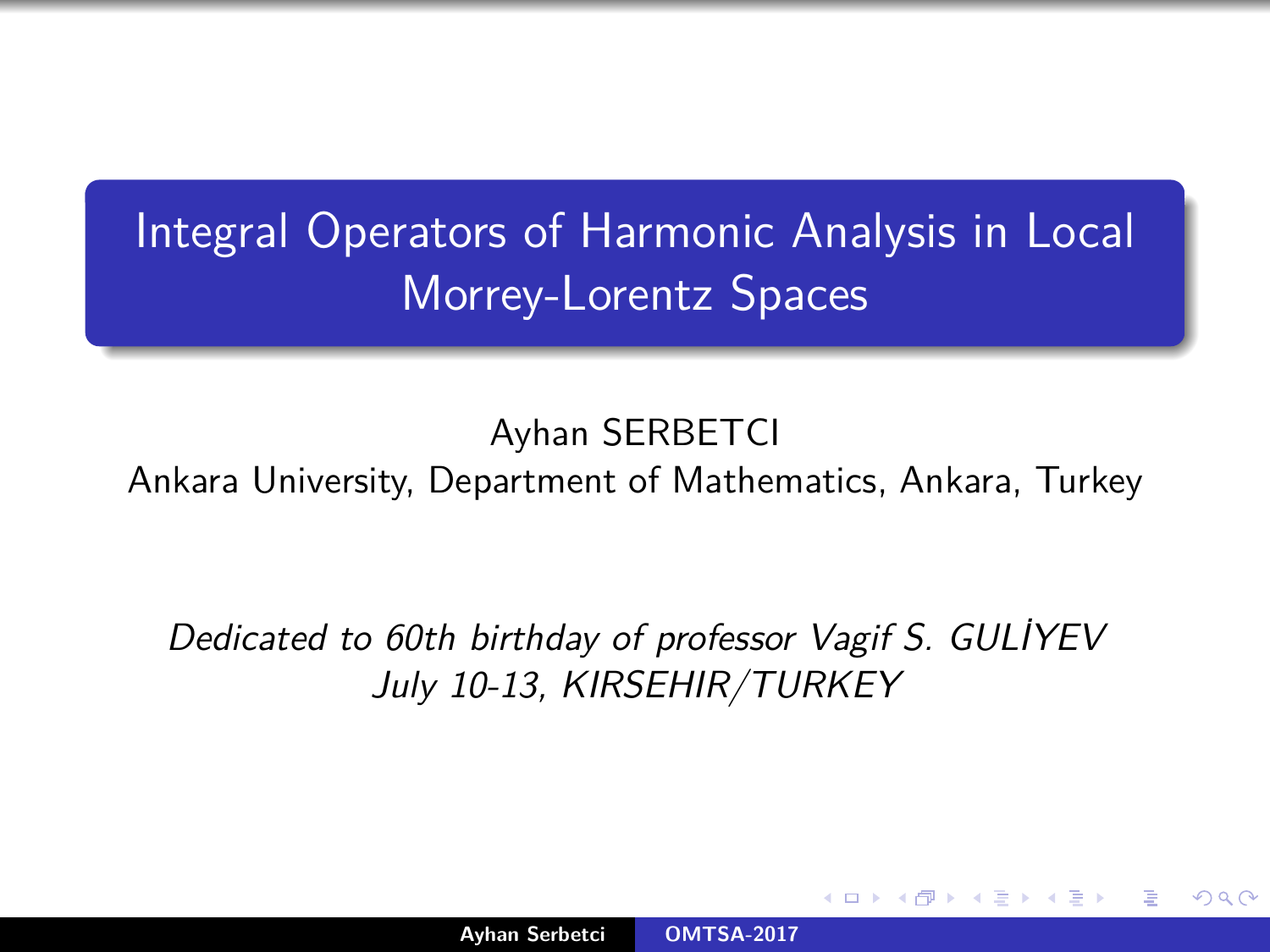The theory of boundedness of classical operators of harmonic analysis from one weighted Lebesgue space to another one is by now well studied. These results have good applications in the theory of partial differential equations. However, it should be noted that in the theory of partial differential equations, along with weighted Lebesgue spaces, general Morrey-type spaces also play an important role.

In a series of papers by Guliyev, Aykol, Kucukaslan and Serbetci (2013, 2016, 2016 and 2017) the local Morrey-Lorentz spaces  $M_{p,q;\lambda}^{loc}({\mathbb R}^n)$  have been introduced and the basic properties of these spaces have been given, and the boundedness of the Hilbert transform H, the Hardy-Littlewood maximal operator M and the Calderón-Zygmund operators T, and Riesz potential I*<sup>α</sup>* on the local Morrey-Lorentz spaces  $M_{\rho,q;\lambda}^{loc}(\mathbb{R}^{n})$  has been extensively studied, respectively.

つくい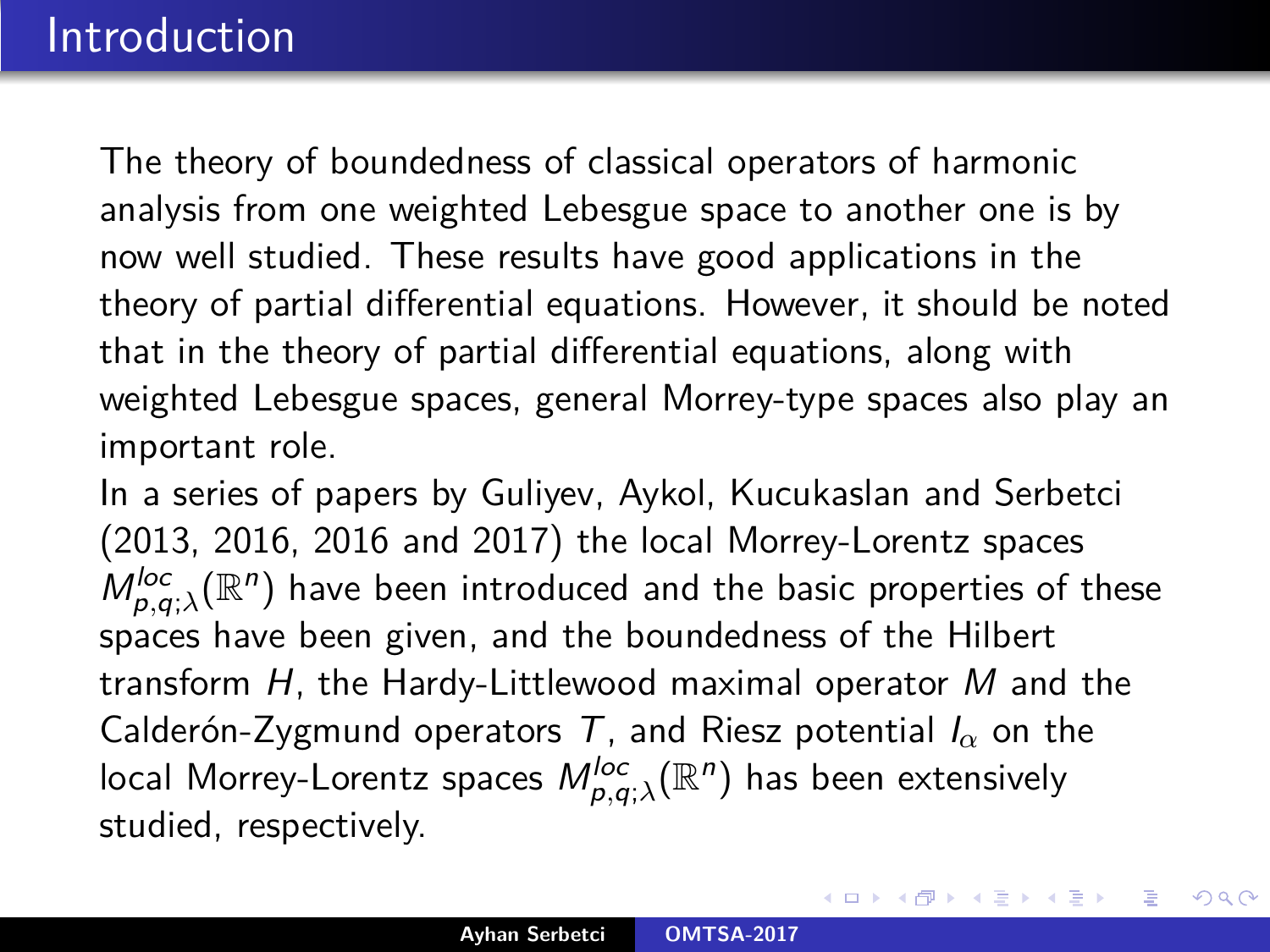This talk is dedicated to the results obtained by the author jointly with his co-authors V.S. Guliyev, C. Aykol, A. Kucukaslan. We will give the basic properties of the local Morrey-Lorentz spaces  $M_{p,q;\lambda}^{loc}({\mathbb R}^n)$  and the boundedness of classical operators of harmonic analysis, such as the Hardy-Littlewood maximal operator M, Hilbert transform H, the Calderón-Zygmund operators  $T$ , and Riesz potential I*<sup>α</sup>* will be given on the local Morrey-Lorentz spaces  $M_{p,q;\lambda}^{loc}(\mathbb{R}^n)$ . Local Morrey-Lorentz spaces  $M_{\rho,q;\lambda}^{loc}(\mathbb{R}^{n})$  are generalizations of Lorentz spaces  $L_{p,q}(\mathbb{R}^n)$  such that for the case  $\lambda = 0$  we get the space  $L_{p,q}(\mathbb{R}^n)$ .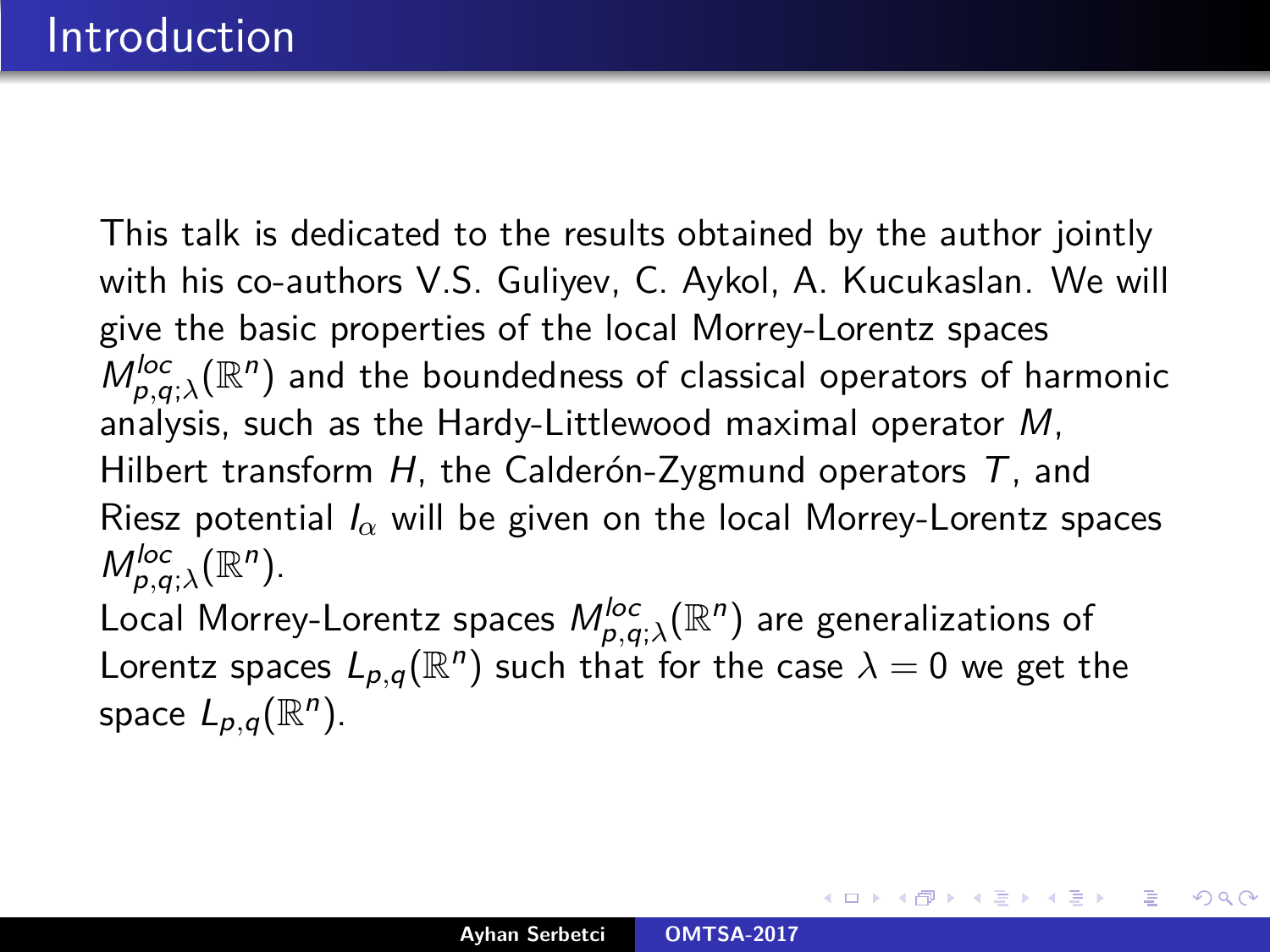Some type of Morrey-Lorentz spaces were studied by some authors (see Mingione 2010, Ho 2014 and Ragusa 2012). Mingione [\[18\]](#page-80-0) defined the Lorentz-Morrey spaces  $\mathcal{L}_{\rho,q;\lambda}(\mathbb{R}^n)$  by following:

### Definition

(Mingione 2010) The Lorentz-Morrey spaces  $\mathcal{L}_{p,q;\lambda}(\mathbb{R}^n)$  is the set of all measurable functions  $f$  on  $\mathbb{R}^n$ : for  $1 \leq p < \infty$ ,  $0 < q < \infty$ , and  $0 \leq \lambda \leq n, \, f \in \mathcal{L}_{\rho,q;\lambda}(\mathbb{R}^n)$  if and only if

$$
||f||_{\mathcal{L}_{p,q;\lambda}}=\sup_{x\in\mathbb{R}^n,\,r>0}r^{-\frac{\lambda}{p}}||\chi_{B(x,r)}f||_{L_{p,q}}<\infty.
$$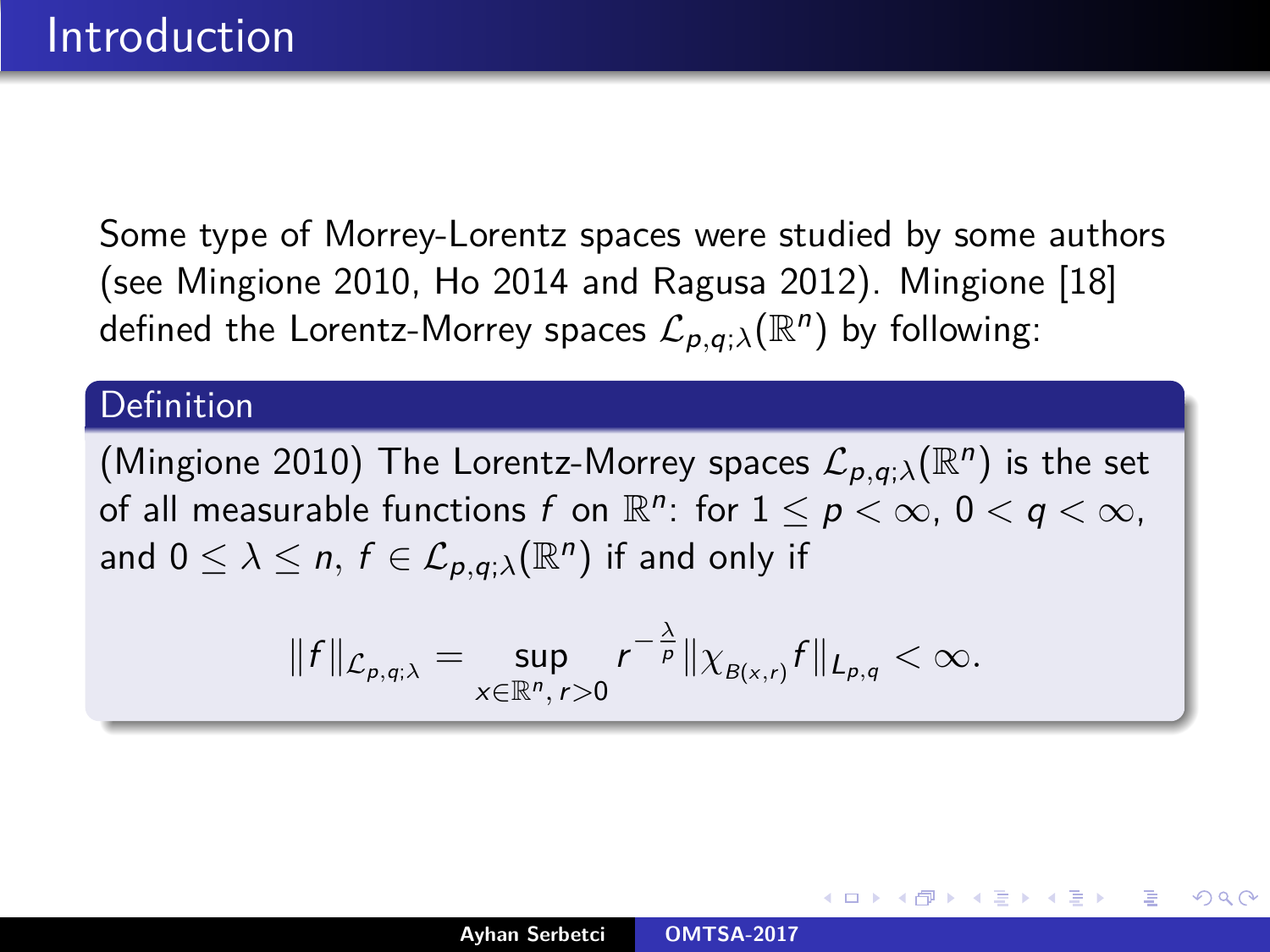Mingione studied the boundedness of the restricted fractional maximal operator  $M<sub>β, B</sub>$  :

$$
M_{\beta,B}f(x)=\sup_{B(x,r)\subset B}|B(x,r)|^{\frac{\beta}{n}-1}\int_{B(x,r)}|f(y)|dy,\,\,x\in\mathbb{R}^n
$$

in the restricted Lorentz-Morrey spaces  $\mathcal{L}_{p,q;\lambda}(B)$ , where B is any ball. Mingione derives a general non-linear version, extending a priori estimates and regularity results for possibly degenerate non-linear elliptic problems to the various spaces of Lorentz and Lorentz-Morrey type considered in (Adams, 1981, 1982 and 1996).

∽≏ດ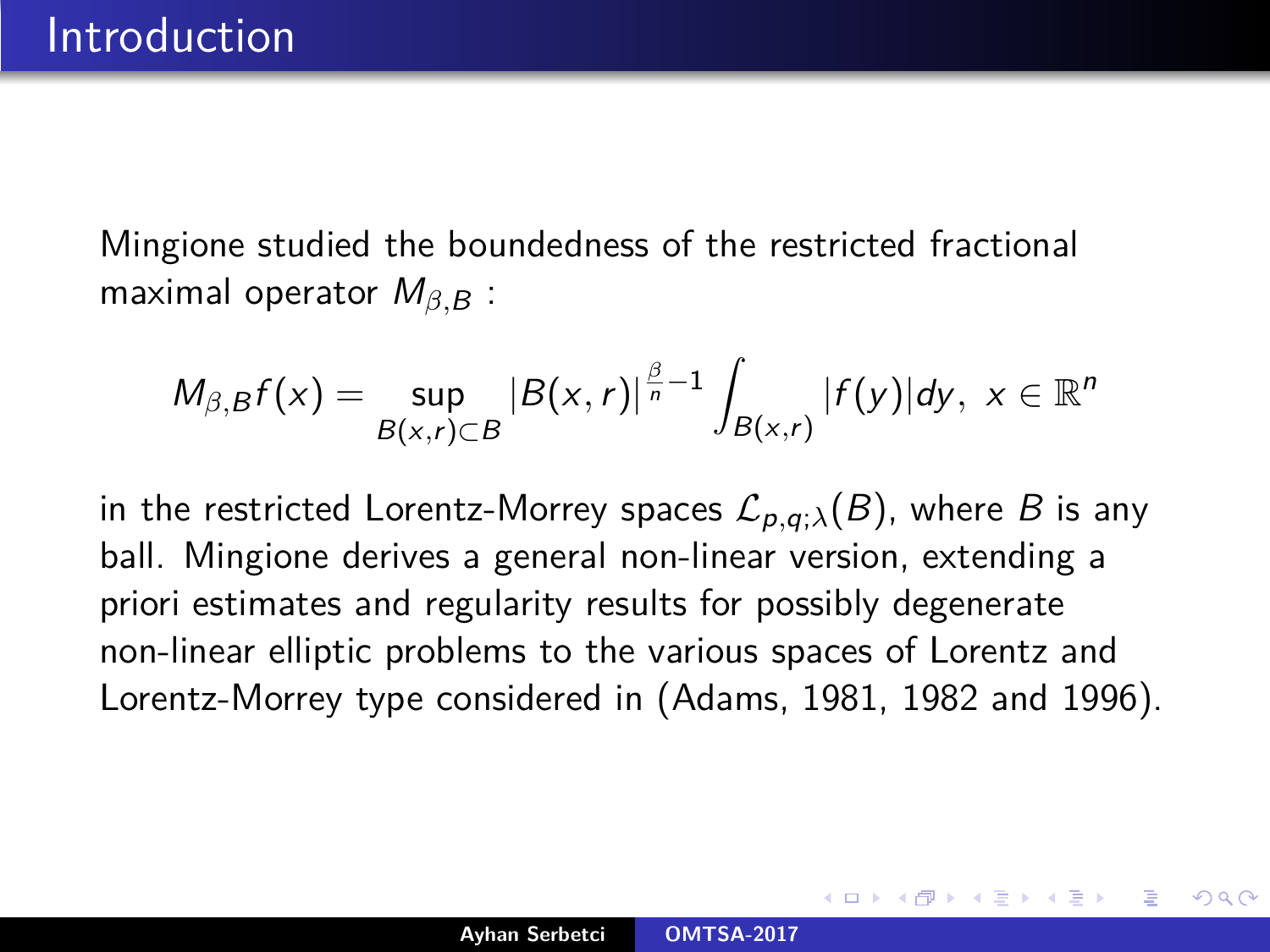Ragusa [\[21\]](#page-80-1) defined the Lorentz-Morrey spaces  $L_{p,q;\lambda}(\mathbb{R}^n)$  and studied some embeddings between these spaces.

## Definition

(Ragusa, 2012) The Lorentz-Morrey spaces  $L_{p,q;\lambda}(\mathbb{R}^n)$  is the set of all measurable functions  $f$  on  $\mathbb{R}^n$ : for  $1 \leq p < \infty$ ,  $0 < q < \infty$ , and  $0 \leq \lambda \leq n$ , if and only if

$$
||f||_{L_{p,q;\lambda}}=\sup_{x\in\mathbb{R}^n,\,r>0}r^{-\frac{\lambda}{q}}||\chi_{B(x,r)}f||_{L_{p,q}}<\infty.
$$

Note that the spaces  $\mathcal{L}_{\rho,q;\lambda}(\mathbb{R}^n)$  and  $L_{\rho,q;\lambda\frac{q}{\rho}}(\mathbb{R}^n)$  defined by Mingione and Ragusa respectively, coincide, thus

$$
\mathcal{L}_{p,q;\lambda}(\mathbb{R}^n)=L_{p,q;\lambda\frac{q}{p}}(\mathbb{R}^n).
$$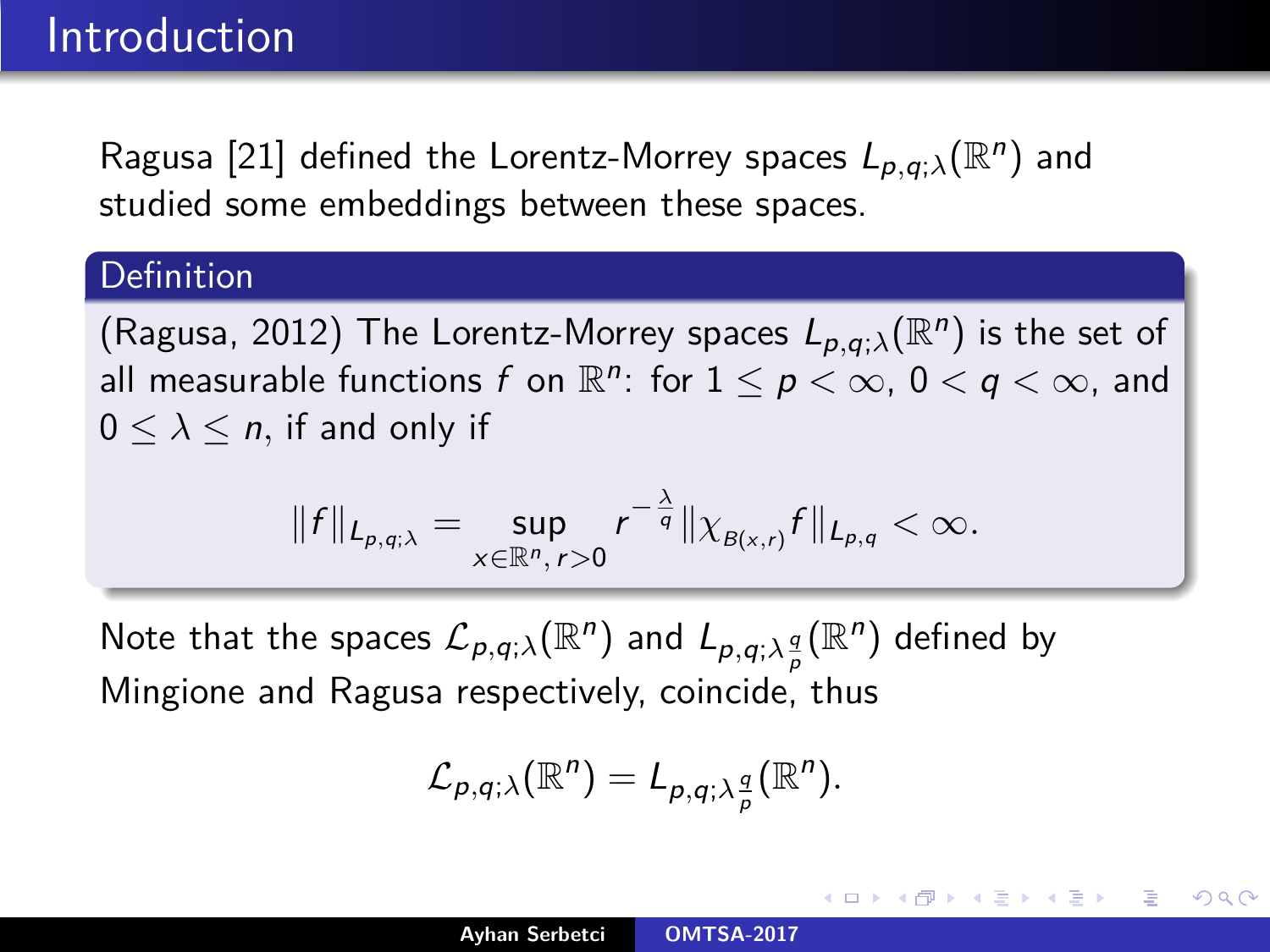## **Preliminaries**

We shall use the following notation. For a Lebesgue measurable set  $E \subset \mathbb{R}^n$  and  $0 < p \leq \infty$ ,  $L_p(E)$  is the standard Lebesgue space of all functions  $f$  Lebesgue measurable on  $E$  for which

$$
||f||_{L_p(E)} := \left(\int_E |f(y)|^p dy\right)^{\frac{1}{p}} < \infty,
$$

if  $0 < p < \infty$  and

$$
||f||_{L_{\infty}(E)}:=\sup\{\alpha:|\{y\in E:|f(y)|\geq\alpha\}|>0\}<\infty,
$$

if  $p=\infty.$  Also, for an open set  $E\subset \mathbb{R}^n$ ,  $L_p^{loc}(E)$  is the set of all functions f such that  $f \in L_p(K)$  for any compact  $K \subset E$ . If  $E=\mathbb{R}^n$ , then, for brevity, we write  $L_p$  for  $L_p(\mathbb{R}^n)$  and  $L_p^{\text{loc}}$  for  $L_p^{loc}(\mathbb{R}^n)$ .

∽≏ດ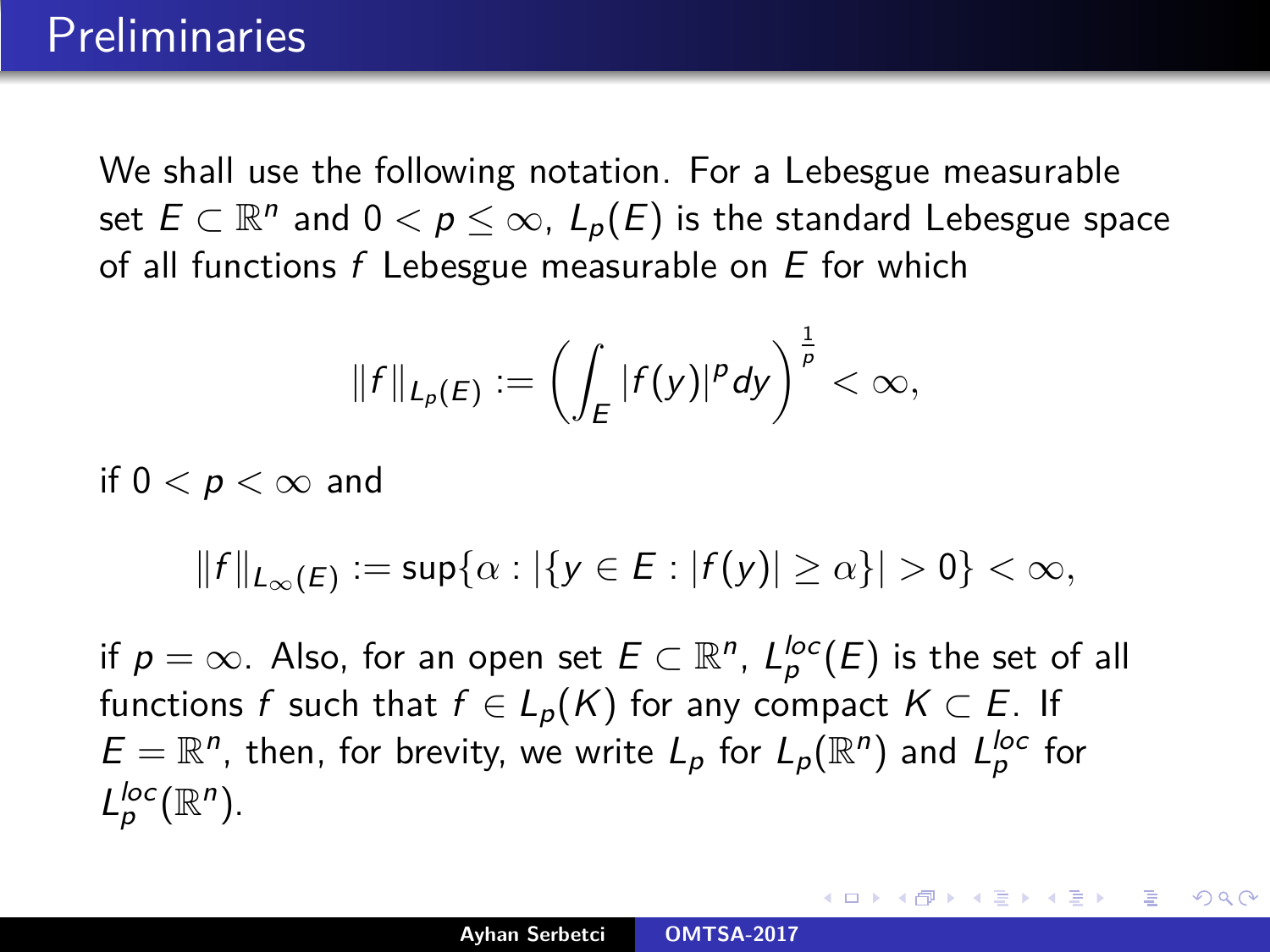The same convention refers to the case of weak Lebesgue spaces  $W L_p(E)$ , the space of all functions f Lebesgue measurable on E for which

$$
||f||_{W L_p(E)} := \sup_{0 < t \leq |E|} t^{1/p} f^*(t), \quad 1 \leq p < \infty
$$

and

$$
||f||_{W_{L_{\infty}}} \equiv ||f||_{L_{\infty}}, \quad p = \infty.
$$

Here  $|E|$  is the Lebesgue measure of  $E$ , and  $f^*$  denotes the right continuous non-increasing rearrangement of  $f$ :

$$
f^*(t) := \inf \left\{ \alpha > 0 : \mu_f(\alpha) \leq t \right\}, \ \forall t \in (0, \infty),
$$

where

$$
\mu_f(\alpha):=|\{y\in\mathbb{R}:|f(y)|>\alpha\}|
$$

 $2Q$ 

is the distribution function of  $f$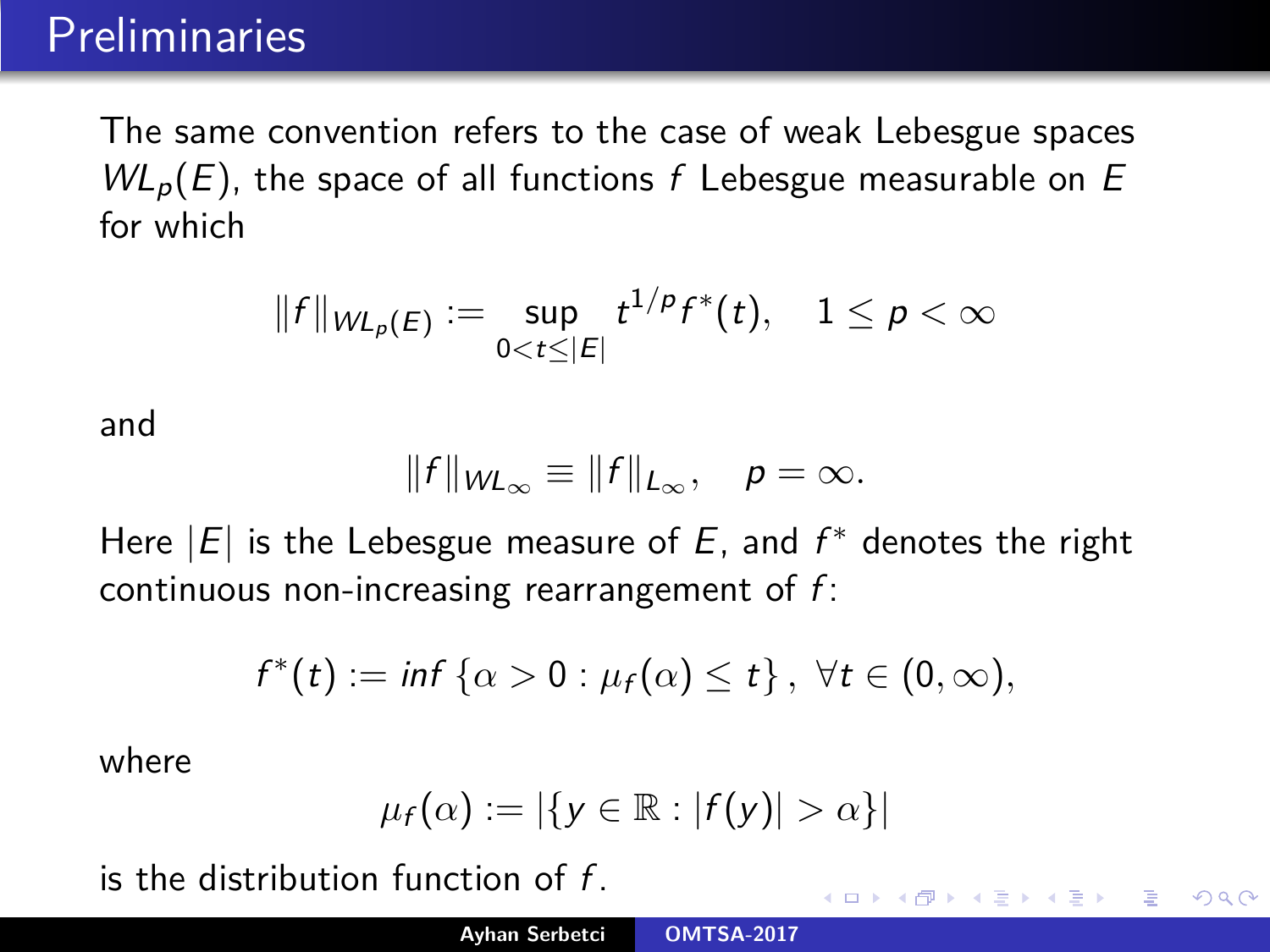In the following we give the local Morrey spaces  $LM_{p,\lambda}(0,\infty)$  (see, Alvarez, Lakey, Guzman-Partida 2000, N. Samko 2009- 2012).

## Definition

Let  $1 \leq p \leq \infty$  and  $0 \leq \lambda \leq 1$ . We denote by  $LM_{p,\lambda} \equiv LM_{p,\lambda}(0,\infty)$  the local Morrey space, the space of all functions  $\varphi \in L^{\text{loc}}_{\boldsymbol{p}}(0,\infty)$  with finite quasinorm

$$
\|\varphi\|_{LM_{p,\lambda}}=\sup_{r>0}r^{-\frac{\lambda}{p}}\|\varphi\|_{L_p(0,r)}.
$$

Also by  $WLM_{p,\lambda} \equiv WLM_{p,\lambda}(0,\infty)$  we denote the weak local Morrey space of all functions  $\varphi \in \mathsf{WL}^{\mathrm{loc}}_p(0,\infty)$  for which

$$
\|\varphi\|_{WLM_{p,\lambda}}=\sup_{r>0}r^{-\frac{\lambda}{p}}\|\varphi\|_{WL_p(0,r)}<\infty.
$$

∽≏ດ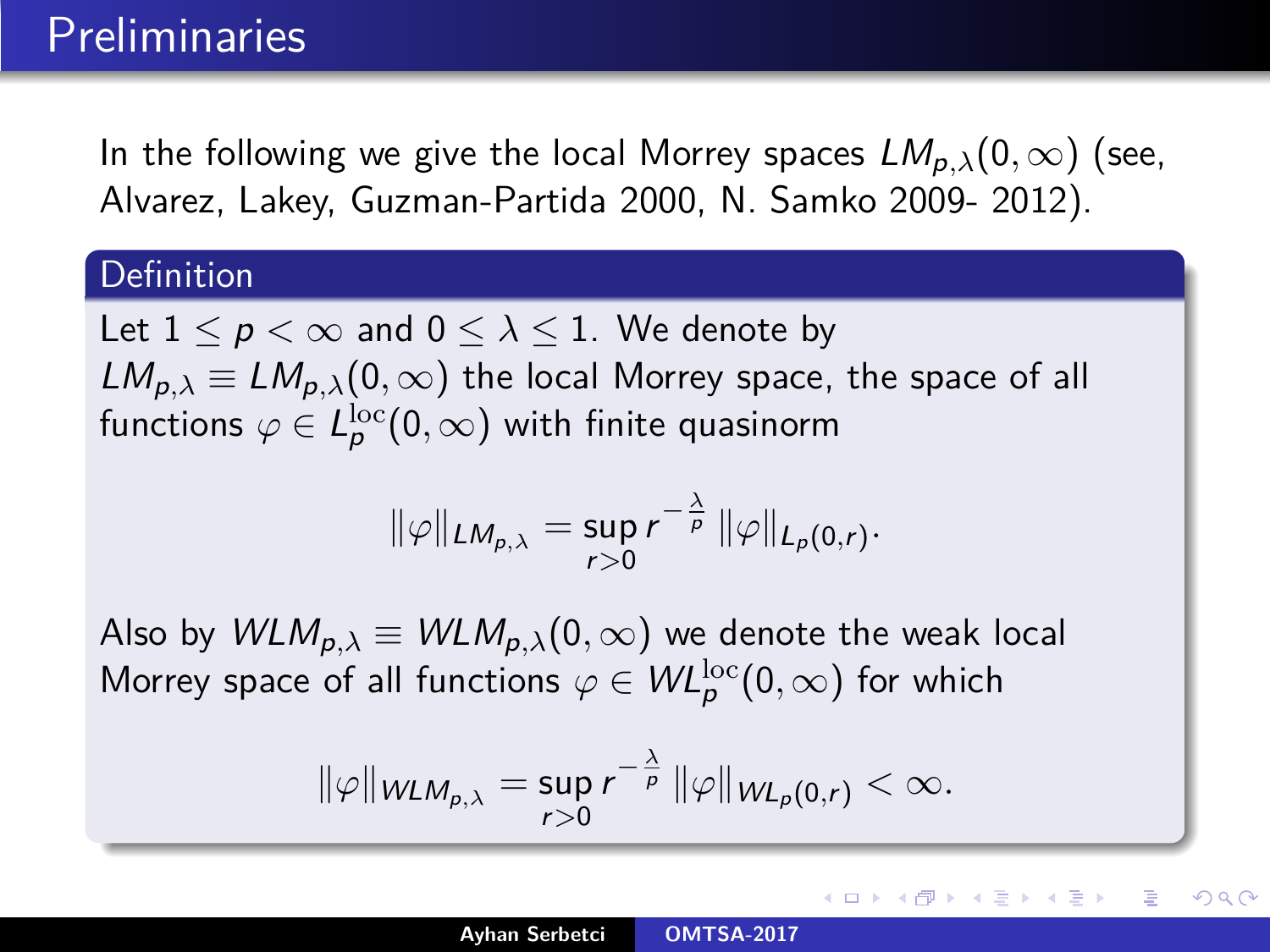Lorentz spaces are introduced by Lorentz in 1950. These spaces are quasi-Banach spaces and generalizations of the more familiar  $L_p$  spaces, also they are appear to be useful in the general interpolation theory.

## Definition

The Lorentz space  $L_{\rho,q} \equiv L_{\rho,q}(\mathbb{R}^n)$ ,  $0 < \rho,q \leq \infty$ , is defined as the set of all measurable functions  $f$  on  $\mathbb{R}^n$  with finite quasi-norm

$$
||f||_{L_{p,q}} := ||\tau^{\frac{1}{p}-\frac{1}{q}}f^*(\tau)||_{L_q(0,\infty)}.
$$

The functional  $\|\cdot\|_{L_{\rho,q}}$  is a norm if and only if either  $1\leq q\leq p$  or  $p=q=\infty$ . If  $p=q=\infty$ , then the space  $L_{\infty,\infty}(\mathbb R^n)$  is denoted by  $L_{\infty}(\mathbb{R}^n)$ . Clearly  $L_{p,p} \equiv L_p$  and  $L_{p,\infty} \equiv W L_p$ .

**K ロ ⊁ K 倒 ≯ K 目** 

つくい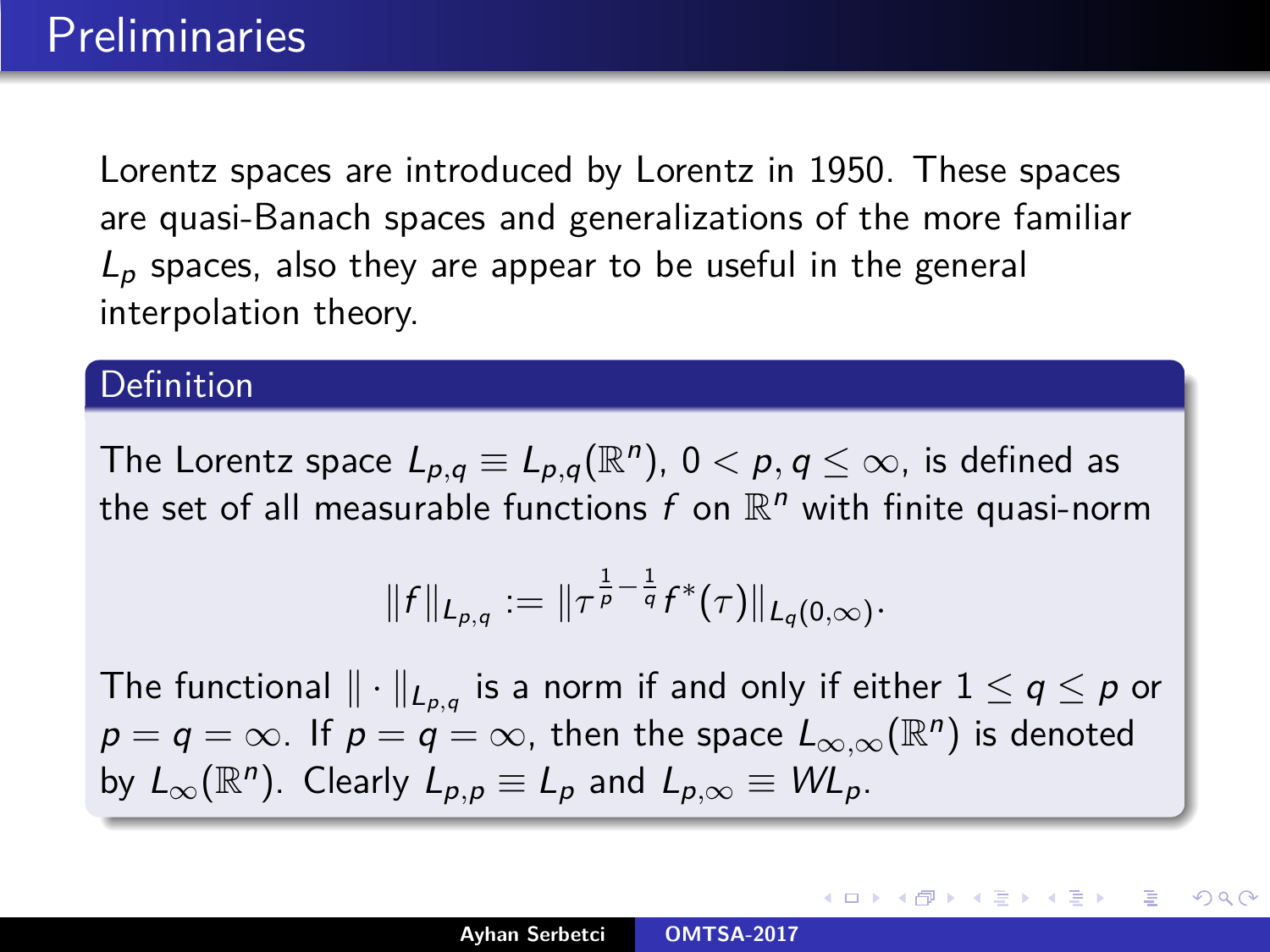We denote by  $\mathfrak{M}(\mathbb{R}^n)$  be the set of all extended real valued measurable functions on  $\mathbb{R}^n$  and  $\mathfrak{M}^+(0,\infty)$  the set of all non-negative measurable functions on  $(0, \infty)$ .

## **Definition**

Let  $0 < \rho \leq \infty$  and  $\psi \in \mathfrak{M}^+{(0,\infty)}.$  We denote by  $\Lambda_{\rho,\psi}(\mathbb{R}^n)$  the classical Lorentz spaces, the spaces of all measurable functions with finite quasinorm

$$
\Lambda_{p,\psi}(\mathbb{R}^n):=\{f\in\mathfrak{M}(\mathbb{R}^n):\|f\|_{\Lambda_{p,\psi}}:=\|\psi f^*\|_{L_p(0,\infty)}\}.
$$

Therefore, for  $\psi(t)=t^{\frac{1}{p}-\frac{1}{q}}$ ,  $0<\rho,q\leq\infty$  we get the spaces  $\bigwedge_{p,t^{\frac{1}{p}-\frac{1}{q}}}(\mathbb R^n)$  are equal with norm coincide to the Lorentz spaces  $L_{p,q}^{r,r}(\mathbb{R}^n)$ .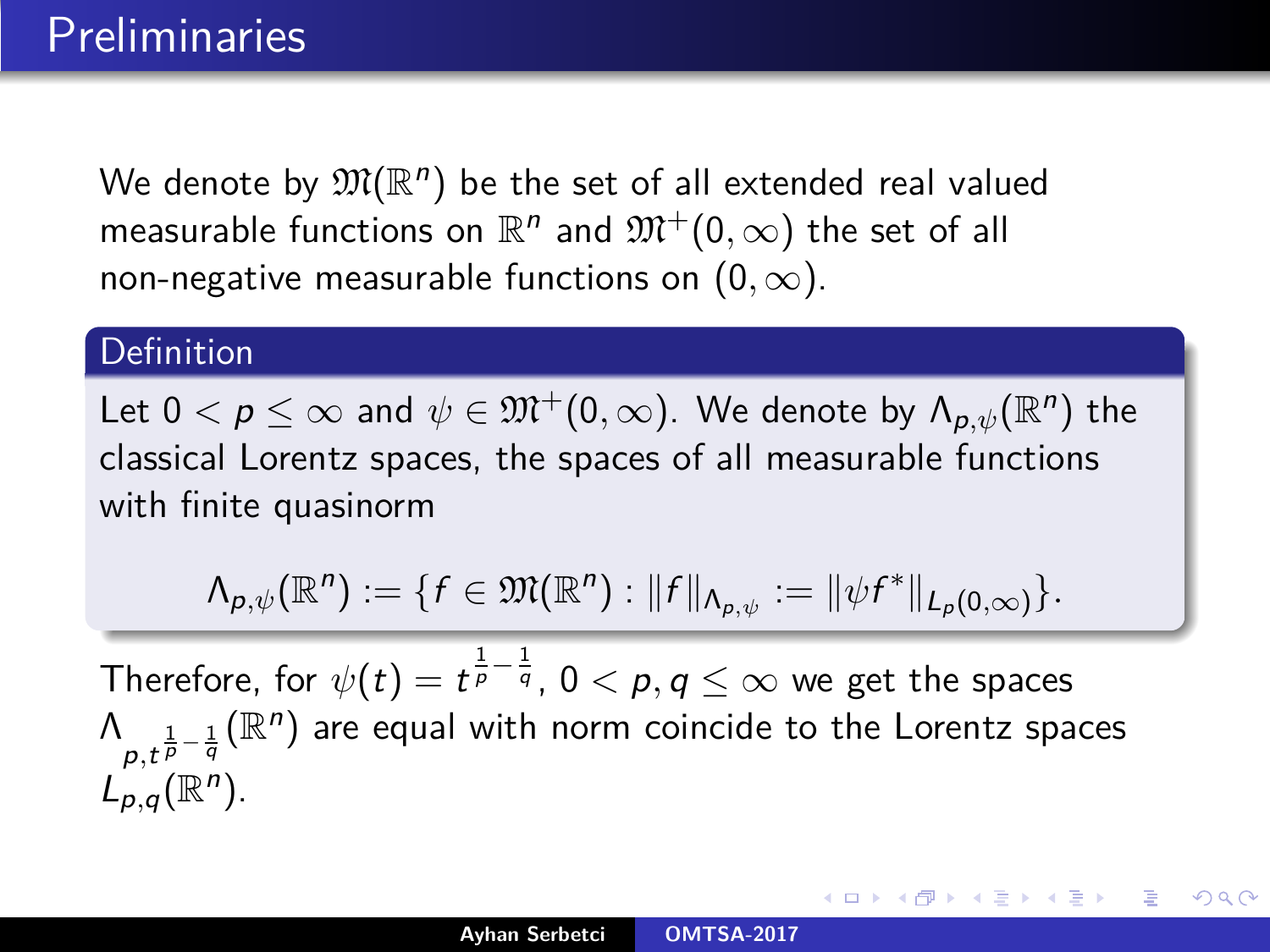## Definition

Let  $f \in L_1^{loc}(\mathbb{R}^n)$ . The space of functions with bounded mean oscillation,  $BMO \equiv BMO(\mathbb{R}^n)$ , consists of those functions  $f$  for which

$$
||f||_{BMO} := \sup_{B \subset \mathbb{R}^n} \frac{1}{|B|} \int_B |f - f_B| dx
$$

is finite, where the supremum is taken over open balls  $B\subset \mathbb{R}^n$  and

$$
f_B = \frac{1}{|B|} \int_B f dx.
$$

∽≏ດ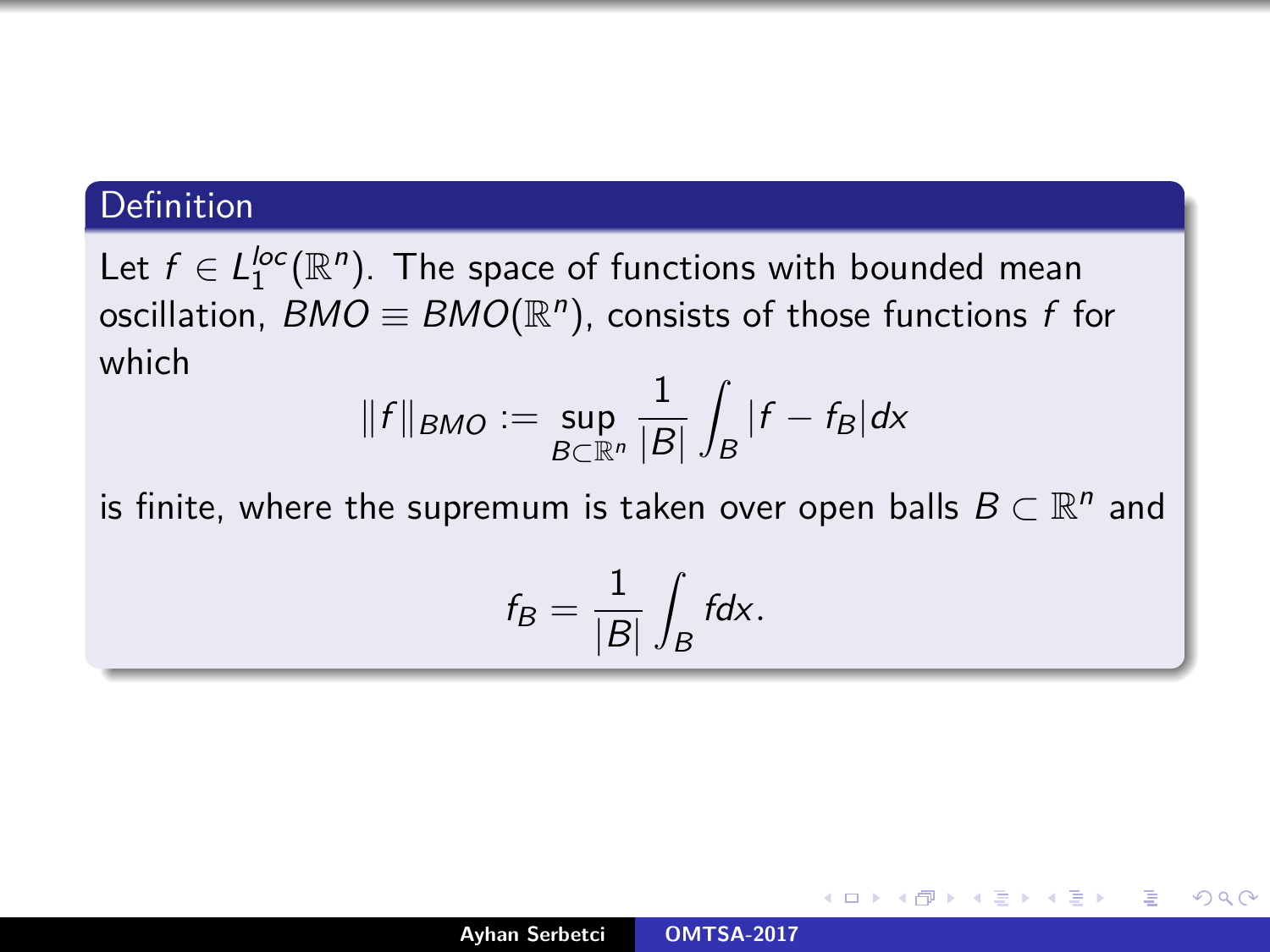## **Definition**

(Aykol, Guliyev, Serbetci, 2013) Let  $0 < p, q \leq \infty$  and  $0 \leq \lambda \leq 1$ . We denote by  $\mathcal{M}_{p,q;\lambda}^{loc} \equiv \mathcal{M}_{p,q;\lambda}^{loc}(\mathbb{R}^{n})$  the local Morrey-Lorentz spaces, the spaces of all measurable functions with finite quasinorm

$$
||f||_{M_{p,q,\lambda}^{loc}} := \sup_{r>0} r^{-\frac{\lambda}{q}} ||t^{\frac{1}{p}-\frac{1}{q}}f^*(t)||_{L_q(0,r)}.
$$

If  $\lambda < 0$  or  $\lambda > 1$  , then  $M_{\rho,q;\lambda}^{loc}(\mathbb{R}^n) = \Theta$ , where  $\Theta$  is the set of all functions equivalent to 0 on  $\mathbb{R}^n$ .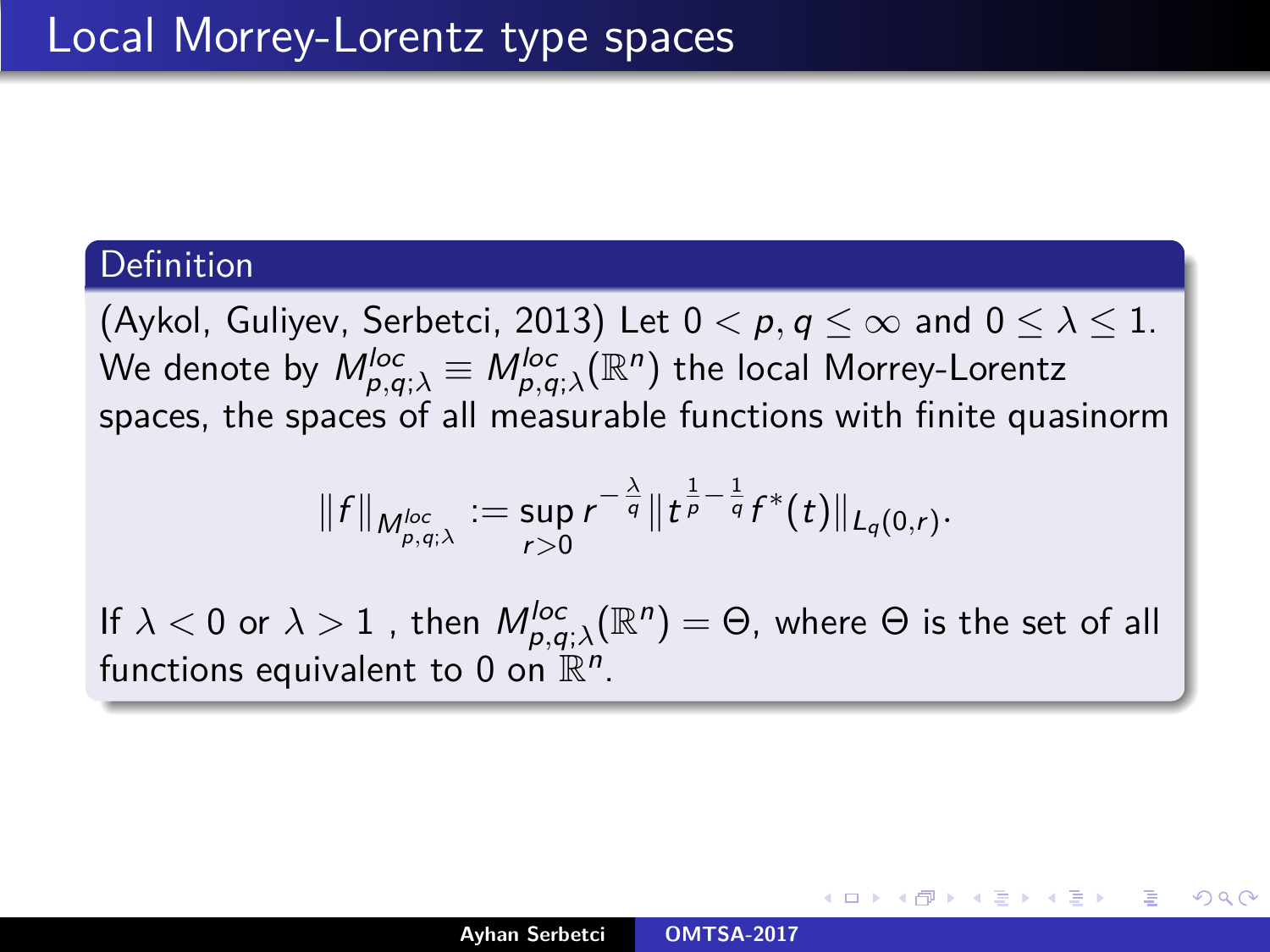### Lemma

1) In the limiting case  $\lambda = 0$  the space  $M_{p,q;0}^{loc}(\mathbb{R}^n)$  is the Lorentz space  $L_{p,q}(\mathbb{R}^n)$ . That is  $M_{p,q;0}^{loc}(\mathbb{R}^n) = L_{p,q}(\mathbb{R}^n)$ ,  $0 < p, q \leq \infty$  and  $||f||_{M_{p,q;0}^{loc}} = ||f||_{L_{p,q}} \equiv ||\tau^{\frac{1}{p}-\frac{1}{q}}f^{*}(\tau)||_{L_{q}(0,\infty)}.$ 2) In the limiting case  $\lambda = 1$  the space  $\mathsf{M}_{p,q;1}^{\mathsf{loc}}(\mathbb{R}^n)$  is the classical Lorentz space  $\Lambda_{\infty,t^{\frac{1}{p}-\frac{1}{q}}}(\mathbb{R}^n)$ . That is

$$
M_{p,q;1}^{loc}(\mathbb{R}^n)=\Lambda_{\infty,\frac{1}{p}-\frac{1}{q}}(\mathbb{R}^n),\,\,0
$$

and

$$
||f||_{M_{p,q;1}^{loc}} = ||f||_{\Lambda_{\infty,\frac{1}{t}p-\frac{1}{q}}} \equiv ||\tau^{\frac{1}{p}-\frac{1}{q}}f^*(\tau)||_{L_{\infty}(0,\infty)}.
$$

4 FB 3 4

 $290$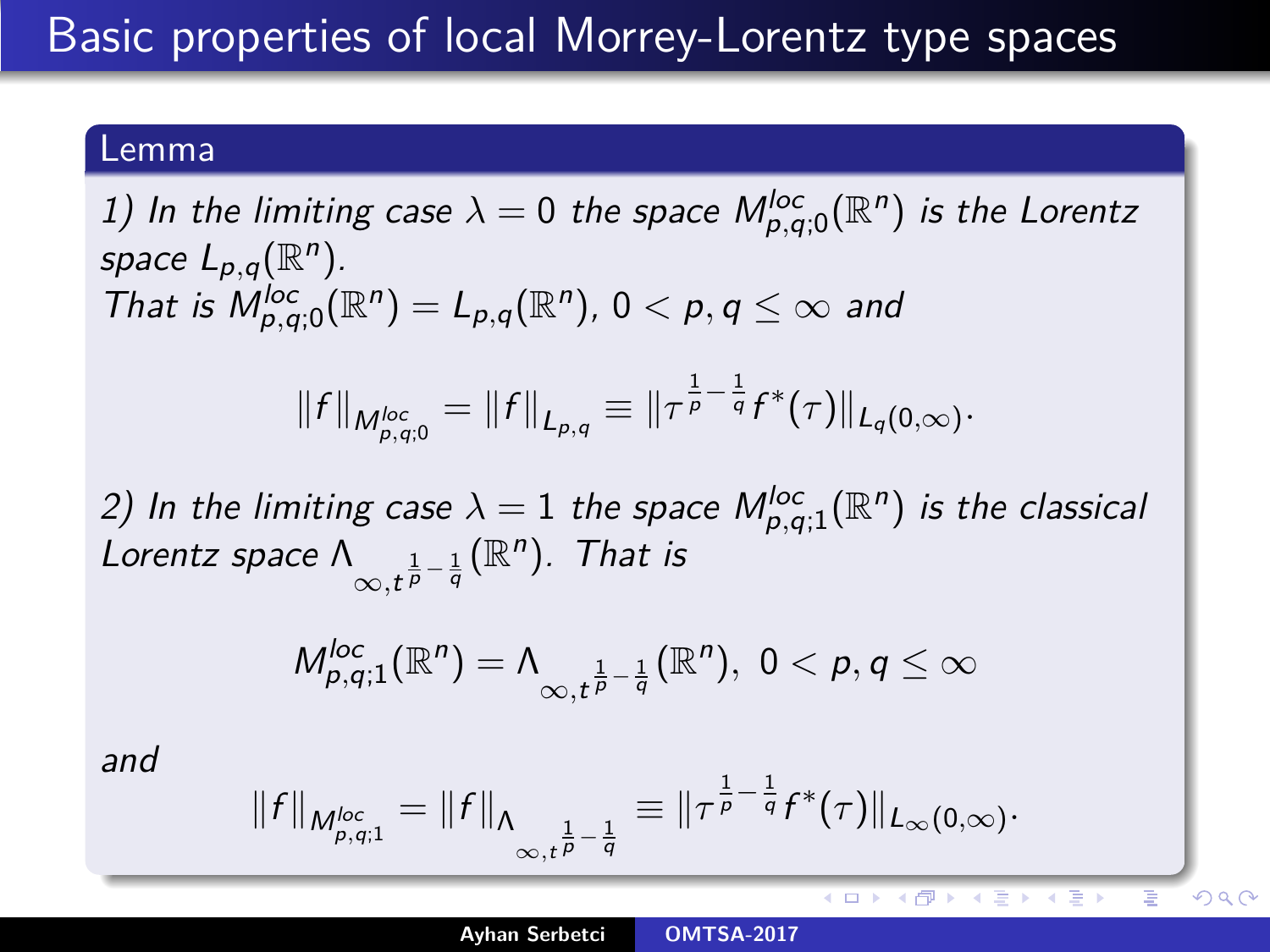#### Lemma

If f be a measurable function, then  $\|f\|_{M^{loc}_{\rho,q;\lambda}}$  is a quasi-norm on  $M_{p,q;\lambda}^{\mathsf{loc}}(\mathbb R^n)$ . If  $1 \leq q \leq p$  or  $p = q = \infty$ , then the functional  $\|f\|_{M^{loc}_{p,q;\lambda}}$  is a norm.

K ロ ▶ K 御 ▶ K 결 ▶ K 결 ▶ │ 결

 $\Omega$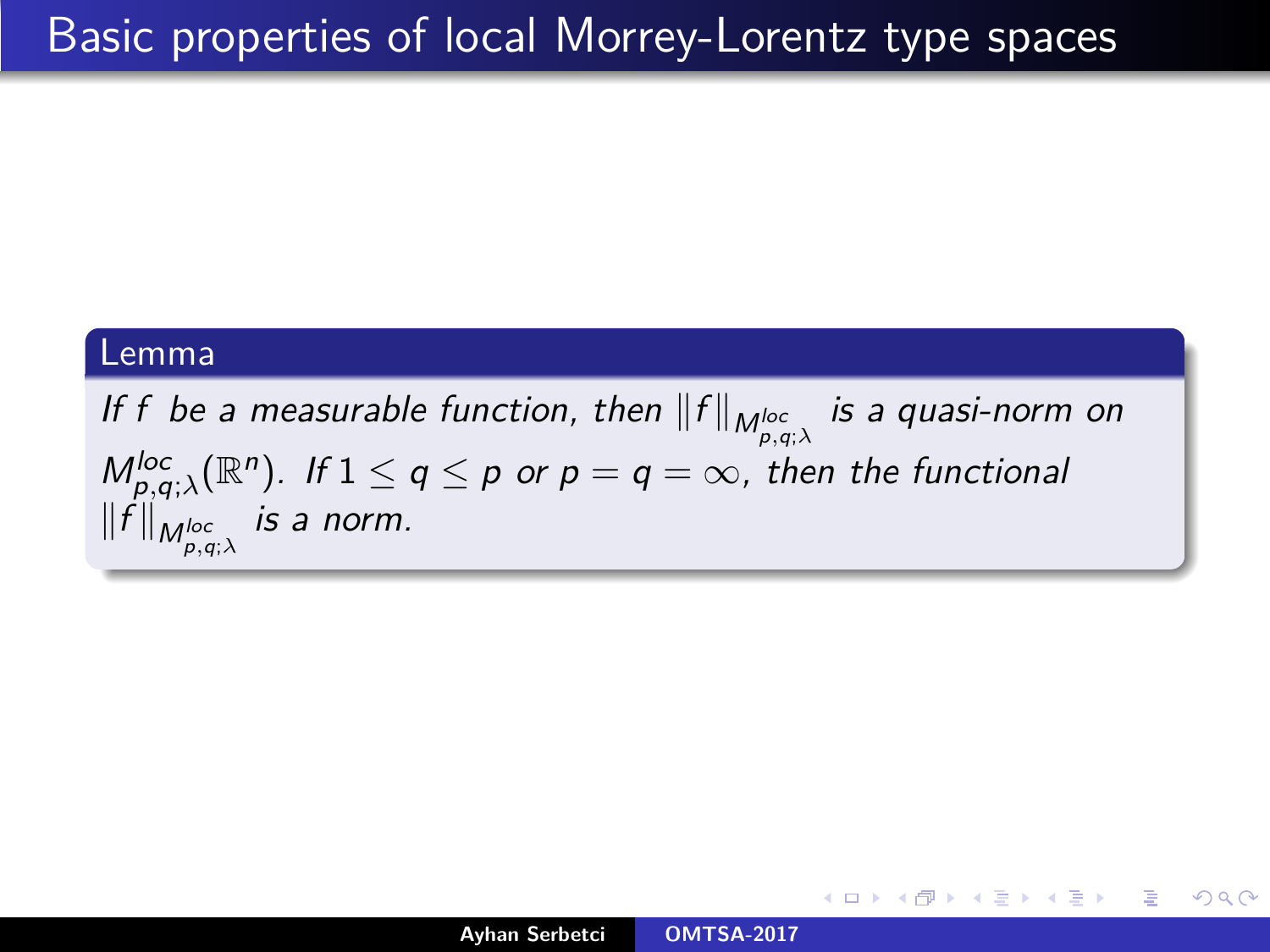#### Lemma

If 
$$
p = \infty
$$
, then we have  $M_{\infty,q;\lambda}^{loc} = \Theta$  for any  $0 < q < \infty$ .

### Proof.

Assume that  $M^{loc}_{\infty,q;\lambda}\neq \Theta.$  Then there exists a nonzero function  $f \in \mathcal{M}^{loc}_{\infty,q;\lambda}$  which means that there exists  $c > 0$  and a positive measurable set A such that  $|f(x)| \ge c$  for all  $x \in A$ . Then

$$
||f||_{M_{\infty,q;\lambda}^{loc}} = \sup_{r>0} r^{-\frac{\lambda}{q}} ||t^{-\frac{1}{q}} f^*(t)||_{L_q(0,r)}
$$
  
\n
$$
\geq \sup_{r>0} r^{-\frac{\lambda}{q}} ||t^{-\frac{1}{q}} (f\chi_A)^*(t)||_{L_q(0,r)}
$$
  
\n
$$
\geq c \sup_{r>0} r^{-\frac{\lambda}{q}} ||t^{-\frac{1}{q}}||_{L_q(0,\min\{|A|,r\})} = \infty.
$$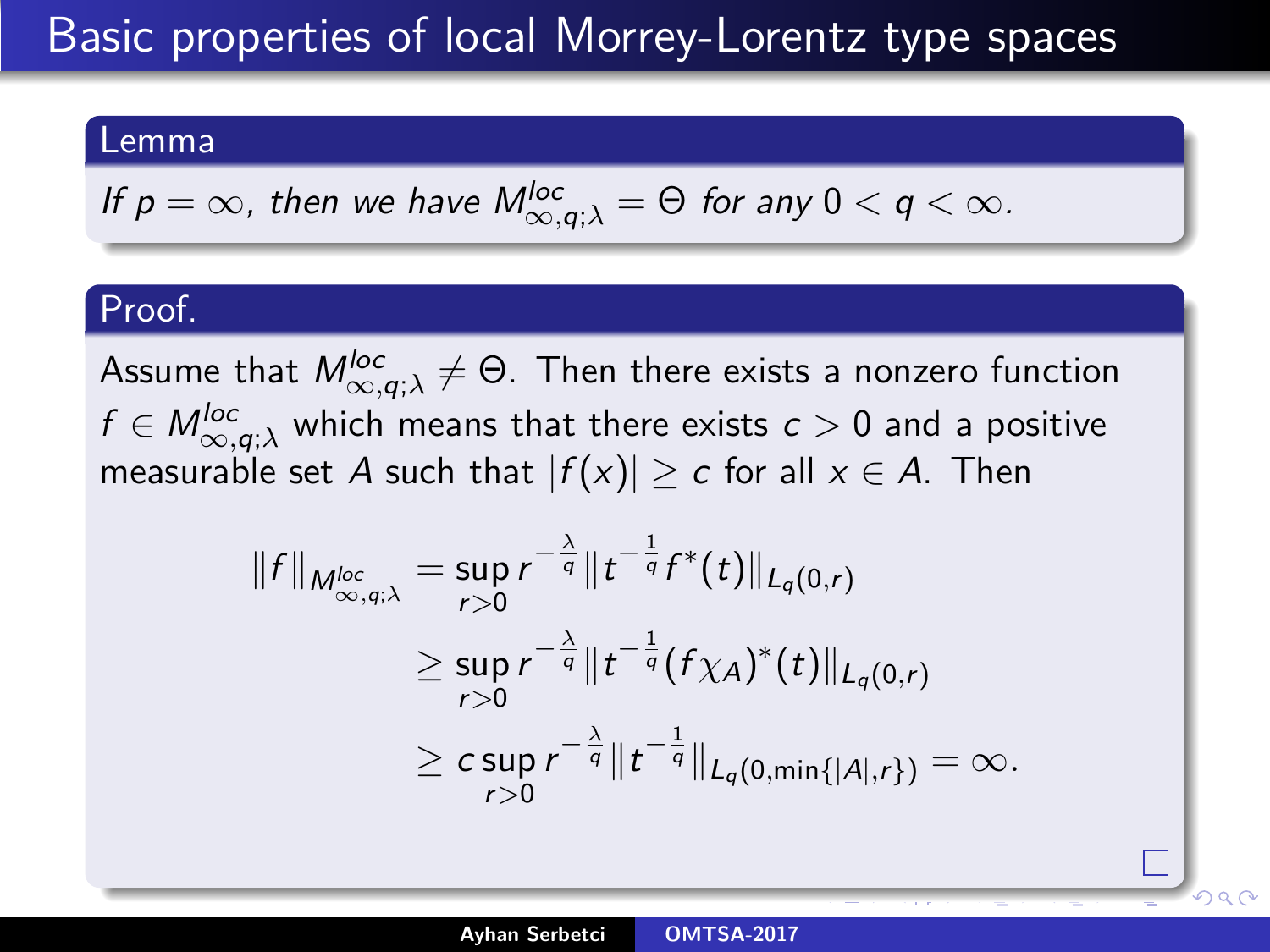### Lemma

Let 
$$
0 < q \le p < \infty
$$
,  $\frac{1}{r} = \frac{1}{p} - \frac{\lambda}{q}$  and  $0 < \lambda \le \frac{q}{p}$ . Then

$$
M_{p,q;\lambda}^{loc}(\mathbb{R}^n)\equiv WL_r(\mathbb{R}^n)
$$

#### and

$$
\left(\frac{q}{p}\right)^{-\frac{1}{q}}\|f\|_{\mathcal{W}\mathcal{L}_r}\leq\|f\|_{\mathcal{M}_{p,q,\lambda}^{loc}}\leq\lambda^{-\frac{1}{q}}\|f\|_{\mathcal{W}\mathcal{L}_r},\ \ f\in\mathcal{W}\mathcal{L}_r(\mathbb{R}^n).
$$

## **Corollary**

Let  $0 < q \leq p < \infty$ . Then

$$
M_{p,q;\frac{q}{p}}^{loc}(\mathbb{R}^n) \equiv L_{\infty}(\mathbb{R}^n).
$$

**K ロ ▶ K 御 ▶ K 目** 

重

격대

 $2Q$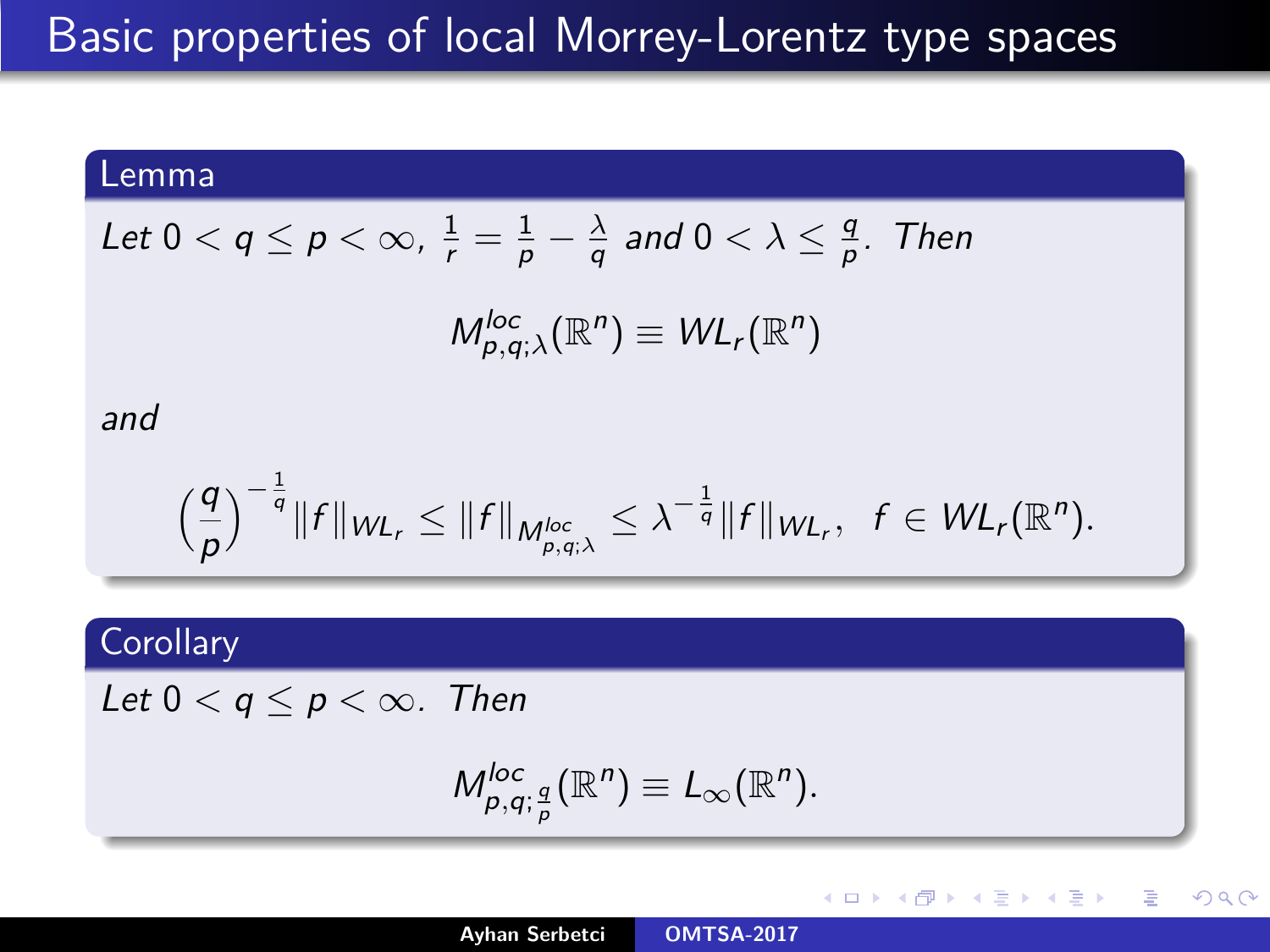## Lemma

Let  $0 < p, q < \infty$  and  $0 \leq \lambda \leq 1$ . Then

$$
M_{p,q;\lambda}^{loc}(\mathbb{R}^n)\hookrightarrow L_{p,q;n\lambda}(\mathbb{R}^n)
$$

and for  $f \in M_{p,q;\lambda}^{loc}(\mathbb{R}^n)$ 

$$
||f||_{L_{p,q;n\lambda}} \lesssim ||f||_{M_{p,q;\lambda}^{loc}}.
$$

**K ロ ▶ K 御 ▶ K 舌** 

重

∢ ≣ ⊁ ∴

 $QQ$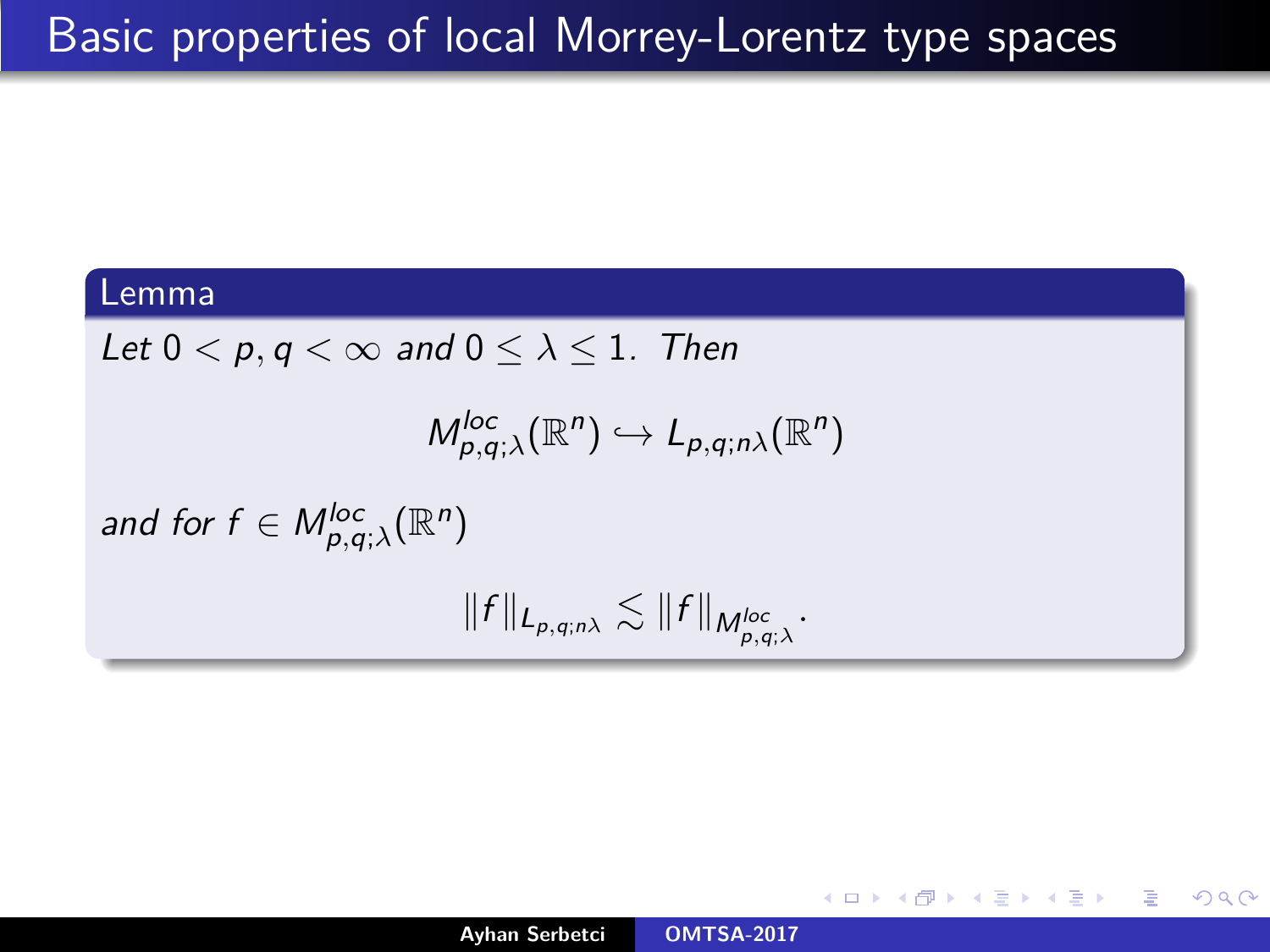For  $x \in \mathbb{R}^n$  and  $r > 0$ , we denote by  $B(x, r)$  the open ball centered at x of radius r, and by  $B(x, r)^c$  denote its complement. Let  $|B(x, r)|$  be the Lebesgue measure of the ball  $B(x, r)$ . Therefore  $|B(x,r)|=\omega_n r^n,\, \omega_n$  denotes the volume of unit sphere  $S^{n-1}$  in  $\mathbb{R}^n$ . For  $f\in L_1^{\rm loc}(\mathbb{R}^n)$ , the Hardy-Littlewood maximal function  $M$ f of  $f$  is defined by

$$
Mf(x)=\sup_{r>0}\frac{1}{|B(x,r)|}\int_{B(x,r)}|f(y)|dy, x\in\mathbb{R}^n.
$$

∽≏ດ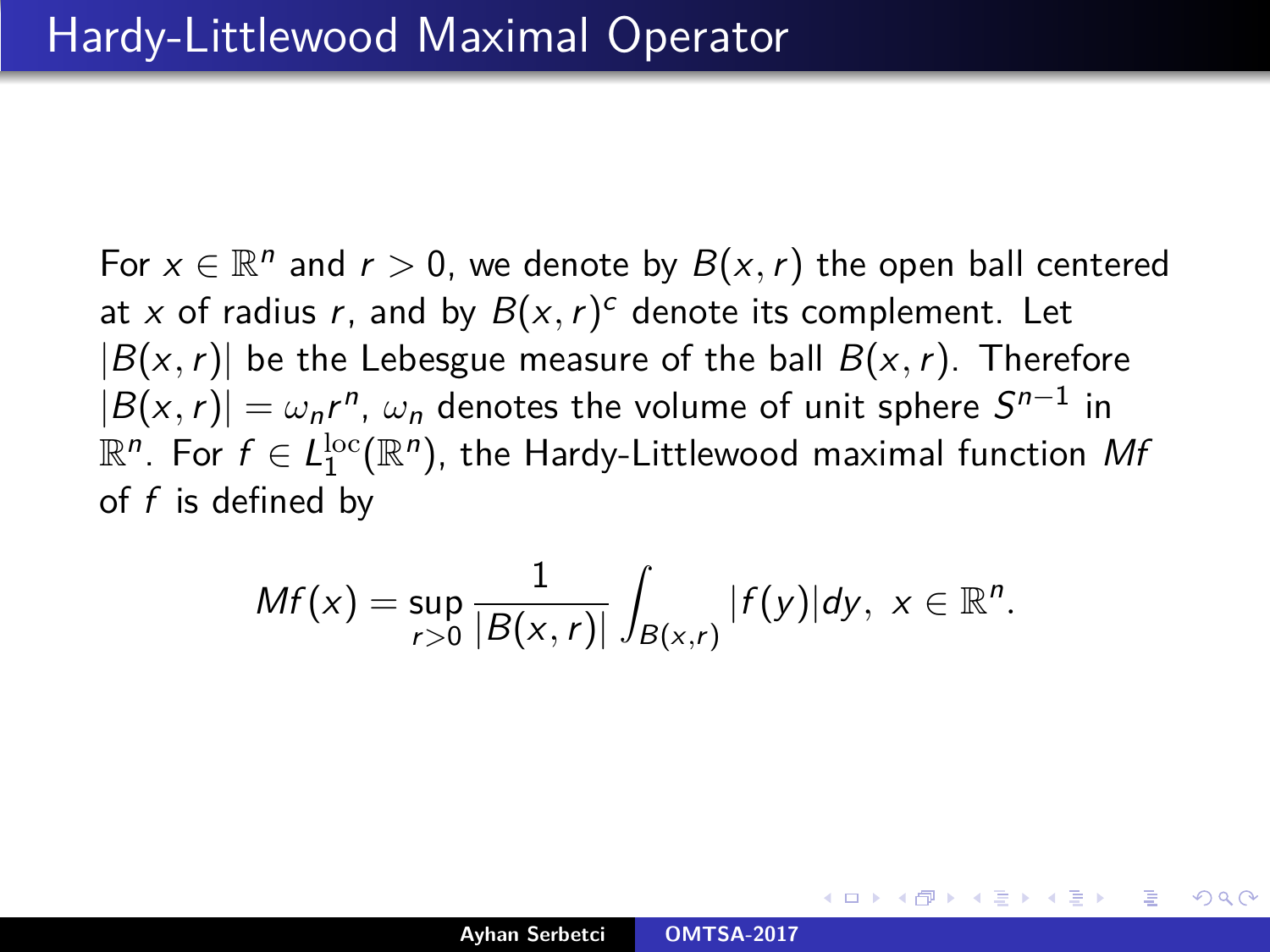It is well known that for the classical Hardy-Littlewood maximal operator the rearrangement inequality

<span id="page-19-0"></span>
$$
cf^{**}(t) \leq (Mf)^{*}(t) \leq Cf^{**}(t), \ t \in (0,\infty) \qquad (1)
$$

へのへ

holds (Bennett and Sharpley, 1988), where the positive constants c*,* C are independent of f and t, and

$$
f^{**}(t)=\frac{1}{t}\int_0^t f^*(s)ds.
$$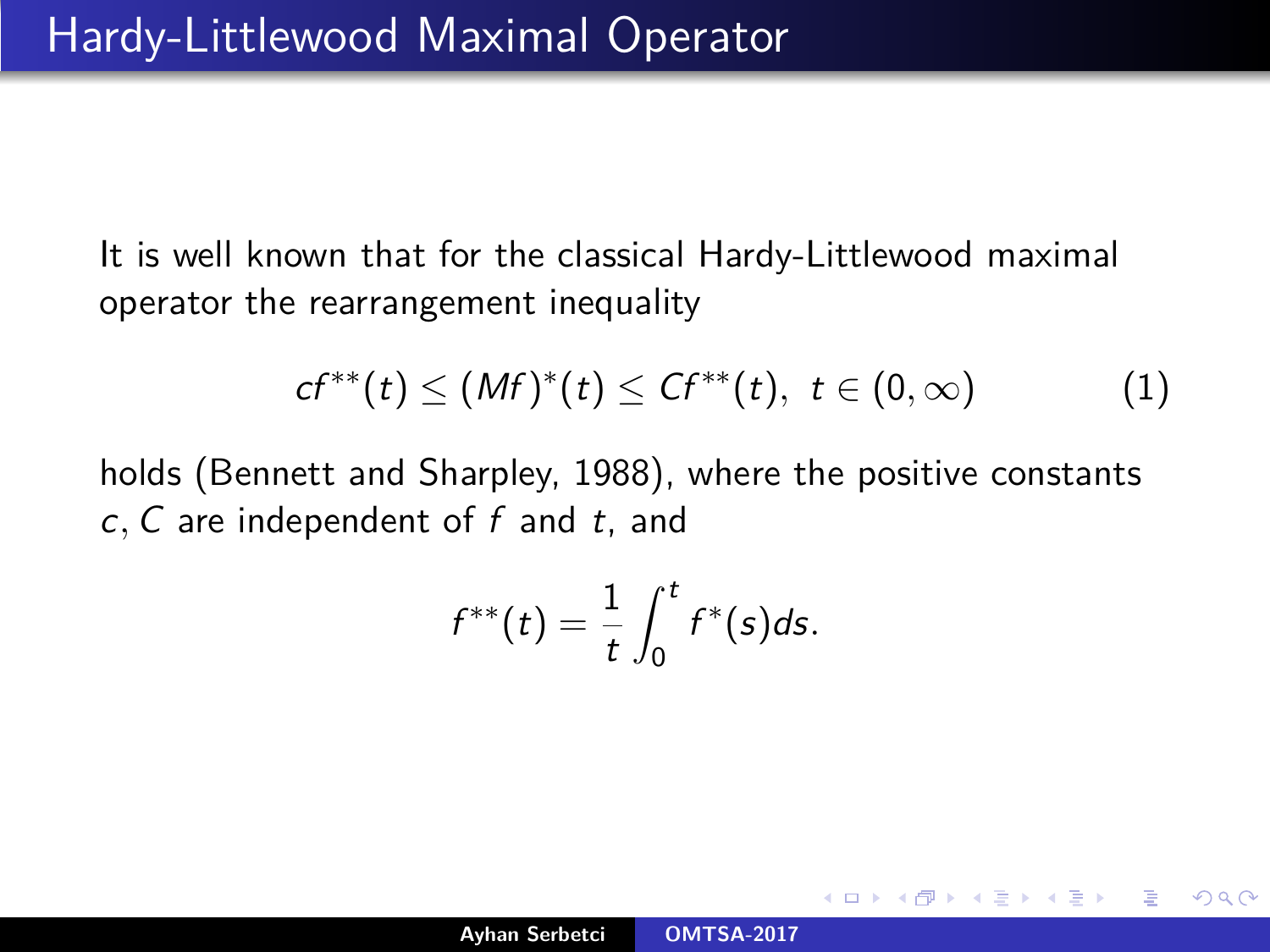We will use the following Hardy operator to obtain the boundedness of the maximal operator M, Hilbert operator H, Calderon-Zygmund operator  $T$  and maximal Calderon-Zygmund operator  ${\cal T}$  in the local Morrey-Lorentz spaces  $M_{\rho,q;\lambda}^{loc}.$ 

## **Definition**

(N. Samko, 2012) Let f be a measurable function on (0*,* ∞) and *β* be a real number. The weighted Hardy operators A*<sup>β</sup>* and A*<sup>β</sup>* with power weights acting on  $f$  are defined by

$$
A_{\beta}f(t)=t^{\beta-1}\int_0^t\frac{f(s)}{s^{\beta}}ds,\ \ \mathcal{A}_{\beta}f(t)=t^{\beta}\int_t^{\infty}\frac{f(s)}{s^{\beta+1}}ds.
$$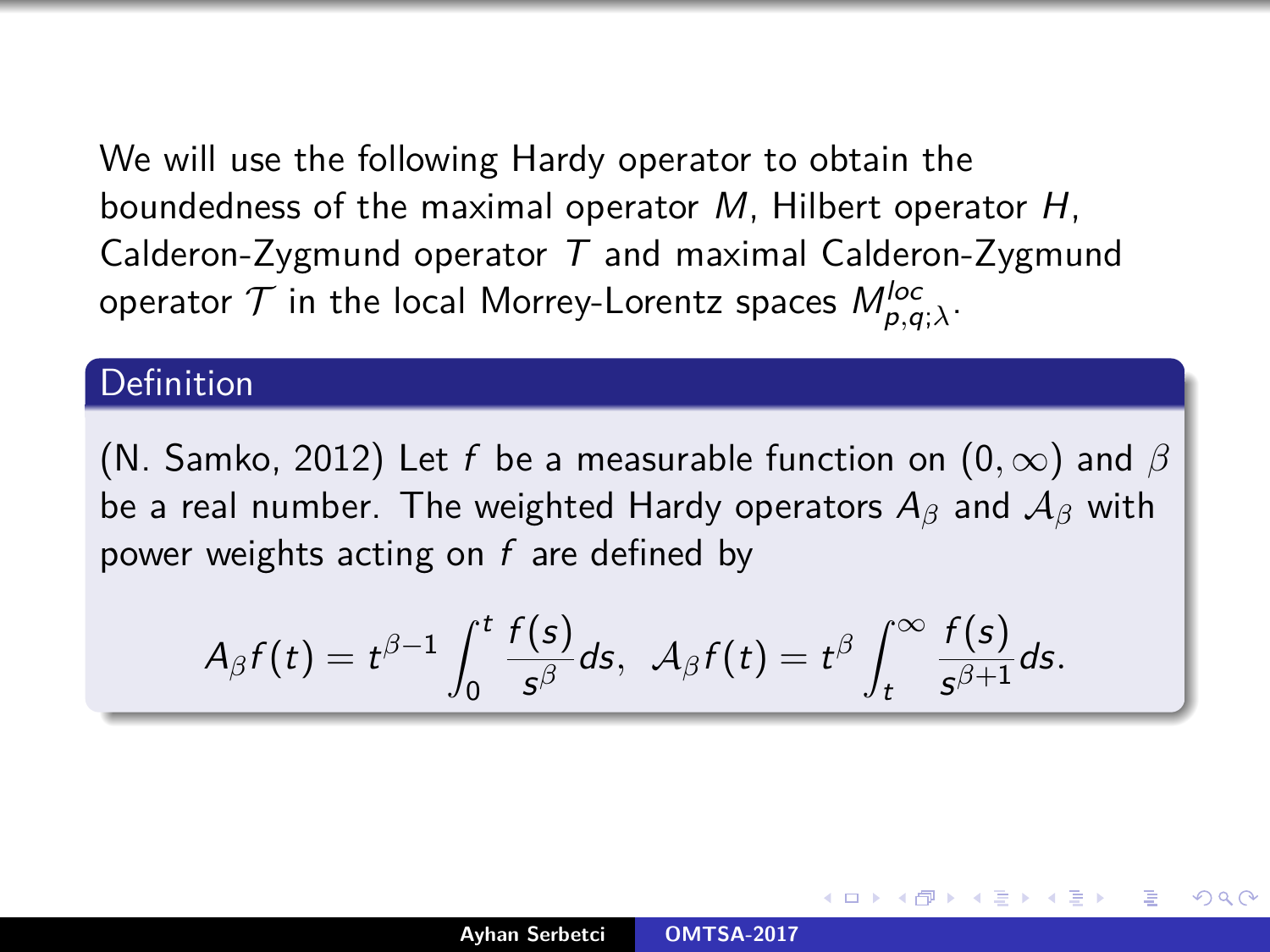The following theorem was proved by N. Samko, 2012.

#### Theorem

**Theorem A**. Let  $\beta \in \mathbb{R}$ ,  $0 \leq \lambda \leq 1$  and  $1 \leq q \leq \infty$ . If  $\beta < \frac{\lambda}{q} + \frac{1}{q'}$  $\frac{1}{q'}$  and  $\beta > \frac{\lambda}{q} - \frac{1}{q}$  $\frac{1}{q},$  then the operators  $A_{\beta}$  and  ${\cal A}_{\beta}$  are bounded on the local Morrey space  $LM_{a,\lambda}(0,\infty)$ , respectively.

The following theorem was proved by Aykol, Guliyev, Kucukaslan, Serbetci, 2016 .

#### Theorem

**Theorem B**. Let  $\beta \in \mathbb{R}$ ,  $0 \leq \lambda \leq 1$  and  $1 \leq q \leq \infty$ . If  $\beta = \frac{\lambda}{q} + \frac{1}{q'}$  $\frac{1}{q'}$  and  $\beta=\frac{\lambda}{q}-\frac{1}{q}$  $\frac{1}{q},$  then the operators  $A_{\beta}$  and  ${\cal A}_{\beta}$  are bounded from the lokal Morrey space  $LM_{a,\lambda}(0,\infty)$  to the weak local Morrey space WLMq*,λ*(0*,* ∞)*,* respectively.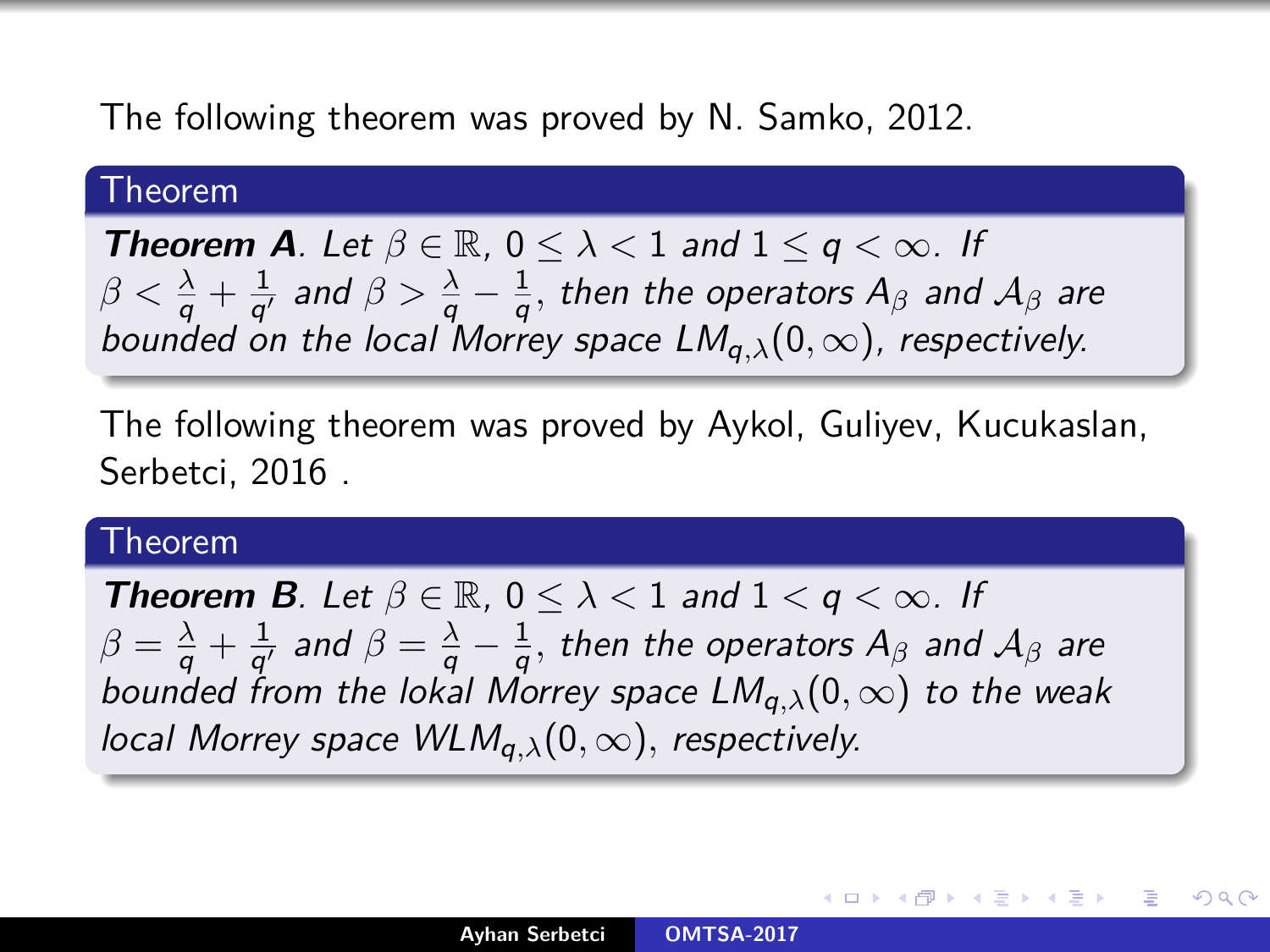In the following theorem we prove the boundedness of maximal operator  $M$  on the local Morrey-Lorentz spaces  $M_{\rho,q;\lambda}^{loc}(\mathbb{R}^{n}).$ 

### Theorem

(Guliyev, Aykol, Kucukaslan, Serbetci, 2016) Let  $1 \le q \le \infty$ ,  $0 \le \lambda < 1$  and  $\frac{q}{q+\lambda} \le p \le \infty$ . (i) If  $\frac{q}{q+\lambda} < p < \infty$ , then the maximal operator M is bounded on the local Morrey-Lorentz space  $M_{p,q;\lambda}^{loc}$ . (ii) If  $p = \frac{q}{q+q}$  $\frac{q}{q+\lambda}$ , then the operator M is bounded from  $M_{\rho,q;\lambda}^{loc}$  to the weak local Morrey- Lorentz space WM<sup>loc</sup>, <sub>p,q;</sub><sub>λ</sub>. (iii) If  $p = q = \infty$ , then the operator M is bounded on  $L_{\infty}(\mathbb{R}^n)$ .

<span id="page-22-0"></span>つくい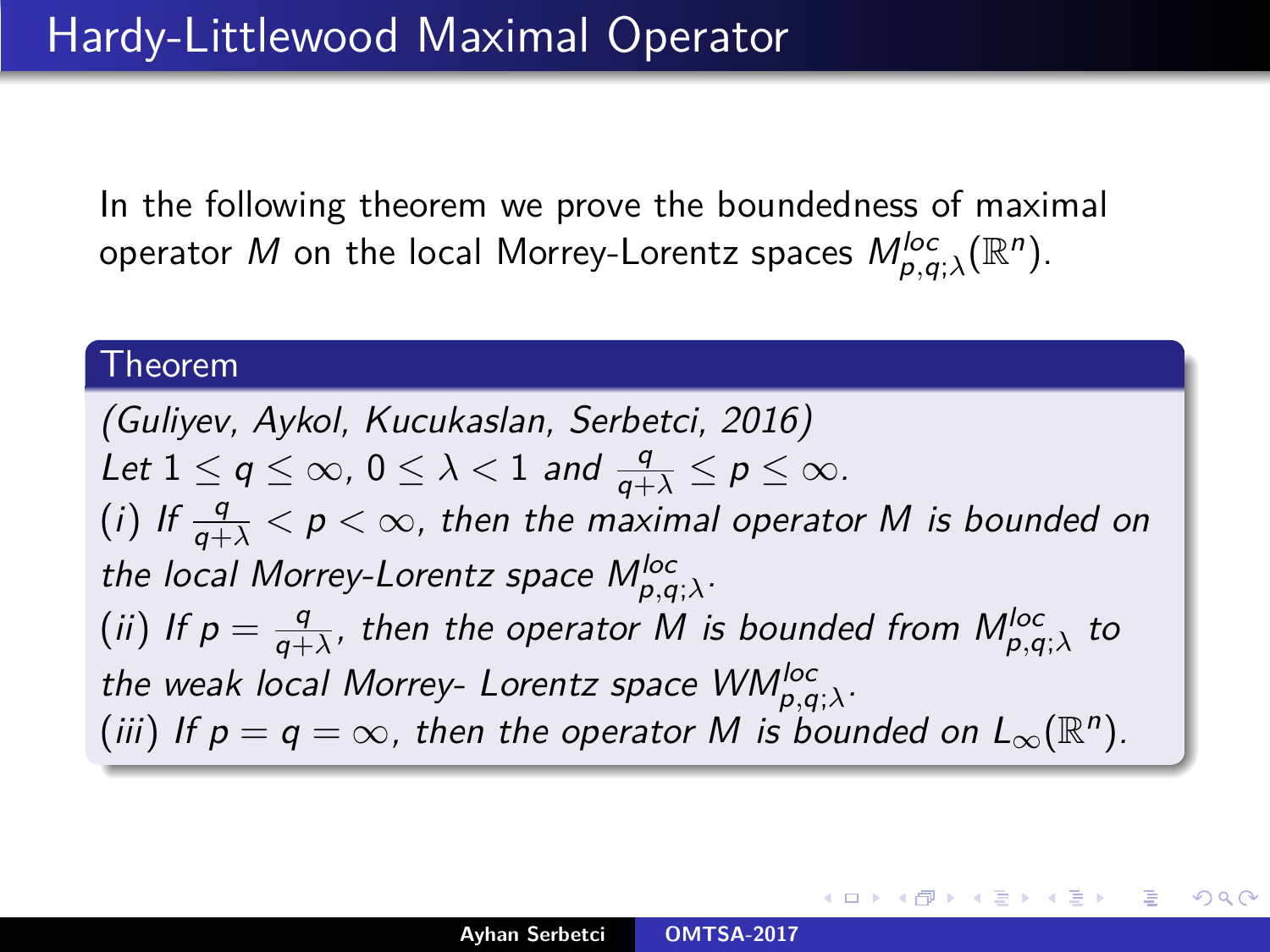$(i)$  Suppose  $\frac{q}{q+\lambda} < p < \infty$  and  $f \in M_{\rho,q;\lambda}^{loc}.$  From the definition in local Morrey-Lorentz spaces and inequality [\(1\)](#page-19-0) we get

$$
\|Mf\|_{M_{p,q;\lambda}^{loc}} = \sup_{r>0} r^{-\frac{\lambda}{q}} \|t^{\frac{1}{p}-\frac{1}{q}} f^*(t)\|_{L_q(0,r)}
$$
  
\n
$$
\leq C \sup_{r>0} r^{-\frac{\lambda}{q}} \|t^{\frac{1}{p}-\frac{1}{q}-1} \int_0^t f^*(s) ds \|_{L_q(0,r)}
$$
  
\n
$$
= C \Big\| A_{(\frac{1}{p}-\frac{1}{q})} g \Big\|_{L M_{q,\lambda}(0,\infty)},
$$

where  $g(t)=t^{\frac{1}{p}-\frac{1}{q}}f^*(t).$  Since  $\frac{1}{p}-\frac{\lambda}{q}< 1.$  for  $\beta=\frac{1}{p}-\frac{1}{q}$  $\frac{1}{q}$  the inequality  $\beta < \frac{\lambda}{q} + \frac{1}{q'}$  $\frac{1}{q'}$  holds. From the boundedness of Hardy operator we get

<span id="page-23-0"></span>
$$
\|A_{(\frac{1}{p}-\frac{1}{q})}g\|_{LM_{q,\lambda}(0,\infty)} \leq C\|g\|_{LM_{q,\lambda}(0,\infty)} = C\|f\|_{M_{p,q;\lambda}^{loc}}.
$$

Therefore we obtai[n](#page-22-0) the boundedness of  $M$  in  $M_{\rho,q;\lambda}^{loc}.$  $M_{\rho,q;\lambda}^{loc}.$  $M_{\rho,q;\lambda}^{loc}.$  $M_{\rho,q;\lambda}^{loc}.$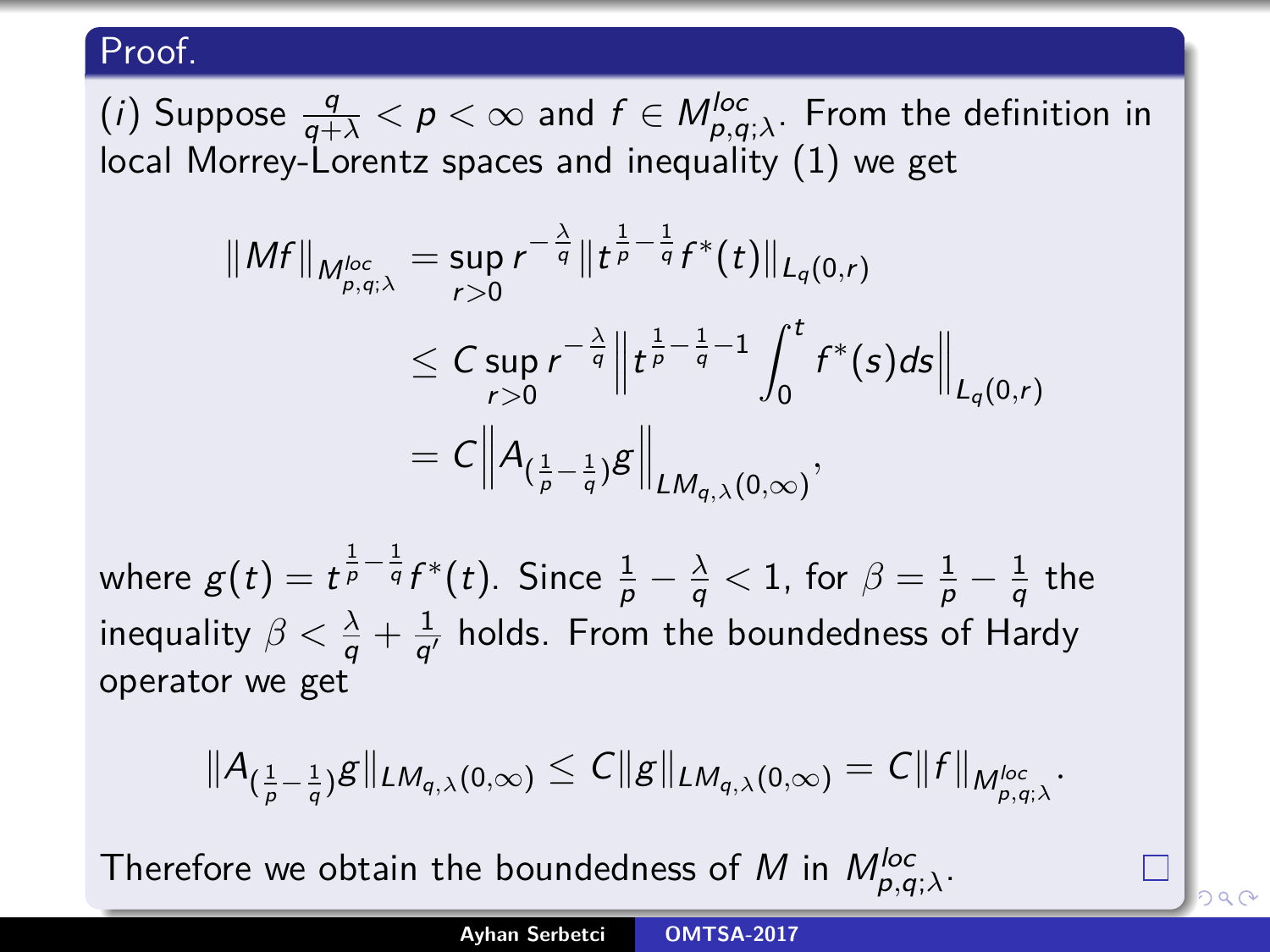(*ii*) For the limiting case 
$$
p = \frac{q}{q+\lambda}
$$
 suppose  $f \in M_{p,q;\lambda}^{loc}$ . We have

$$
\|Mf\|_{WM_{\frac{q}{q+\lambda},q;\lambda}^{\log}} \leq C \sup_{r>0} r^{-\frac{\lambda}{q}} \Big\| t^{\frac{\lambda-1}{q}} \int_0^t f^*(s) ds \Big\|_{WL_q(0,t)}
$$
  
=  $C \|A_\beta h\|_{WLM_{q,\lambda}(0,\infty)},$ 

where  $\beta = 1 + \frac{\lambda - 1}{a}$  $\frac{-1}{q}$  and  $h(t)=t^{1+\frac{\lambda-1}{q}}f^*(t).$  From the boundedness of Hardy operator we get

$$
||A_{\beta}h||_{WLM_{q,\lambda}(0,\infty)} \leq C||h||_{LM_{q,\lambda}(0,\infty)} = C||f||_{M_{\frac{q}{q+\lambda},q;\lambda}^{\log}}.
$$

Then we obtain the boundedness of the operator  $M$  from the space  $M_{\frac{q}{q+\lambda},q;\lambda}^{loc}$  to the weak space  $\mathit{WIM}_{\frac{q}{q+\lambda},q;\lambda}^{loc}.$ 

<span id="page-24-0"></span>∽≏ດ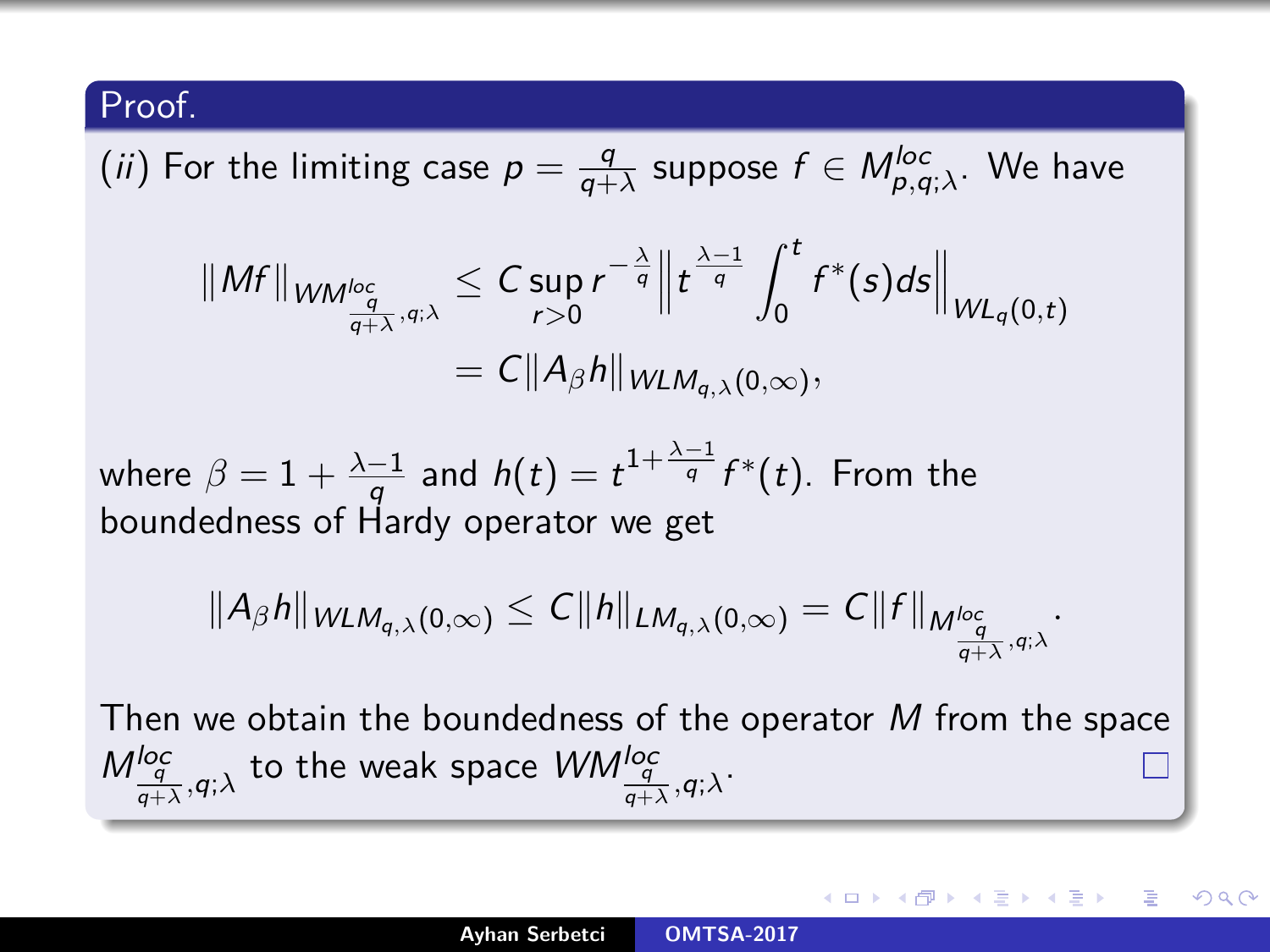$(iii)$  In the limiting case  $p=\infty$ , suppose  $f\in M^{loc}_{\infty,q;\lambda}$ . Since the space  $M_{\infty, q; \lambda}^{loc}$  is trivial for any  $0 < q < \infty$ , we must consider the case  $q = \infty$ . Since the operator M is bounded on  $L_{\infty}$  we get the statement.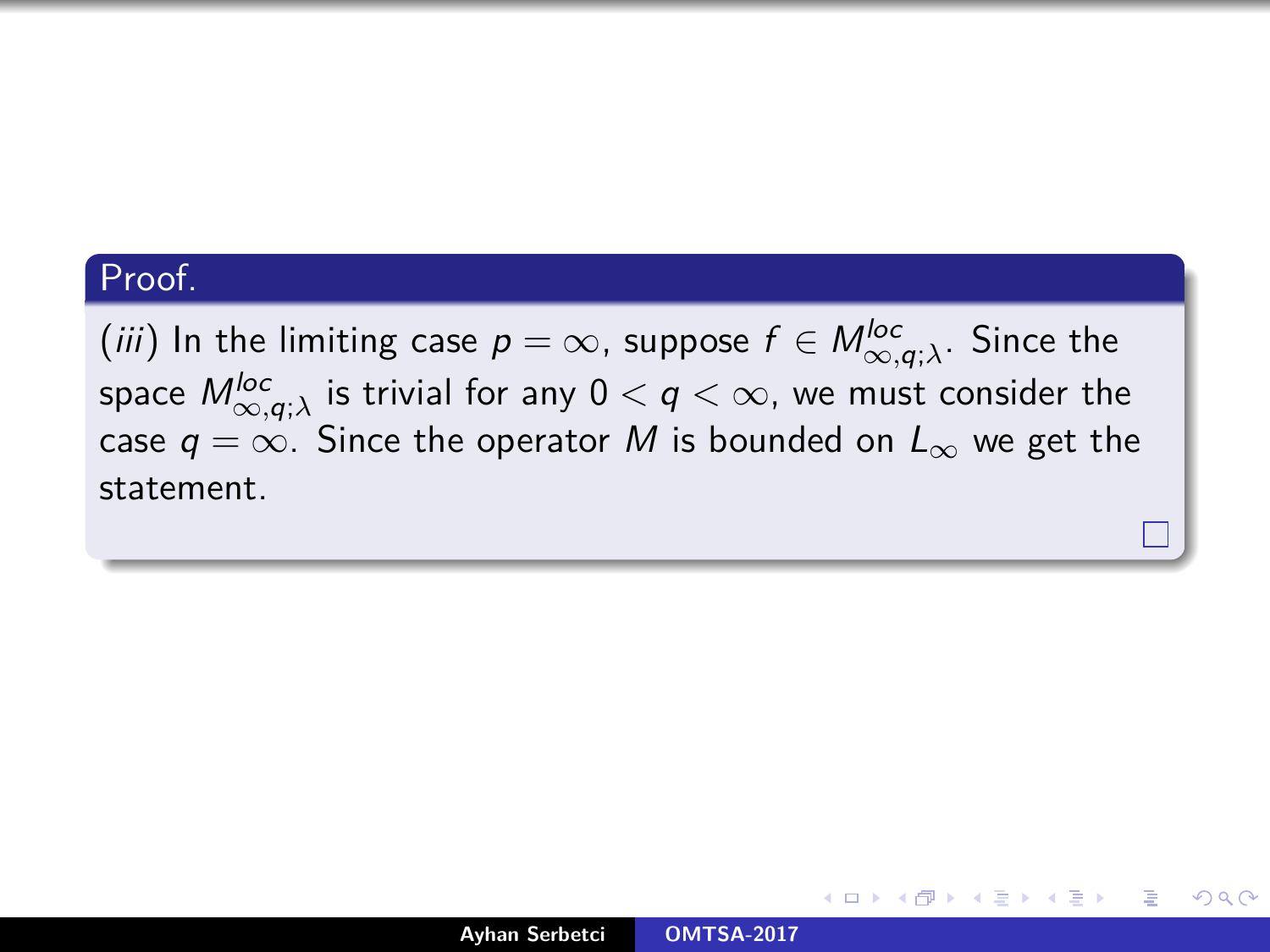Let f be a locally integrable function on  $\mathbb{R}$ . The Hilbert transform Hf of f is defined by the principal-value integral

$$
Hf(x) = p.v.\frac{1}{\pi}\int_{-\infty}^{\infty}\frac{f(y)}{x-y}dy
$$

provided it exists almost everywhere. The modified Hilbert transform  $H$  is defined as

$$
\widetilde{H}f(x) := \lim_{\varepsilon \to 0^+} \int_{|x-y| > \varepsilon} \left[ \frac{1}{x-y} + \frac{\chi(y)}{y} \right] f(y) dy,
$$

where  $\chi(y)$  is the characteristic function of  $|y| > 1$ . The boundedness of the modified Hilbert transform  $H$  from the space  $L_{\infty}$  to the BMO space was proved by B. Muckenhoupt and R.L. Wheeden in 1976.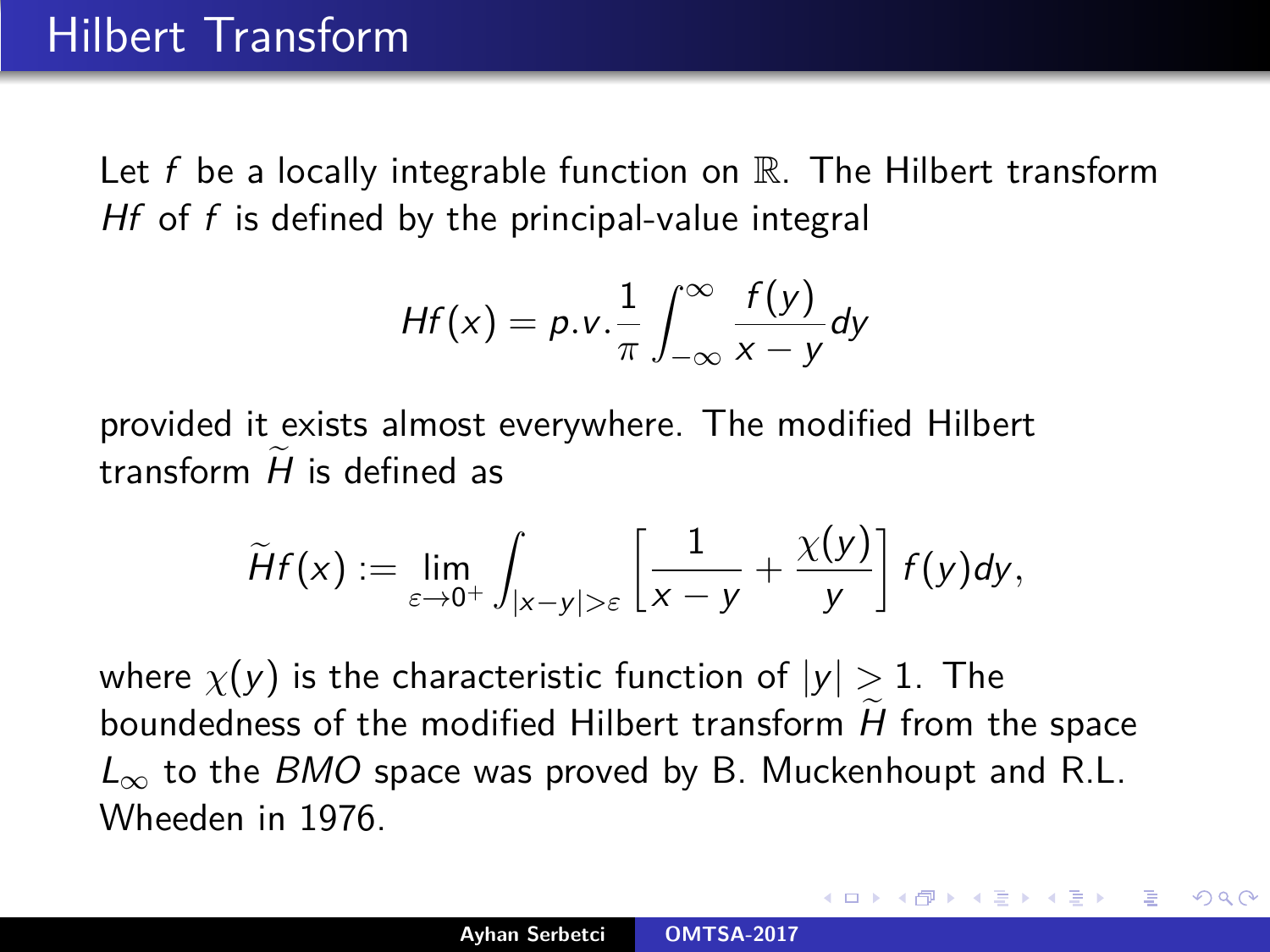For each measurable function f on  $(0, \infty)$  and each  $t > 0$ , the following operator

$$
(Sf)(t) = \int_0^\infty \min\left(1, \frac{s}{t}\right) f(s) \frac{ds}{s}
$$

$$
= \frac{1}{t} \int_0^t f(s) ds + \int_t^\infty f(s) \frac{ds}{s}
$$

was defined by A.P. Calderon (Calderon 1966). It is clear that  $S$  is linear. For the aim, its importance based on the fact that it dominates the maximal Hilbert transform.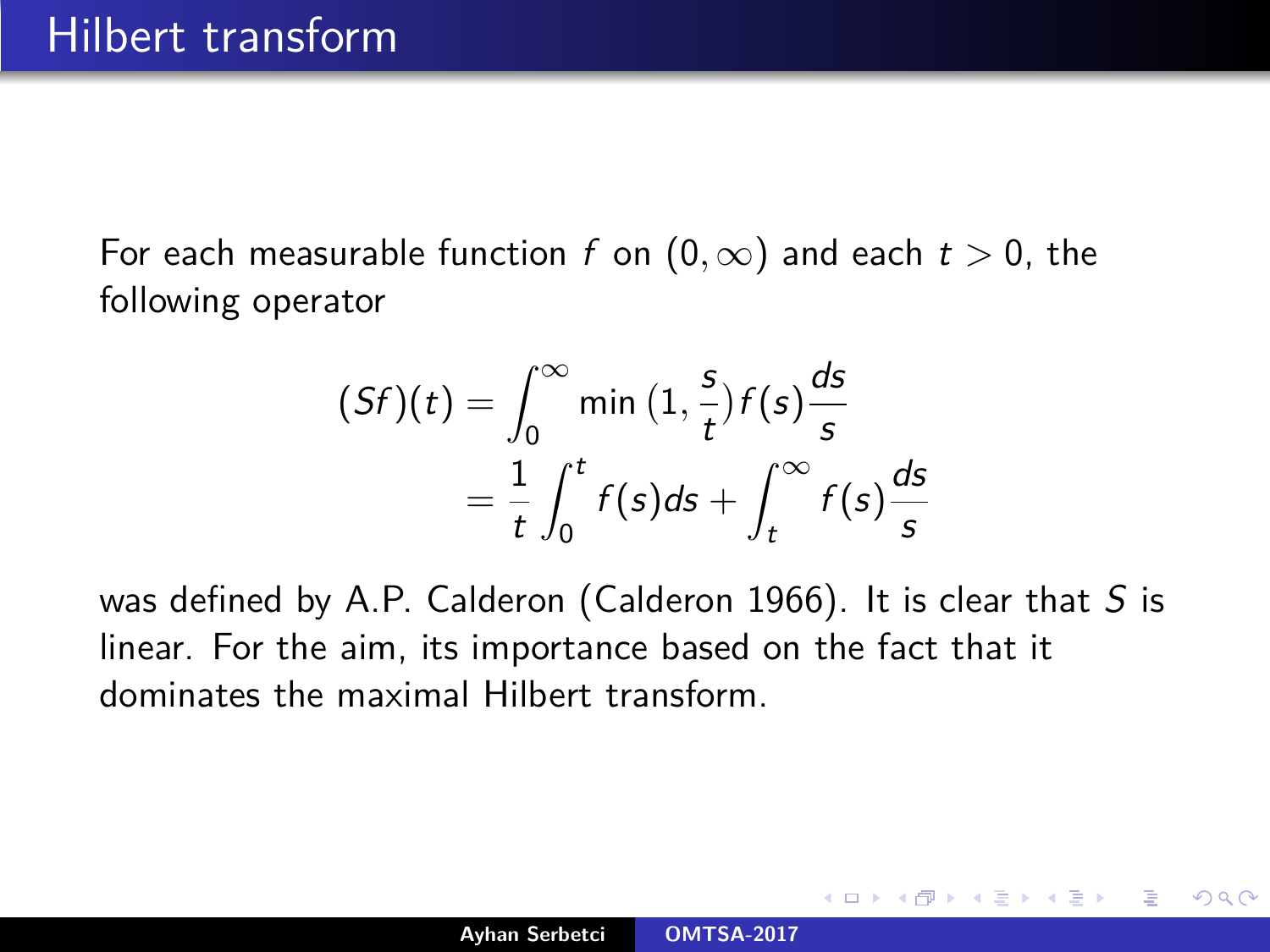## Theorem

**Theorem C**. (Bennett, Sharpley, 1988) Let  $f \in L_1^{loc}(\mathbb{R})$  and suppose

<span id="page-28-0"></span>
$$
(Sf^*)(1) = \int_0^1 f^*(s)ds + \int_1^\infty f^*(s)\frac{ds}{s} < \infty.
$$
 (2)

Then

$$
\left(\mathcal{H}f\right)^*(t) \leq C S(f^*)(t), \ 0 < t < \infty, \tag{3}
$$

**K ロ ▶ K 御 ▶ K 目** 

重

唐 トー

 $QQ$ 

where C is a constant independent of f and t.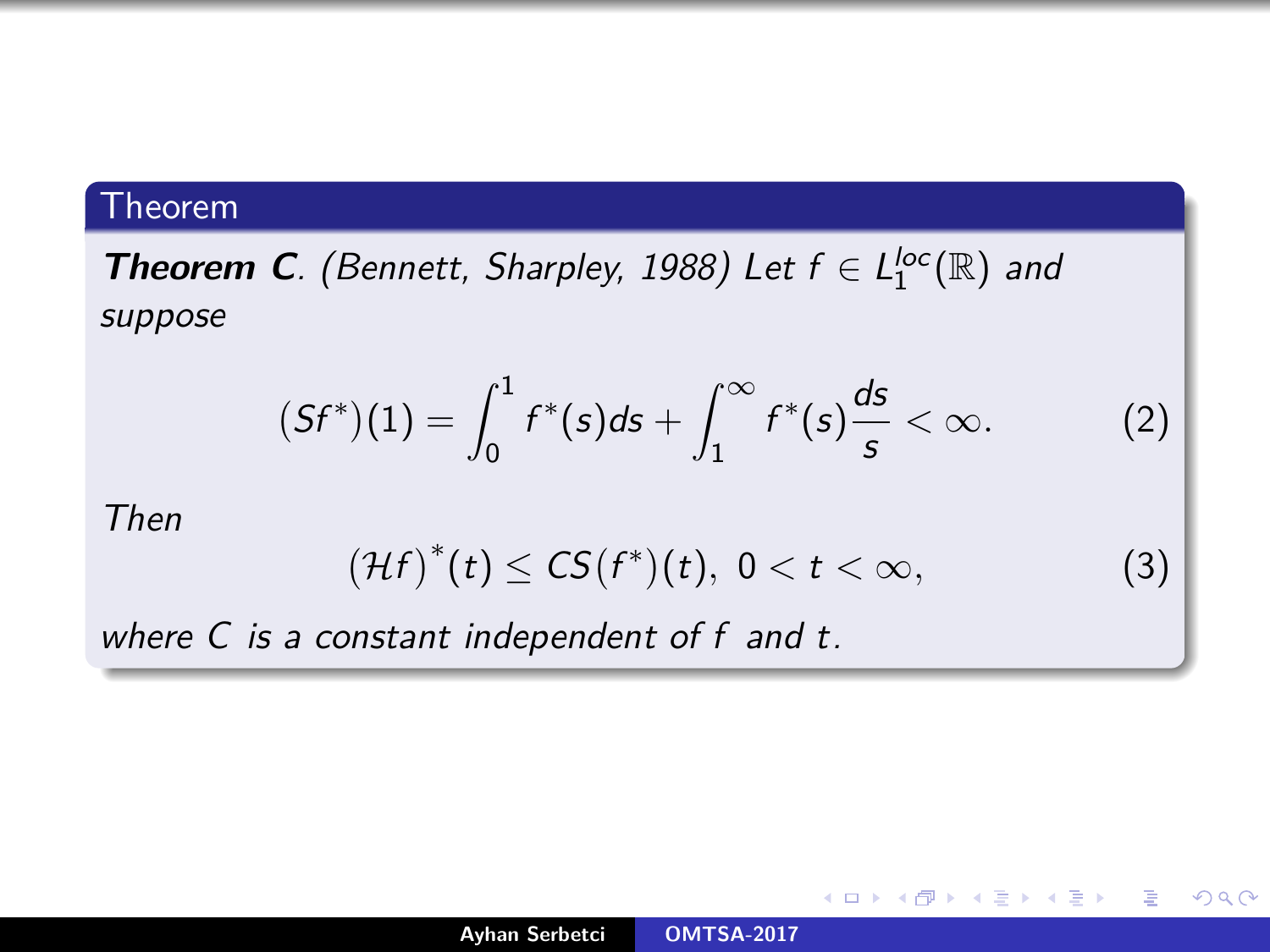### Theorem

**Theorem D**. Let  $f \in L_1^{loc}(\mathbb{R})$  and f satisfies [\(2\)](#page-28-0). Then the Hilbert transform  $Hf(x)$ ,  $x \in \mathbb{R}$  exists almost everywhere. Furthermore,

<span id="page-29-0"></span>
$$
\left(Hf\right)^{*}(t) \leq CS(f^{*})(t), \ 0 < t < \infty,
$$
 (4)

へのへ

where C is a constant independent of f and t.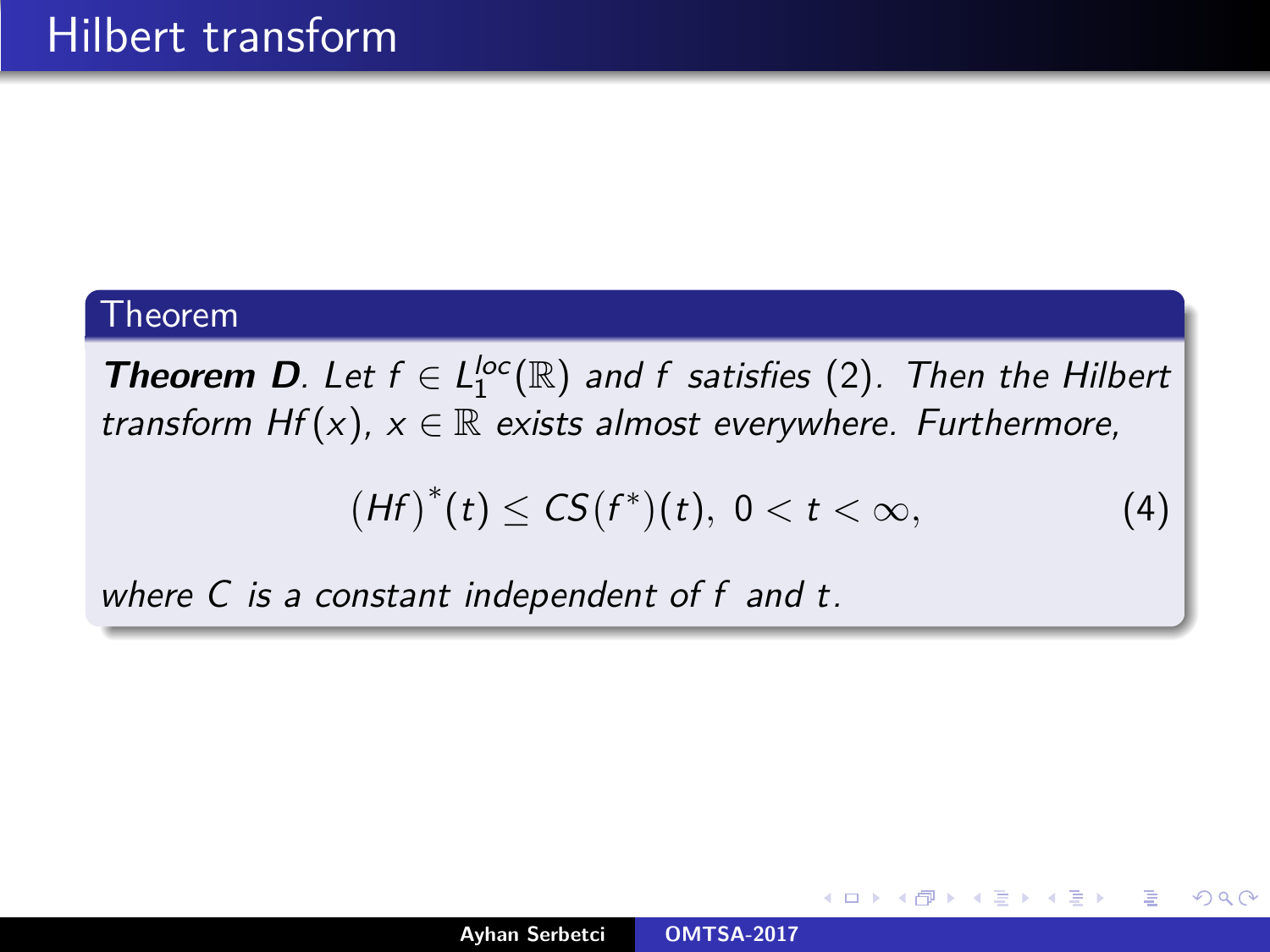The following is a well known theorem about Hilbert transform.

#### Theorem

**Theorem E**. Let  $0 < q \leq \infty$  and  $1 \leq p \leq \infty$ . (i) If  $1 < p < \infty$   $1 \le q \le \infty$ , then the operator H is bounded in the Lorentz space Lp*,*q. (ii) If  $p = 1$  and  $0 < q \le 1$ , then the operator H is bounded from  $L_{1,q}$  to the space  $WL_1$ . (iii) If  $p = \infty$ , then the modified Hilbert operator H is bounded from  $L_{\infty}$  to BMO.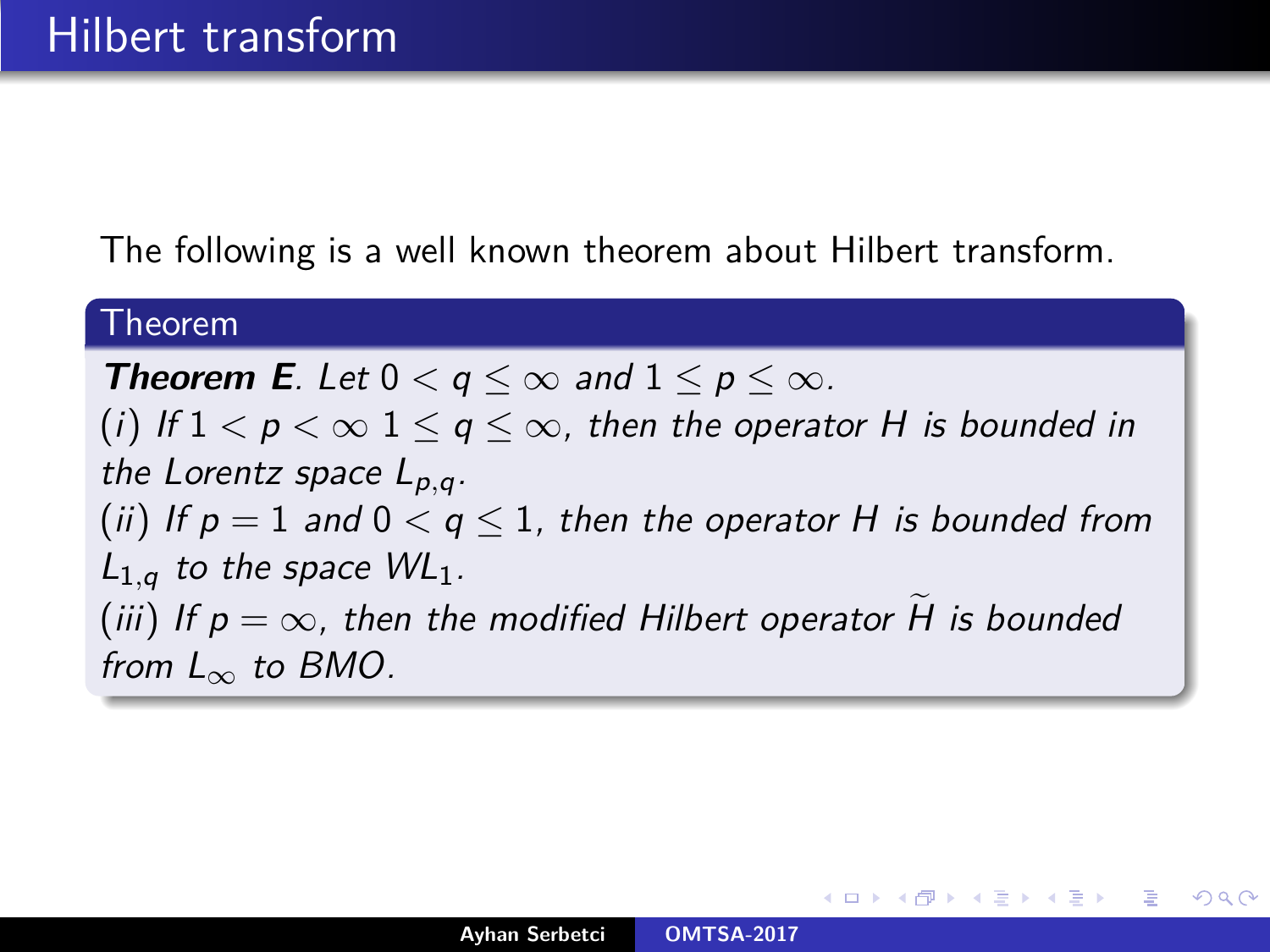The following theorem is the main result of our presentation, in which we get the analogue of Theorem E for the boundedness of the Hilbert transform in the local Morrey-Lorentz spaces  $M_{\rho,q;\lambda}^{loc}.$ 

#### Theorem

(Aykol, Guliyev, Kucukaslan, Serbetci, 2016)  $Suppose$  that  $f \in M_{\rho,q;\lambda}^{loc}(\mathbb{R})$  satisfies the equation  $(2)$ ,  $0 < q \leq \infty$ ,  $0 \leq \lambda < 1$  and  $\frac{q}{q+\lambda} \leq p \leq \frac{q}{\lambda}$  $\frac{q}{\lambda}$ . Then the Hilbert transform Hf exists almost everywhere. Furthermore, (*i*) If  $\frac{q}{q+\lambda} < p < \frac{q}{\lambda}$  $\frac{q}{\lambda}$ ,  $1 \leq q < \infty$ , then the operator H is bounded in the local Morrey-Lorentz space  $M_{p,q;\lambda}^{loc}$ . (ii) If  $p = \frac{q}{q+q}$  $\frac{q}{q+\lambda}$ ,  $1 < q < \infty$ , then the operator H is bounded from  $M_{p,q;\lambda}^{loc}$  to the weak space  $WM_{p,q;\lambda}^{loc}$ . (iii) If  $p = \frac{q}{\lambda}$ ,  $0 < q \le \infty$ , then the modified Hilbert operator  $\widetilde{H}$  is bounded from  $M_{p,q;\lambda}^{\text{loc}}$  to BMO.

K ロ ⊁ K 倒 ≯ K ミ ⊁ K ミ ≯

重

 $2Q$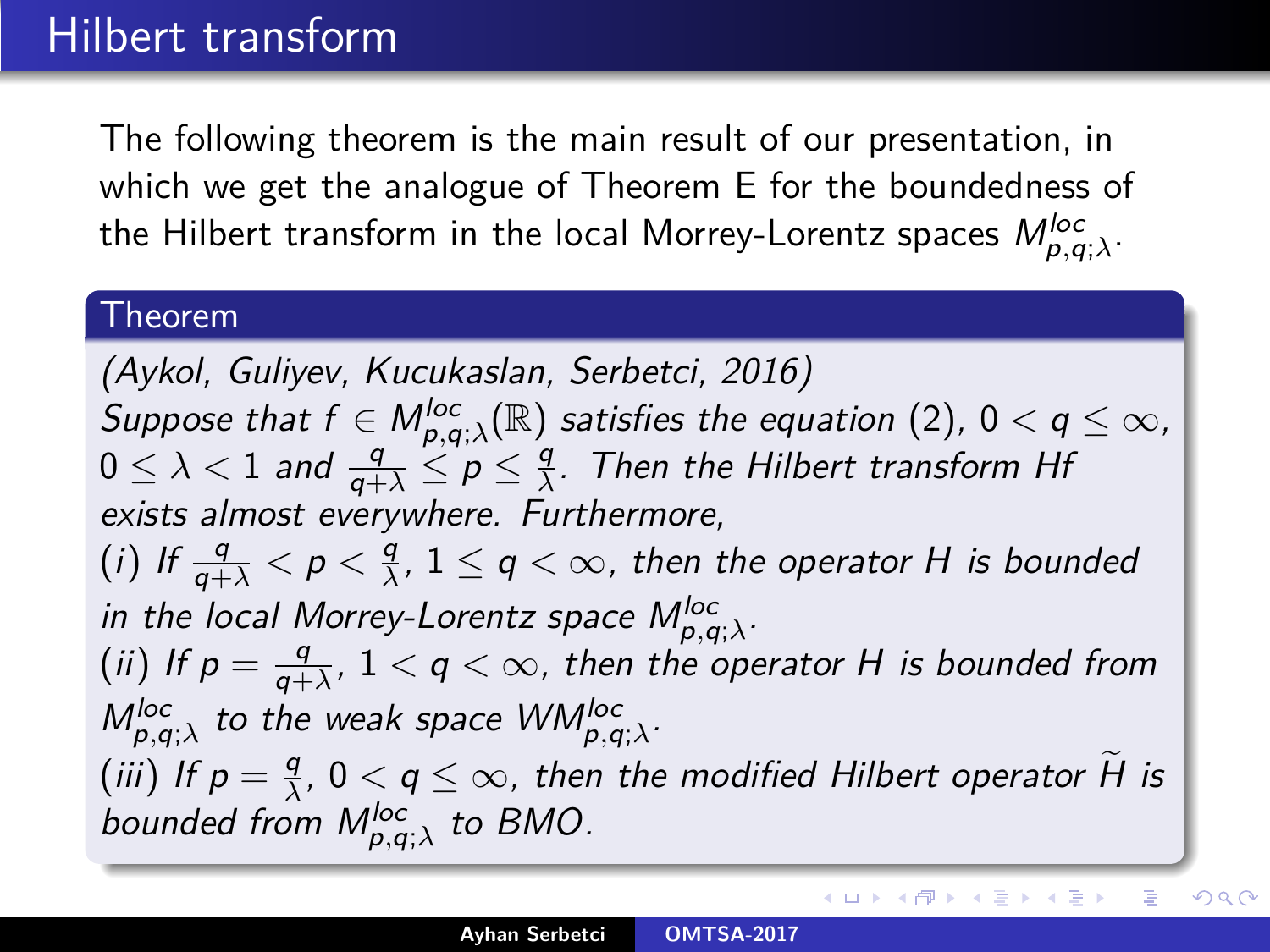Since f satisfies [\(2\)](#page-28-0), from Theorem D the Hilbert transform  $Hf(x)$ ,  $x \in \mathbb{R}$  exists almost everywhere.  $(i)$  Suppose that  $1 \leq q < \infty$ ,  $0 \leq \lambda < 1$ ,  $\frac{q}{q+\lambda} < p < \frac{q}{\lambda}$  $\frac{q}{\lambda}$  and  $f \in M_{\rho,q;\lambda}^{loc}.$  We have  $\|Hf\|_{M^{loc}_{p,q,\lambda}}=\sup_{r>0}$ r*>*0  $\|r^{-\frac{\lambda}{q}}\|t^{\frac{1}{p}-\frac{1}{q}}(Hf)^*(t)\|_{L_q(0,r)}$  $\leq \mathcal{C}$  sup r*>*0  $r^{-\frac{\lambda}{q}} \| t^{\frac{1}{p} - \frac{1}{q}} \left( \frac{1}{t} \right)$ t  $\int_0^t$ 0  $f^*(s)ds + \int_{-\infty}^{\infty}$ t  $f^*(s)$  $\left(\frac{(s)}{s}ds\right)\|_{L_q(0,r)}$  $\leq$   $\mathsf{C} \big($  sup r*>*0  $r^{-\frac{\lambda}{q}} \| t^{\frac{1}{p} - \frac{1}{q} - 1} \int_0^t$ 0  $f^*(s)ds\|_{L_q(0,r)} + \sup_{r>0}$  $r^{-\frac{\lambda}{q}}\|t^{\frac{1}{p}-\frac{1}{q}}\int^{\infty}$ t  $f^*(\mathsf{s})$  $\frac{1}{s}$  ds ||  $= h + h$ .

つくい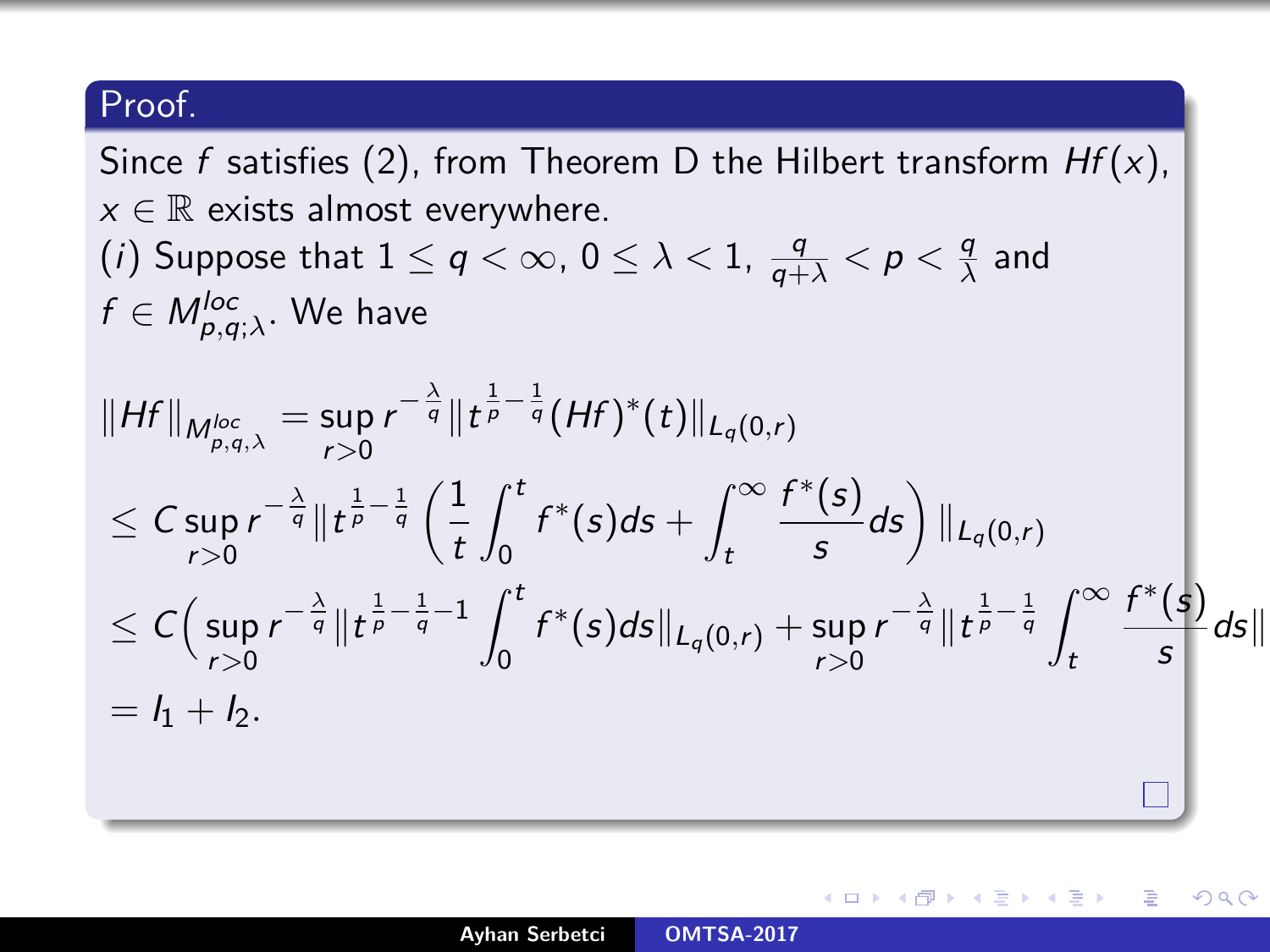Let us estimate  $I_1$ :

$$
I_1 = C \sup_{r>0} r^{-\frac{\lambda}{q}} \| t^{\frac{1}{p}-\frac{1}{q}-1} \int_0^t f^*(s) ds \|_{L_q(0,r)}
$$
  
=  $C \|A_{(\frac{1}{p}-\frac{1}{q})} g\|_{LM_{q,\lambda}(0,\infty)},$ 

where  $g(t)=t^{\frac{1}{p}-\frac{1}{q}}f^*(t).$ Since  $\frac{1}{p}-\frac{\lambda}{q}< 1$ , for  $\beta=\frac{1}{p}-\frac{1}{q}$  $\frac{1}{q}$  the inequality  $\beta < \frac{\lambda}{q} + \frac{1}{q}$  $\frac{1}{q'}$  holds. From Theorem A the operator  $A_\beta$  is bounded in the local Morrey spaces  $LM_{a,\lambda}(0,\infty)$ . Then,

<span id="page-33-0"></span>
$$
I_1 \lesssim ||A_{(\frac{1}{p}-\frac{1}{q})}g||_{L_{q,\lambda}(0,\infty)} \lesssim ||g||_{L_{q,\lambda}(0,\infty)}
$$
  
=  $\sup_{r>0} r^{-\frac{\lambda}{q}} ||t^{\frac{1}{p}-\frac{1}{q}} f^*(t)||_{L_q(0,r)} = ||f||_{M_{p,q,\lambda}^{loc}}.$   
(5)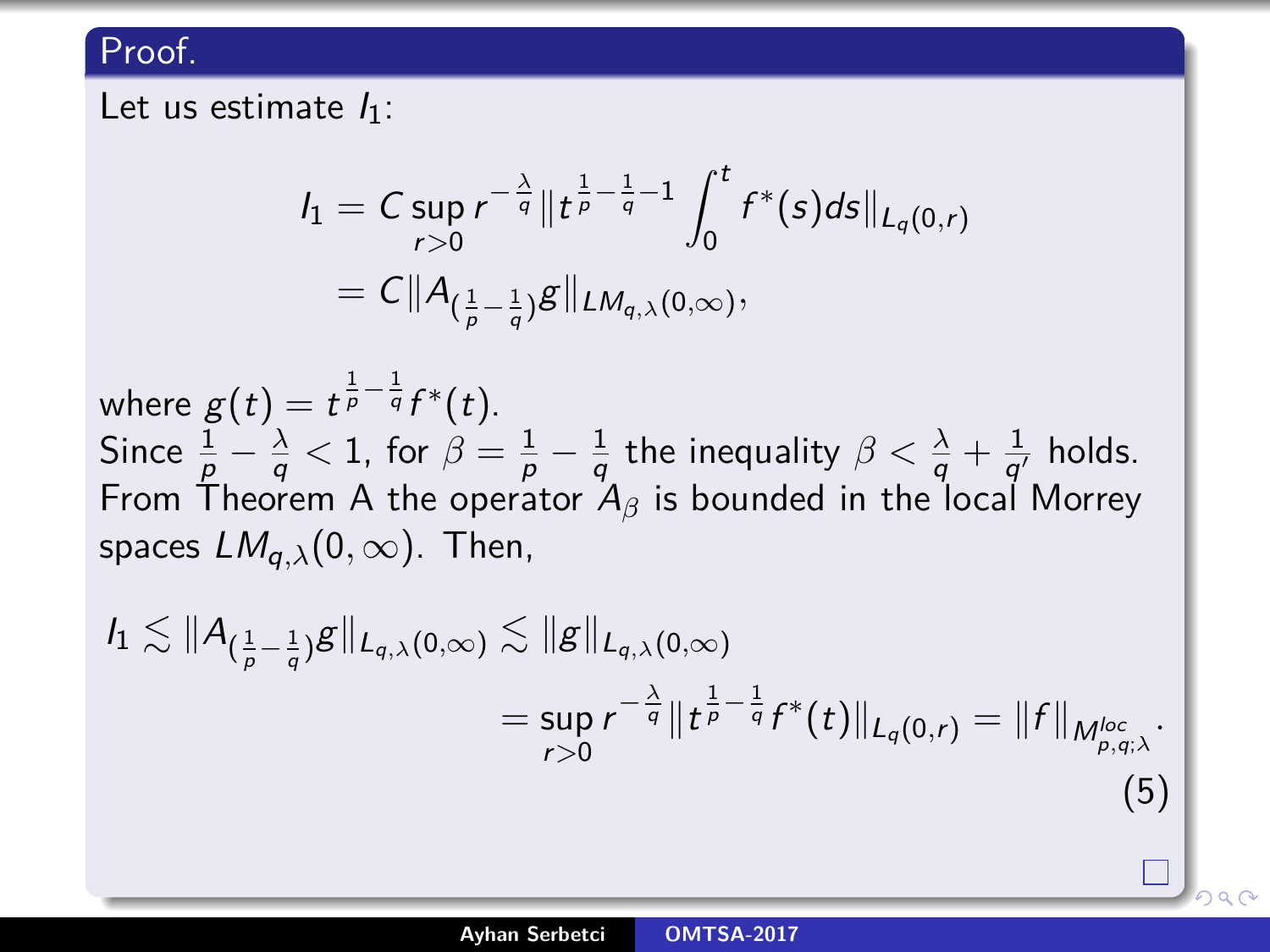Now we consider  $I_2$  :

$$
I_2 = C \sup_{r>0} r^{-\frac{\lambda}{q}} \| t^{\frac{1}{p}-\frac{1}{q}} \int_t^{\infty} \frac{f^*(s)}{s} ds \|_{L_q(0,r)}
$$
  
=  $C \| \mathcal{A}_{(\frac{1}{p}-\frac{1}{q})} g \|_{LM_{q,\lambda}(0,\infty)},$ 

where, again,  $g(t)=t^{\frac{1}{p}-\frac{1}{q}}f^*(t).$  Since  $\frac{1}{p}-\frac{\lambda}{q}>0,$  for  $\beta=\frac{1}{p}-\frac{1}{q}$ q the inequality  $\beta > \frac{\lambda}{q} - \frac{1}{q}$  $\frac{1}{q}$  holds. From Theorem B the operator  $\mathcal{A}_{\beta}$ is bounded in the local Morrey spaces  $LM_{a,\lambda}(0,\infty)$ . Then,

<span id="page-34-0"></span>
$$
I_2 \lesssim ||\mathcal{A}_{(\frac{1}{p}-\frac{1}{q})}g||_{LM_{q,\lambda}(0,\infty)} \lesssim ||g||_{LM_{q,\lambda}(0,\infty)}
$$
  
=  $\sup_{r>0} r^{-\frac{\lambda}{q}} ||t^{\frac{1}{p}-\frac{1}{q}} f^*(t)||_{L_q(0,r)} = ||f||_{M_{p,q,\lambda}^{loc}}$   
(6)

From the inequalities [\(5\)](#page-33-0) and [\(6\)](#page-34-0) we obtain the boundedness of the operator  $H$  in  $M_{\rho,q;\lambda}^{loc}$ .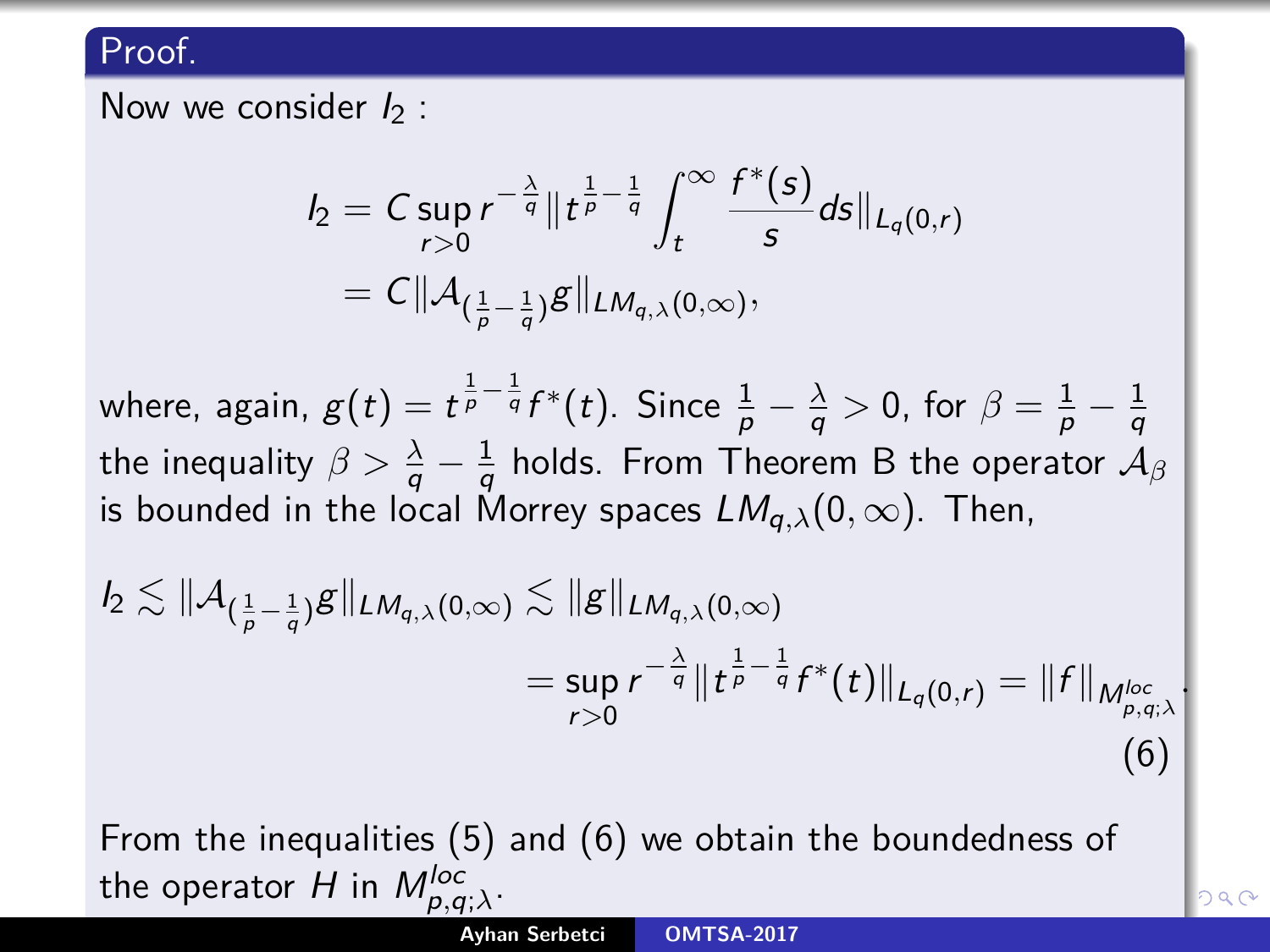(*ii*) For the limiting case  $p = \frac{q}{q+1}$  $\frac{q}{q+\lambda}$ ,  $1 < q < \infty$ , suppose  $f\in M_{\rho,q;\lambda}^{loc}.$  From the definition of norm in weak local Morrey-Lorentz spaces and by using the inequality [\(4\)](#page-29-0) and Minkowski's inequality we get

$$
||Hf||_{WM_{\frac{q}{q+\lambda},q;\lambda}} = \sup_{r>0} r^{-\frac{\lambda}{q}} ||t^{\frac{q+\lambda}{q}-\frac{1}{q}}(Hf)^{*}(t)||_{WL_{q}(0,r)}
$$
  
\n
$$
= \sup_{r>0} r^{-\frac{\lambda}{q}} ||t^{1+\frac{\lambda-1}{q}}(Hf)^{*}(t)||_{WL_{q}(0,r)}
$$
  
\n
$$
\leq C \sup_{r>0} r^{-\frac{\lambda}{q}} ||t^{1+\frac{\lambda-1}{q}} \left(\frac{1}{t} \int_{0}^{t} f^{*}(s) ds + \int_{t}^{\infty} \frac{f^{*}(s)}{s} ds\right) ||_{WL_{q}(0,r)}
$$
  
\n
$$
\leq C \sup_{r>0} r^{-\frac{\lambda}{q}} ||t^{\frac{\lambda-1}{q}} \int_{0}^{t} f^{*}(s) ds ||_{WL_{q}(0,r)}
$$
  
\n
$$
+ C \sup_{r>0} r^{-\frac{\lambda}{q}} ||t^{1+\frac{\lambda-1}{q}} \int_{t}^{\infty} \frac{f^{*}(s)}{s} ds ||_{WL_{q}(0,r)} = N_{1} + N_{2}.
$$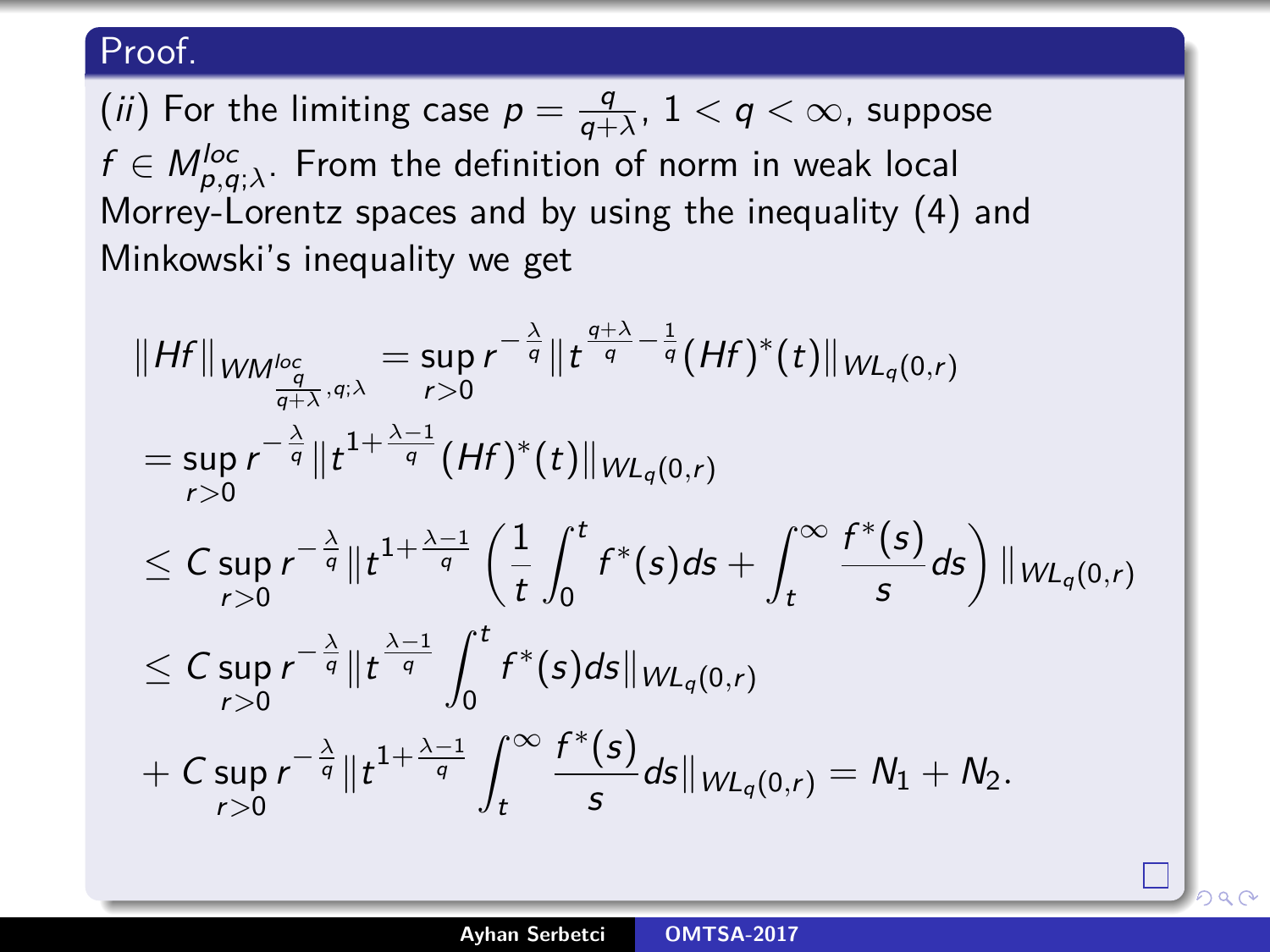Let us estimate  $N_1$ :

$$
N_1 = C \sup_{r>0} r^{-\frac{\lambda}{q}} \| t^{\frac{\lambda-1}{q}} \int_0^t f^*(s) ds \|_{WL_q(0,r)}
$$
  
=  $C \|A_\beta h\|_{WLM_{q,\lambda}(0,\infty)},$ 

where  $\beta = 1 + \frac{\lambda - 1}{a}$  $\frac{-1}{q}$  and  $h(t)=t^{1+\frac{\lambda-1}{q}}f^*(t).$  Therefore we get from Theorem B

<span id="page-36-1"></span>
$$
N_1 \lesssim ||A_{\beta}h||_{WLM_{q,\lambda}(0,\infty)} \lesssim ||h||_{LM_{q,\lambda}(0,\infty)}
$$
  
=  $\sup_{r>0} r^{-\frac{\lambda}{q}} ||t^{1+\frac{\lambda-1}{q}} f^*(t)||_{L_q(0,r)}$   
=  $||f||_{M_{\frac{q}{q+\lambda},q;\lambda}^{loc}}.$  (7)

K ロ ▶ K 御 ▶ K 君 ▶ K 君 ▶ ○ 君

<span id="page-36-0"></span> $2Q$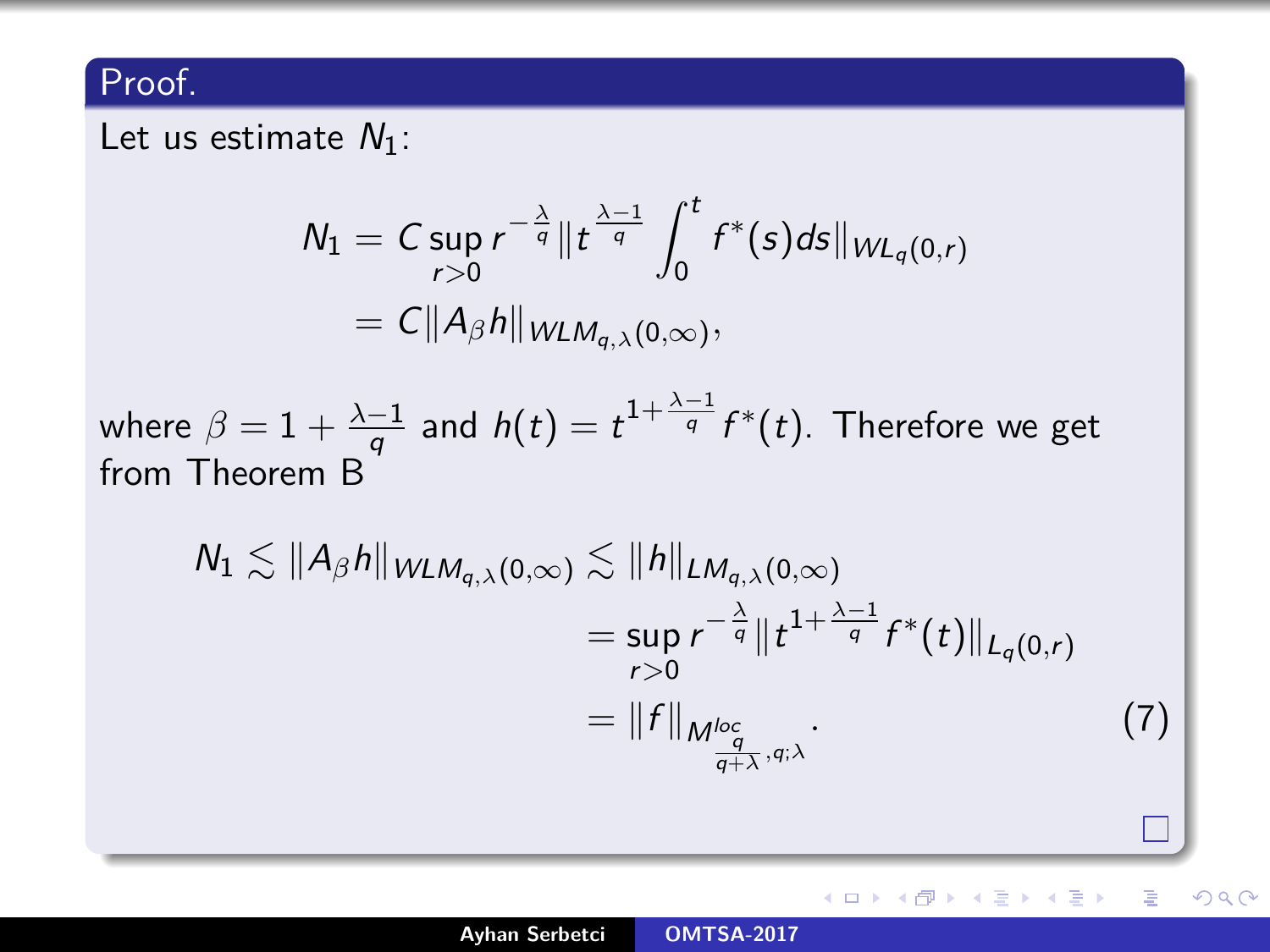Now we consider  $N_2$ :

$$
N_2 = C \sup_{r>0} r^{-\frac{\lambda}{q}} \|t^{1+\frac{\lambda-1}{q}} \int_t^{\infty} \frac{f^*(s)}{s} ds \|_{WL_q(0,r)}
$$
  
=  $C \|A_\beta h\|_{WL_{q,\lambda}(0,\infty)},$ 

where, again,  $\beta = 1 + \frac{\lambda - 1}{a}$  $\frac{-1}{q}$  and  $h(t)=t^{1+\frac{\lambda-1}{q}}f^*(t).$  From Lemma 2 (*ii*) the operator  $A_\beta$  is bounded from the Morrey spaces  $L_{\alpha\lambda}(0,\infty)$  to  $W_{\alpha\lambda}(0,\infty)$ . Then,

<span id="page-37-0"></span>
$$
N_2 \lesssim ||\mathcal{A}_{\beta}h||_{WL_{q,\lambda}(0,\infty)} \lesssim ||h||_{L_{q,\lambda}(0,\infty)}
$$
  
=  $\sup_{r>0} r^{-\frac{\lambda}{q}} ||t^{1+\frac{\lambda-1}{q}} f^*(t)||_{L_q(0,r)} = ||f||_{M_{\frac{q}{q+\lambda},q,\lambda}^{loc}}.$   
(8)

From the inequalities [\(7\)](#page-36-1) and [\(8\)](#page-37-0) we obtain the boundedness of the operator  $H$  from  $M^{loc}_{\frac{q}{q+\lambda},q;\lambda}$  to  $\mathcal{W}M^{loc}_{\frac{q}{q+\lambda},q;\lambda}.$  $\mathcal{W}M^{loc}_{\frac{q}{q+\lambda},q;\lambda}.$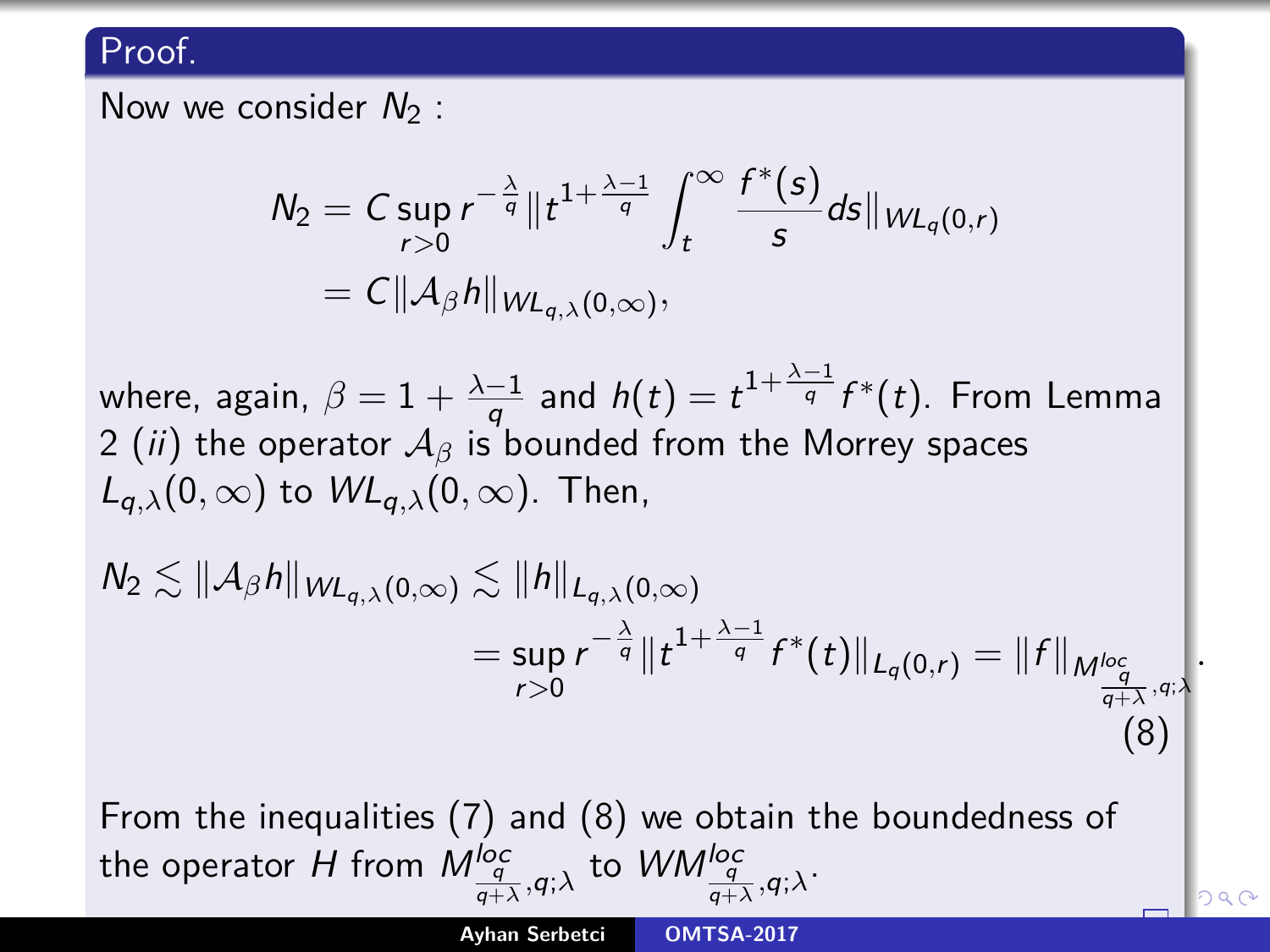(*iii*) For the limiting case  $p = \frac{q}{\lambda}$  $\frac{q}{\lambda}$ ,  $0 < q \leq \infty$ , it will be convenient to use the modified Hilbert transform  $\tilde{H}$  instead of H. The reason for using  $\tilde{H}f$  is that it may exist while  $Hf$  may not exist (Dynkin, 1991).

Since H is bounded from  $L_{\infty}$  to BMO, the inequality

 $\|\widetilde{H}f\|_{BMO} \leq C\|f\|_{L_{\infty}} \equiv \|f\|_{WL_{\infty}}$ 

holds (Muckenhoupt, Wheeden, 1976; Dynkin, 1991). Then we get

$$
\|\widetilde{H}f\|_{BMO}\leq C\|f\|_{M_{\frac{q}{\lambda},q;\lambda}^{loc}},
$$

which proves that the modified Hilbert transform  $H$  is bounded from  $M_{\frac{q}{\lambda},q;\lambda}^{loc}$  to *BMO*.

へのへ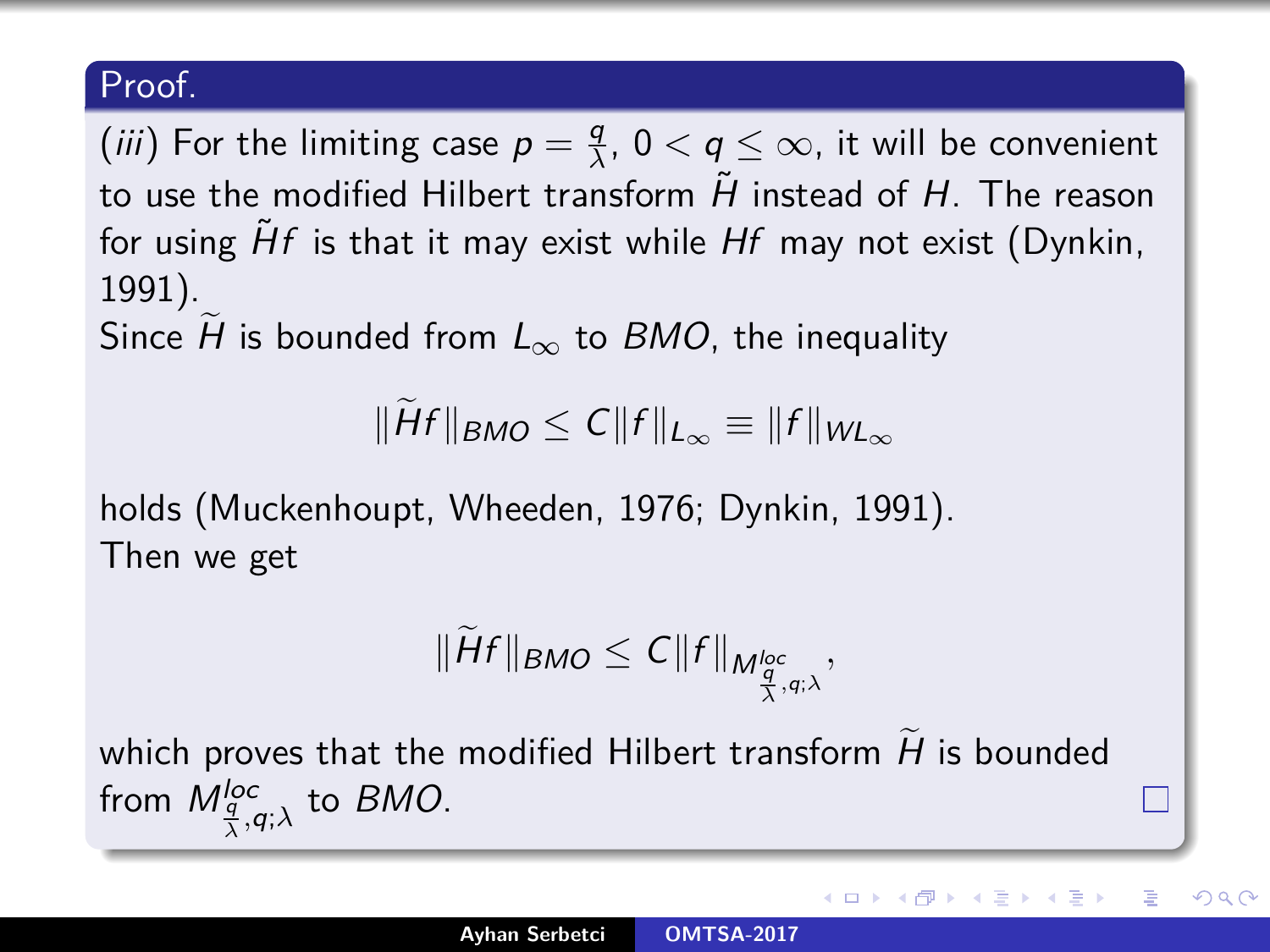Suppose that  $K\in L_1^{loc}({\mathbb R}^n\setminus\{0\})$  and satisfies the following conditions:

$$
(i)|K(x)| \leq \frac{C}{|x|^n}, x \in \mathbb{R}^n \setminus \{0\},
$$
  
\n
$$
(ii) \int_{r_1 < |x| < r_2} K(x) dx = 0, 0 < r_1 < r_2,
$$
  
\n
$$
(iii) |K(x - y) - K(x)| \leq C \frac{|y|}{|x|^{n+1}} \text{ for } 2|y| \leq |x|.
$$

Then K is called the Calderon-Zygmund kernel, where C is a constant independent of  $x$  and  $y$ . Set

$$
T_{\varepsilon}f(x)=\int_{B(x,\varepsilon)^c}K(x-y)f(y)dy.
$$

つくい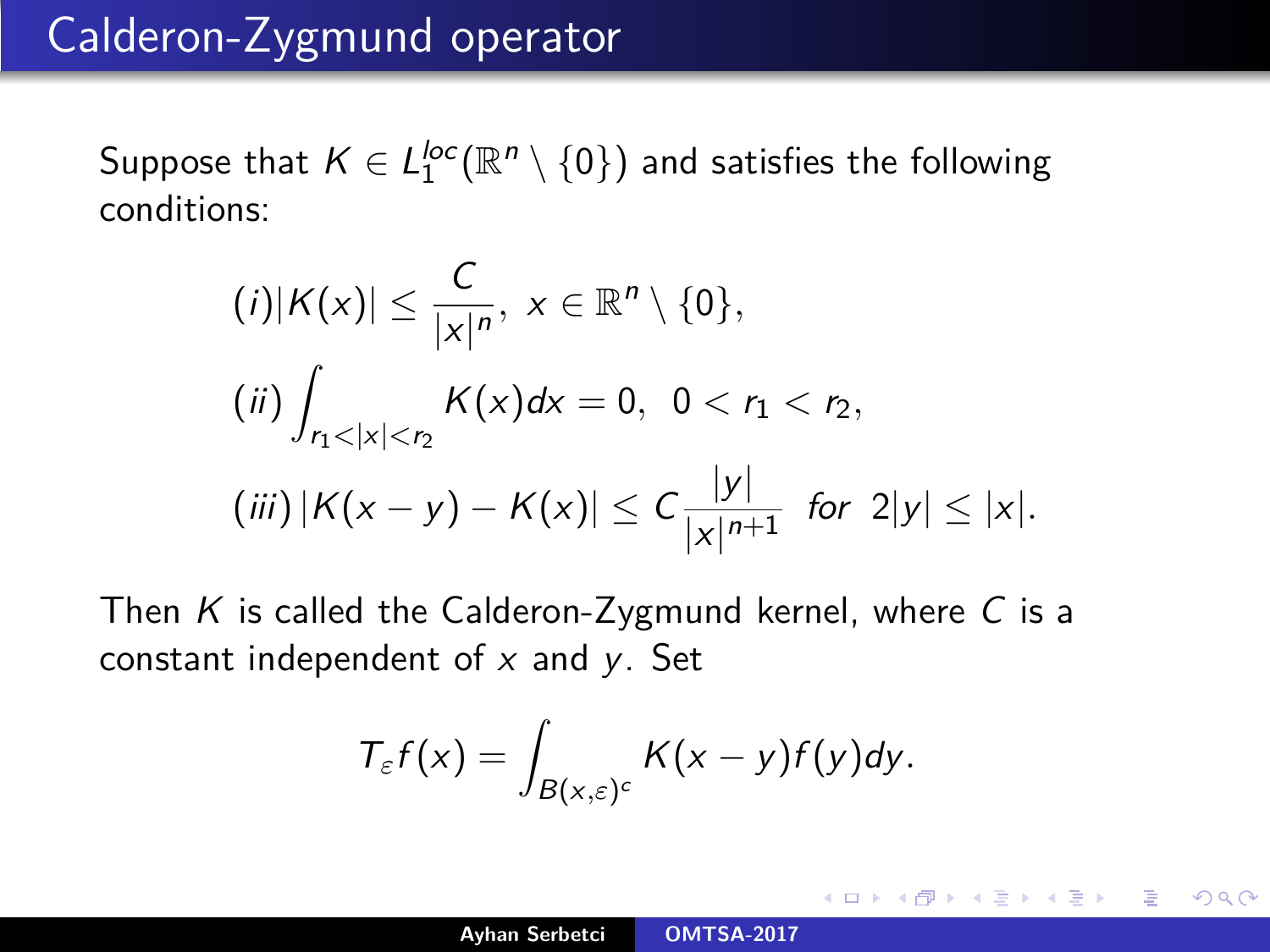We define the Calderon- Zygmund singular integral associated to  $K$  as

$$
Tf(x) = (K * f)(x) = \lim_{\varepsilon \to 0} T_{\varepsilon}f(x).
$$

and the maximal singular integral by

$$
\mathcal{T}f(x)=\sup_{\epsilon>0}|\mathcal{T}_{\epsilon}f(x)|.
$$

a mille

 $2Q$ 

€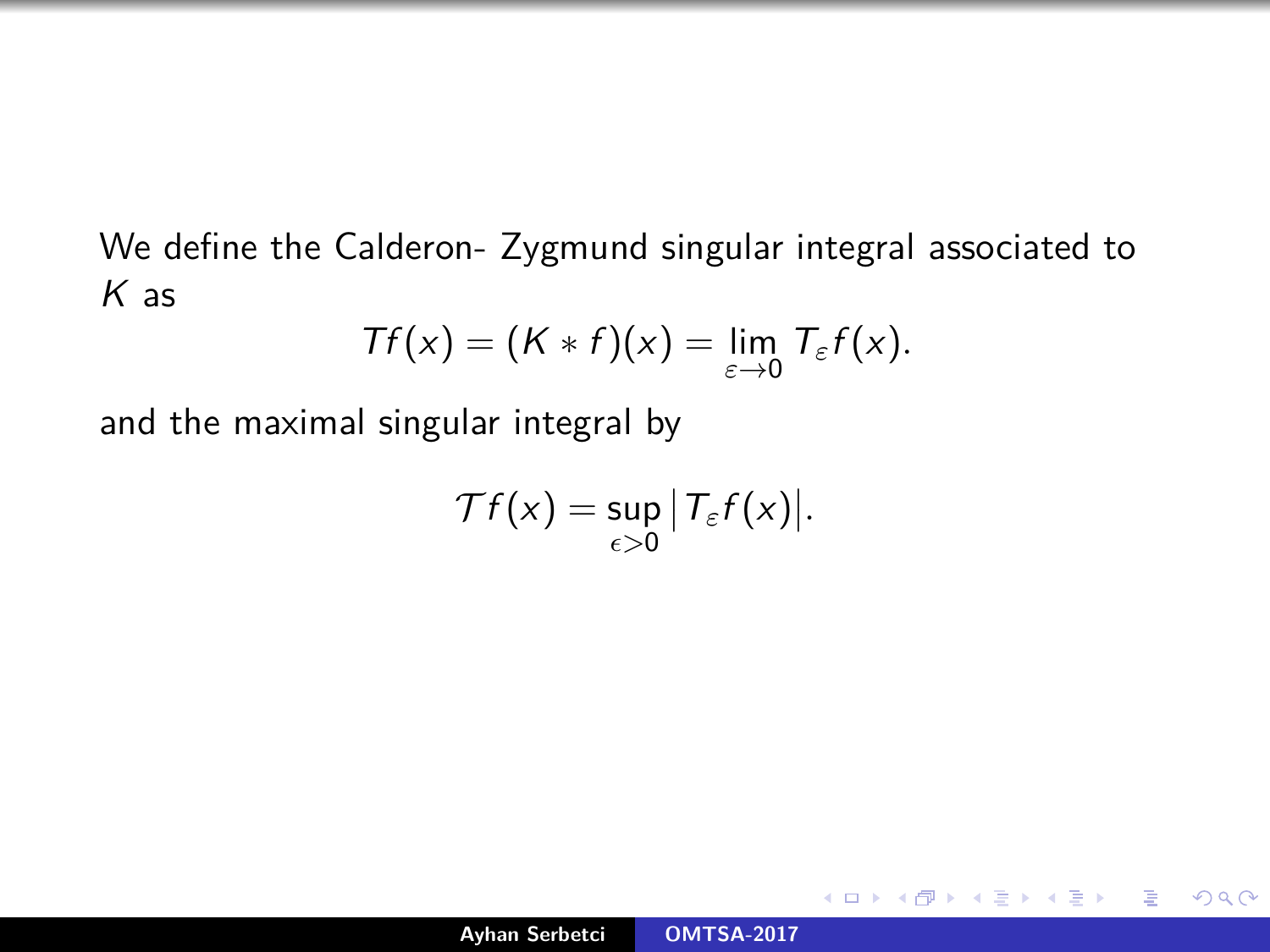The Calderon-Zygmund operator T extends to the whole space  $L_p$ ,  $1 \le p < \infty$ , by continuity. In the case  $p = \infty$  we need a renormalization of  $T$  (see [Dyn'kin]). For this reason let us choose a point  $x_0 \in \mathbb{R}^n$  and let  $f \in L_\infty$ . Set

$$
T^{0} f(x) = T(f\chi_{2B})(x) - T(f\chi_{2B})(x_{0}) + \int_{B(g(x,r)} [K(x-y) - K(x_{0}-y)]f(y)dy
$$

where  $x_0 \in B(x,r)$ . If  $f \in L_p(\mathbb{R}^n)$ ,  $p < \infty$ , then obviously

$$
T^0f(x)=T(f)(x)-T(f)(x_0).
$$

へのへ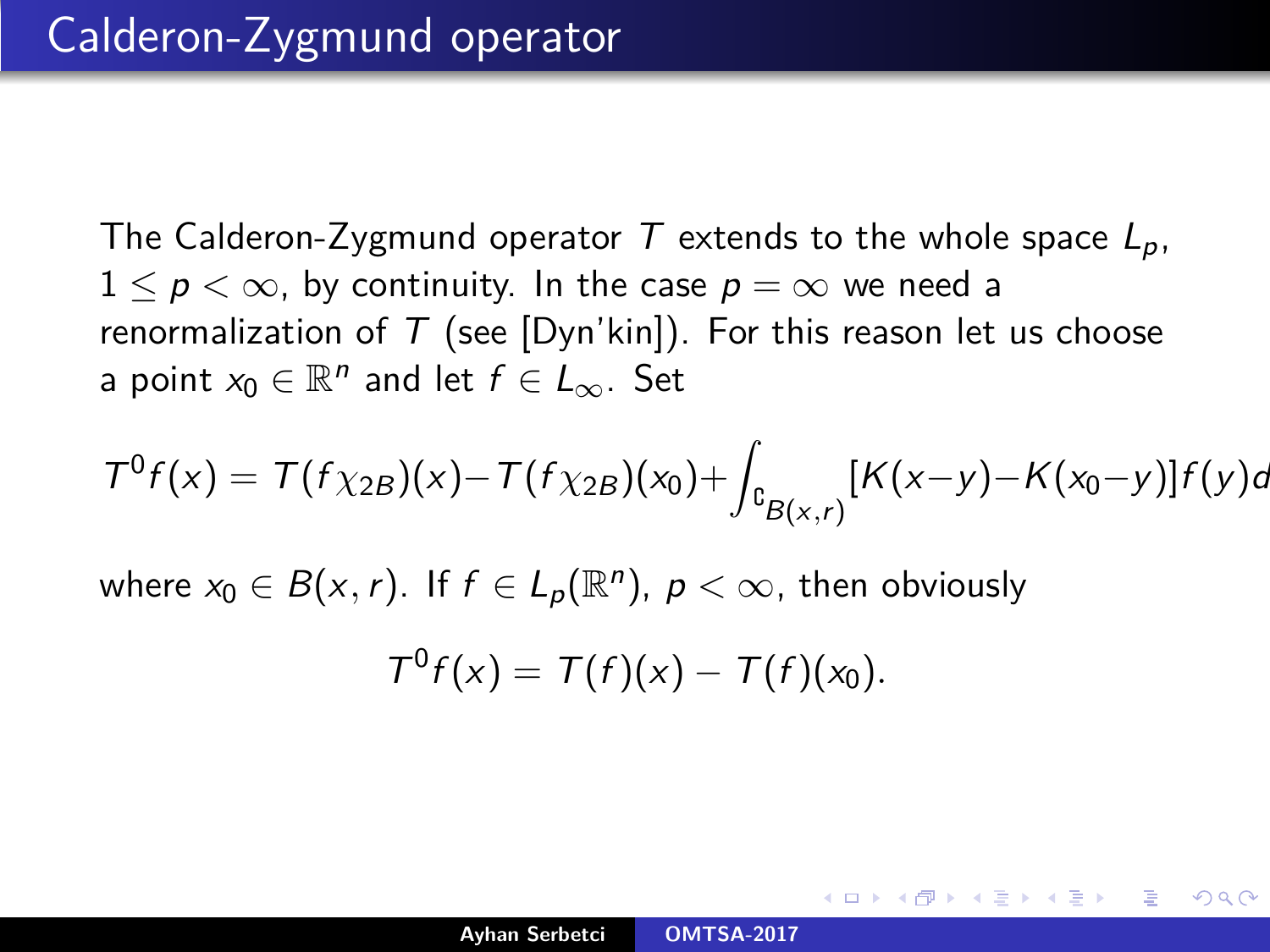### Theorem

**Theorem F**. (Bennett, Sharpley, 1988) If  $f \in L_1^{loc}(\mathbb{R})$  and suppose the equation [\(2\)](#page-28-0) holds, then

<span id="page-42-0"></span>
$$
(\mathcal{T}f)^*(t) \leq CS(f^*)(t), \ 0 < t < \infty,
$$
 (9)

€

つくい

where C is a constant independent of f and t.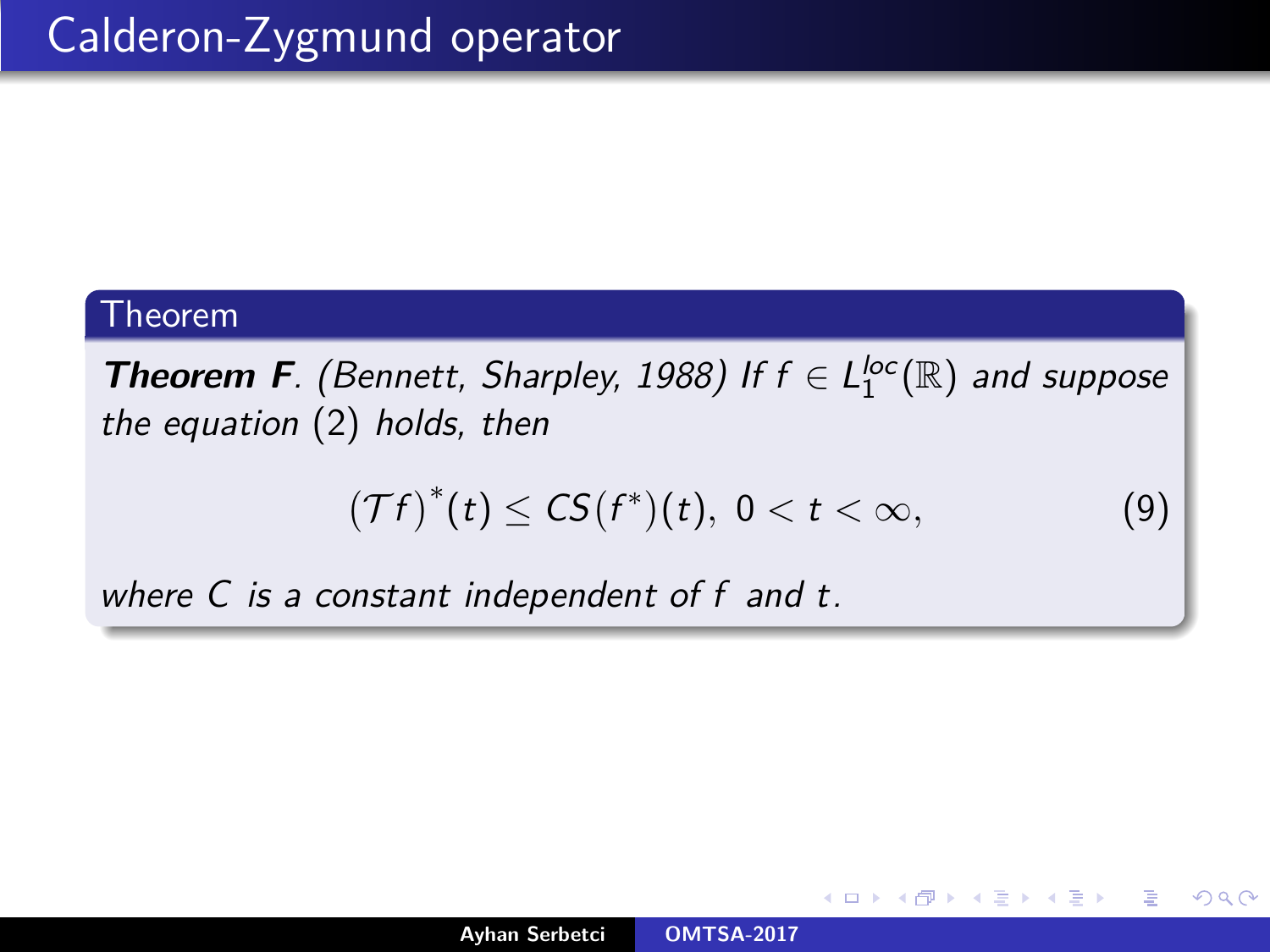## Theorem

**Theorem G**. Let  $f \in L_1^{loc}(\mathbb{R})$  and f satisfies [\(2\)](#page-28-0). Then the Calderon-Zygmund operator T exists almost everywhere. Furthermore,

<span id="page-43-0"></span>
$$
\left(\mathit{Tf}\right)^{*}(t) \leq \mathit{CS}(f^{*})(t),\ 0 < t < \infty,
$$
 (10)

∽≏ດ

where C is a constant independent of f and t.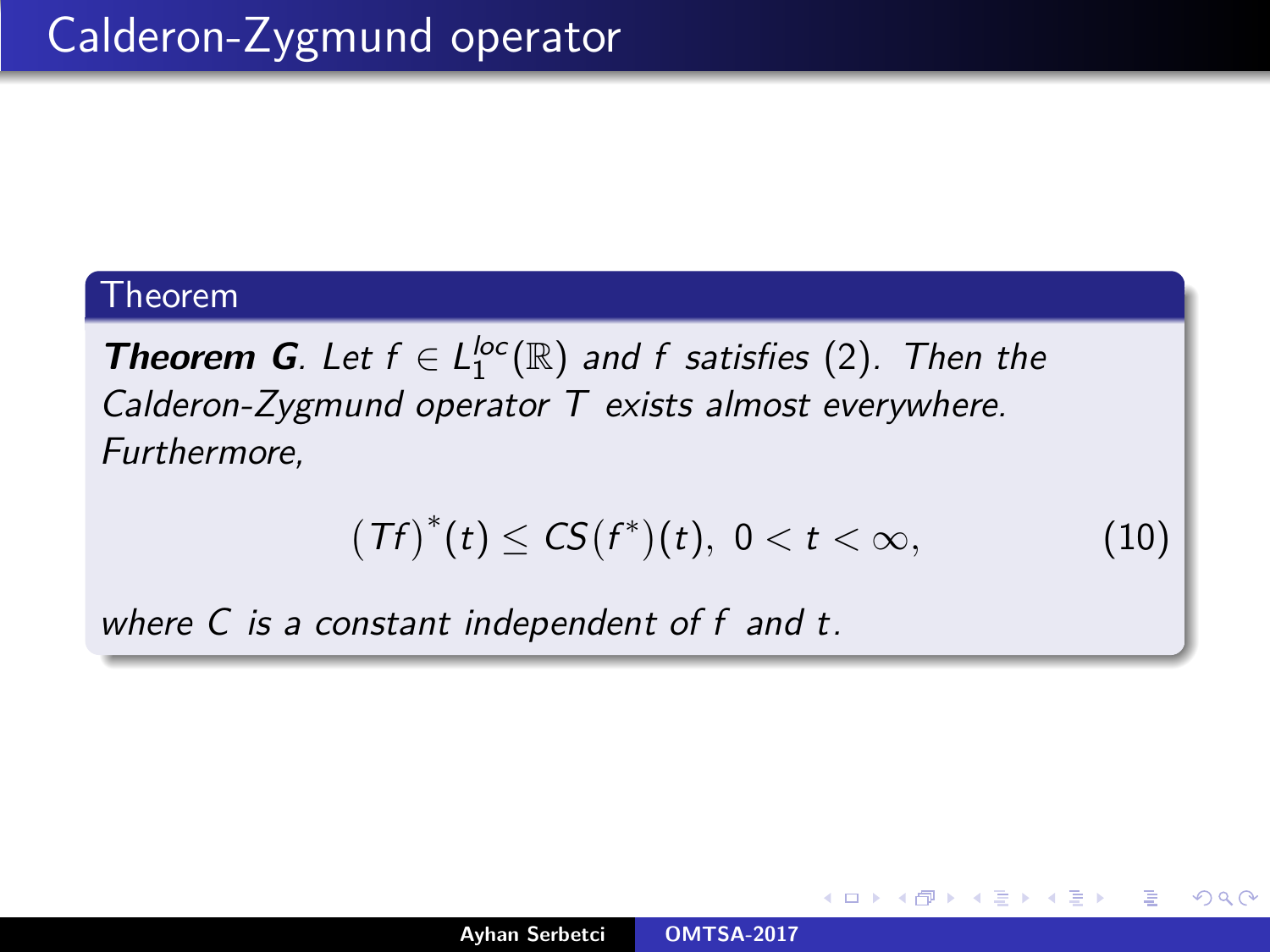The following theorem is the main result of our presentation, in which we get the boundedness of the Calderon-Zygmund operator in the local Morrey-Lorentz spaces  $\mathcal{M}_{p,q;\lambda}^{loc}$ .

### Theorem

Suppose that  $f \in M_{p,q;\lambda}^{loc},\, 1 \leq q \leq \infty, \, 0 \leq \lambda < 1, \, \frac{q}{q+\lambda} \leq p \leq \frac{q}{\lambda}$ *λ* and the inequality  $(2)$  holds, then the Calderon-Zygmund integral  $Tf(x)$  exists almost everywhere. Furthermore, (*i*) If  $1 \leq q < \infty$ ,  $\frac{q}{q+\lambda} < p < \frac{q}{\lambda}$ *λ* , then the Calderon-Zygmund operator T is bounded on the local Morrey-Lorentz space  $M_{\rho,q;\lambda}^{loc}.$ (*ii*) If  $1 < q < \infty$ ,  $p = \frac{q}{q+1}$  $\frac{q}{q+\lambda}$ , then the operator  $T$  is bounded from  $M_{p,q;\lambda}^{loc}$  to the weak local Morrey-Lorentz space  $W\!M_{p,q;\lambda}^{loc}.$ (iii) If  $1 \leq q \leq \infty$ ,  $p = \frac{q}{\lambda}$  $\frac{q}{\lambda}$ , then the operator  $T^0$  is bounded from  $M_{p,q;\lambda}^{loc}$  to BMO.

へのへ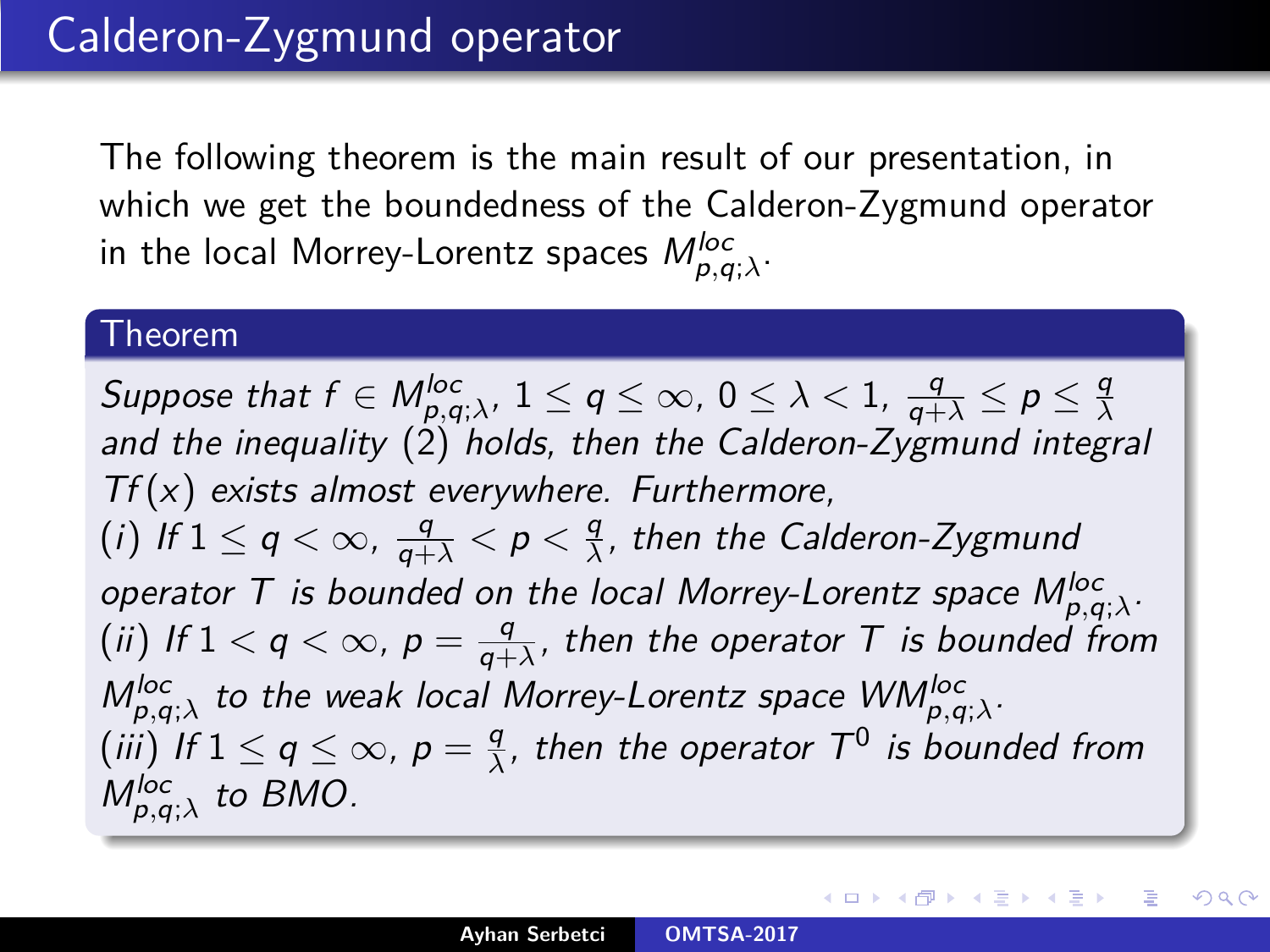Let  $1 \le q \le \infty$ ,  $0 \le \lambda < 1$  and  $\frac{q}{q+\lambda} \le p \le \frac{q}{\lambda}$ *λ* . Since f satisfies [\(2\)](#page-28-0), by Theorem B the Calderon Zygmund operator  $Tf$  exists almost everywhere.

 $(i)$  Suppose that  $1 \leq q < \infty$ ,  $0 \leq \lambda < 1$ ,  $\frac{q}{q+\lambda} < p < \frac{q}{\lambda}$  $\frac{q}{\lambda}$  and  $f\in M_{\rho,q;\lambda}^{loc}.$  From the definition of norm in local Morrey-Lorentz spaces, by using the inequality [\(10\)](#page-43-0) and Minkowski's inequality we get

∽≏ດ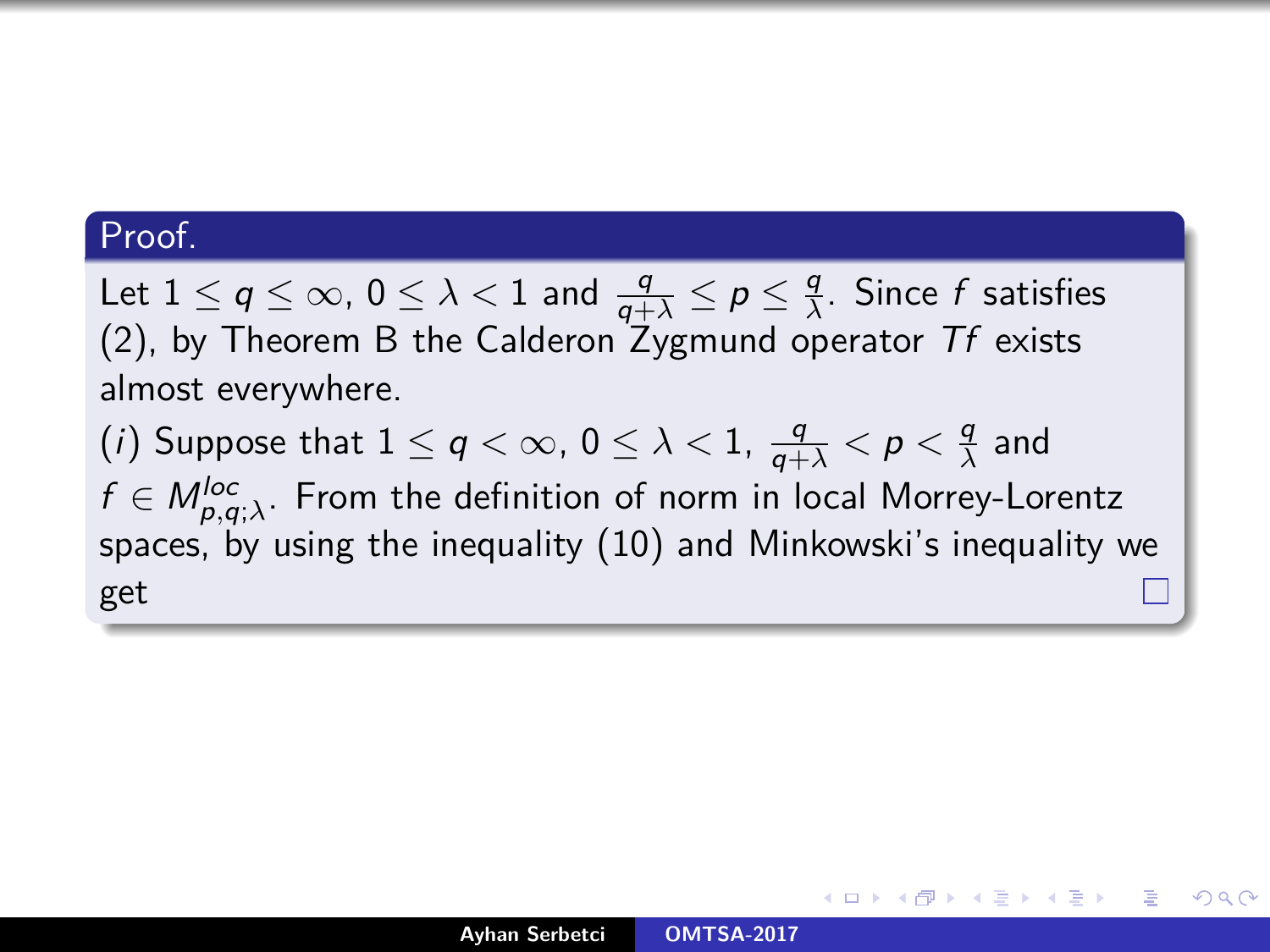$$
\|Tf\|_{M_{p,q,\lambda}^{loc}} = \sup_{r>0} r^{-\frac{\lambda}{q}} \|t^{\frac{1}{p}-\frac{1}{q}}(Tf)^{*}(t)\|_{L_{q}(0,r)}
$$
\n
$$
\leq C \sup_{r>0} r^{-\frac{\lambda}{q}} \|t^{\frac{1}{p}-\frac{1}{q}} \left( \frac{1}{t} \int_{0}^{t} f^{*}(s)ds + \int_{t}^{\infty} \frac{f^{*}(s)}{s}ds \right) \|_{L_{q}(0,r)}
$$
\n
$$
\leq C \left( \sup_{r>0} r^{-\frac{\lambda}{q}} \|t^{\frac{1}{p}-\frac{1}{q}-1} \int_{0}^{t} f^{*}(s)ds \Big\|_{L_{q}(0,r)} + \sup_{r>0} r^{-\frac{\lambda}{q}} \|t^{\frac{1}{p}-\frac{1}{q}} \int_{t}^{\infty} \frac{f^{*}(s)}{s}ds \Big\|
$$
\n
$$
= I_{1} + I_{2}.
$$

 $I_1$  can be estimated using the same method as in the proof of the boundedness of the maximal operator on  $\mathcal{M}_{\rho,q;\lambda}^{loc}$ .

4日 8

€

つくい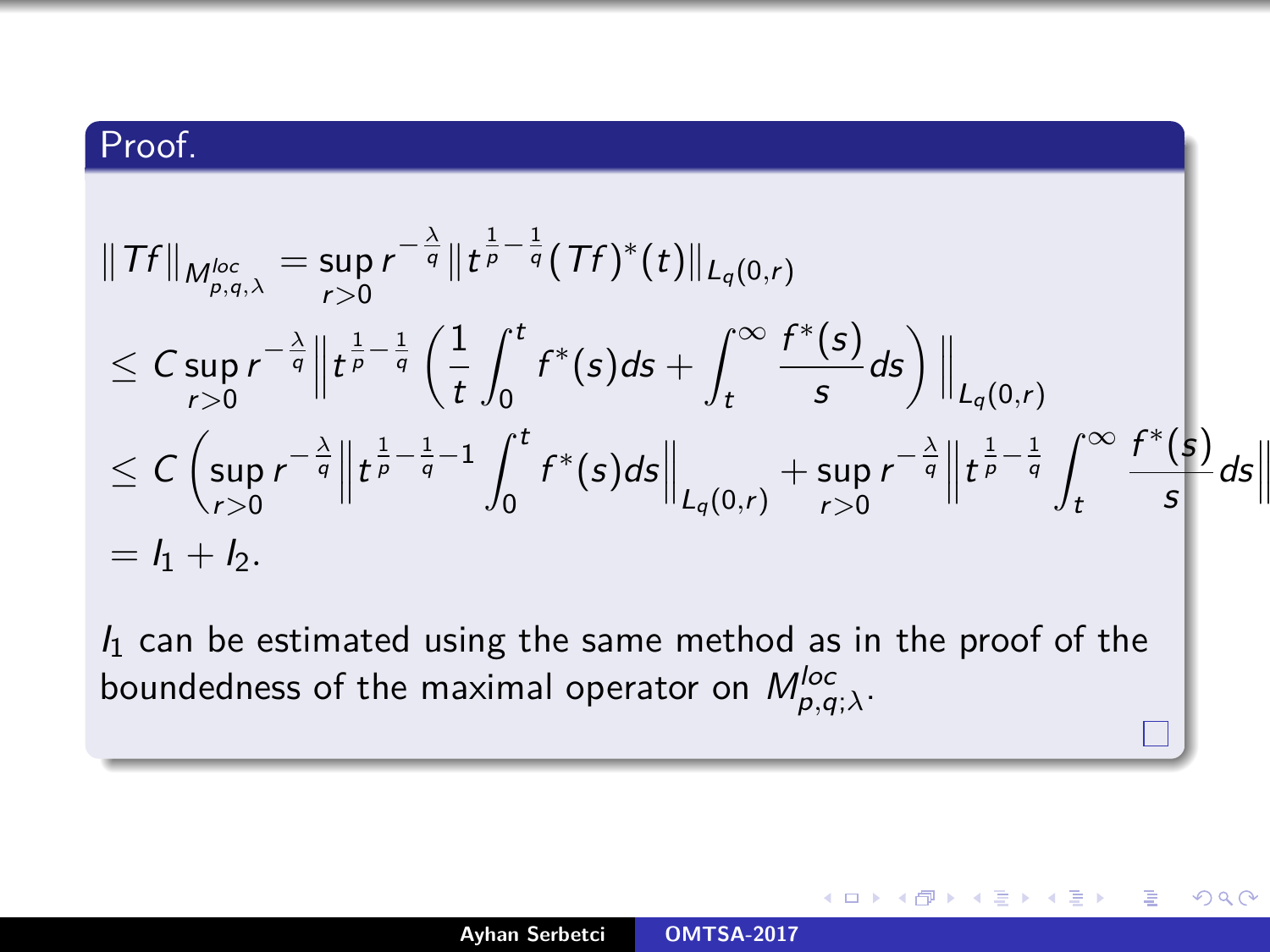Let us estimate  $I_2$  :

$$
I_2 = C \sup_{r>0} r^{-\frac{\lambda}{q}} \Big\| t^{\frac{1}{p} - \frac{1}{q}} \int_t^{\infty} \frac{f^*(s)}{s} ds \Big\|_{L_q(0,r)} = C \|\mathcal{A}_{(\frac{1}{p} - \frac{1}{q})} g\|_{LM_{q,\lambda}(0,\infty)},
$$
  
where  $g(t) = t^{\frac{1}{p} - \frac{1}{q}} f^*(t)$ . Since  $\frac{1}{p} - \frac{\lambda}{q} > 0$ , for  $\beta = \frac{1}{p} - \frac{1}{q}$  the inequality  $\beta > \frac{\lambda}{q} - \frac{1}{q}$  holds. By Theorem C we get  

$$
\|\mathcal{A}_{(\frac{1}{p} - \frac{1}{q})} g\|_{LM_{q,\lambda}(0,\infty)} \leq C \|g\|_{LM_{q,\lambda}(0,\infty)}
$$

$$
= C \sup_{r>0} r^{-\frac{\lambda}{q}} \|t^{\frac{1}{p} - \frac{1}{q}} f^*(t)\|_{L_q(0,r)} = C \|f\|_{M_{p,q,\lambda}^{loc}}.
$$

Therefore we get  $\mathit{I}_2 \leq C \|f\|_{M^{\mathit{loc}}_{\rho, q; \lambda}}.$  Consequently we obtain the boundedness of  $T$  in  $M_{\rho,q;\lambda}^{loc}$ .

 $\Box$ 

后

ミト

∢ ⊡ ≯ ∢ ∂ ≯

 $2Q$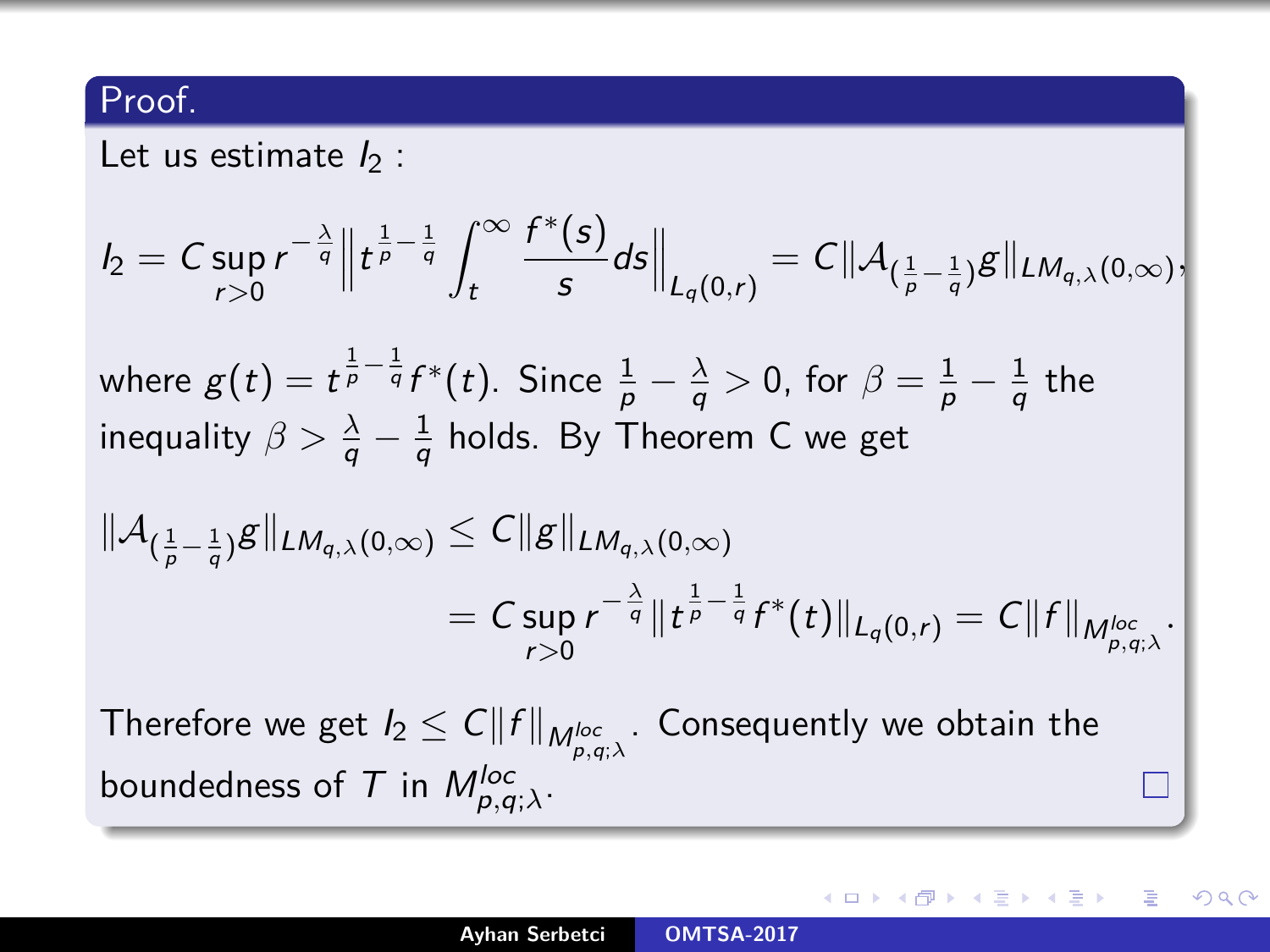(*ii*) For the limiting case  $p = \frac{q}{q+1}$  $\frac{q}{q+\lambda}$ ,  $1 < q < \infty$ , suppose  $f\in M_{\rho,q;\lambda}^{loc}.$  From the definition of norm in weak local Morrey-Lorentz spaces and by using the inequality [\(10\)](#page-43-0) and Minkowski's inequality we get

$$
||Tf||_{WM_{\frac{q}{q+\lambda},q;\lambda}^{loc}} = \sup_{r>0} r^{-\frac{\lambda}{q}} ||t^{\frac{q+\lambda}{q}-\frac{1}{q}}(Tf)^{*}(t)||_{WL_{q}(0,r)}
$$
  
\n
$$
\leq C \sup_{r>0} r^{-\frac{\lambda}{q}} ||t^{\frac{\lambda-1}{q}} \int_{0}^{t} f^{*}(s) ds ||_{WL_{q}(0,r)}
$$
  
\n
$$
+ C \sup_{r>0} r^{-\frac{\lambda}{q}} ||t^{1+\frac{\lambda-1}{q}} \int_{t}^{\infty} \frac{f^{*}(s)}{s} ds ||_{WL_{q}(0,r)} = N_{1} + N_{2}.
$$

 $N_1$  can be estimated using the same method as in the proof of the weak boundedness of the maximal operator on  $M_{\rho,q;\lambda}^{loc}.$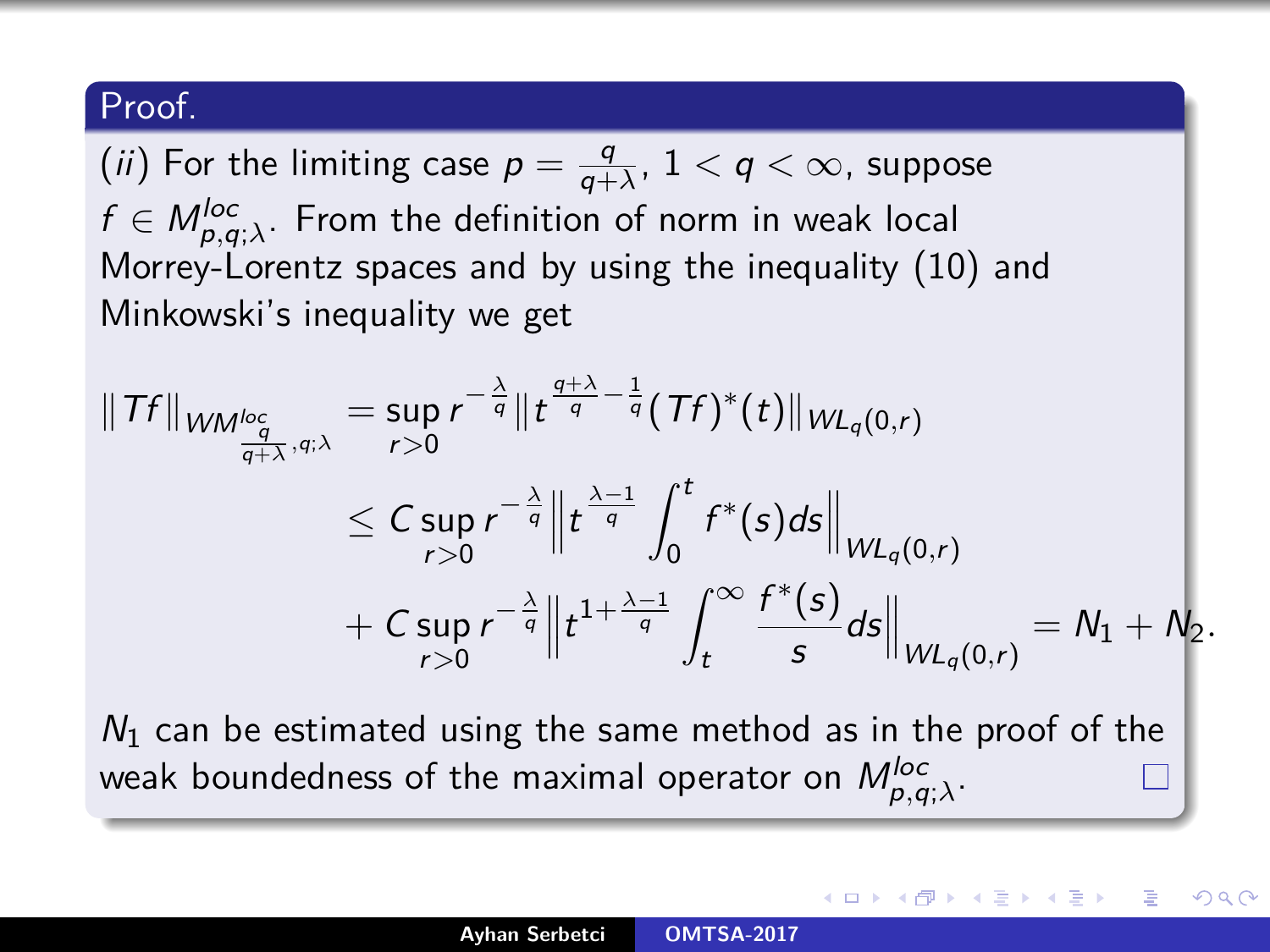Let us estimate  $N_2$  :

$$
N_2 = C \sup_{r>0} r^{-\frac{\lambda}{q}} \Big\| t^{1+\frac{\lambda-1}{q}} \int_t^{\infty} \frac{f^*(s)}{s} ds \Big\|_{WL_q(0,r)}
$$
  
=  $C \|\mathcal{A}_{\beta} h\|_{WLM_{q,\lambda}(0,\infty)},$ 

where  $\beta = 1 + \frac{\lambda - 1}{a}$  $\frac{-1}{q}$  and  $h(t)=t^{1+\frac{\lambda-1}{q}}f^*(t).$  From Lemma 2 the operator A*<sup>β</sup>* is bounded from the Morrey spaces LMq*,λ*(0*,* ∞) to  $WLM_{a,\lambda}(0,\infty)$ . Then,

$$
\begin{aligned} N_2 &\leq C\|\mathcal{A}_{\beta}h\|_{W{\mathcal{L}M_{q,\lambda}(0,\infty)}}\leq C\|h\|_{\mathcal{L}M_{q,\lambda}(0,\infty)}\\ &=C\sup_{r>0}r^{-\frac{\lambda}{q}}\|t^{1+\frac{\lambda-1}{q}}f^*(t)\|_{L_q(0,r)}=C\|f\|_{M^{\text{loc}}_{\frac{q}{q+\lambda},q;\lambda}}\end{aligned}
$$

*.*

Then we obtain the boundedness of the operator  $\mathcal T$  from  $M^{loc}_{\frac{q}{q+\lambda},q;\lambda}$ to *WM*<sup>loc</sup><sub>q+λ</sub>,<sub>q;λ</sub>.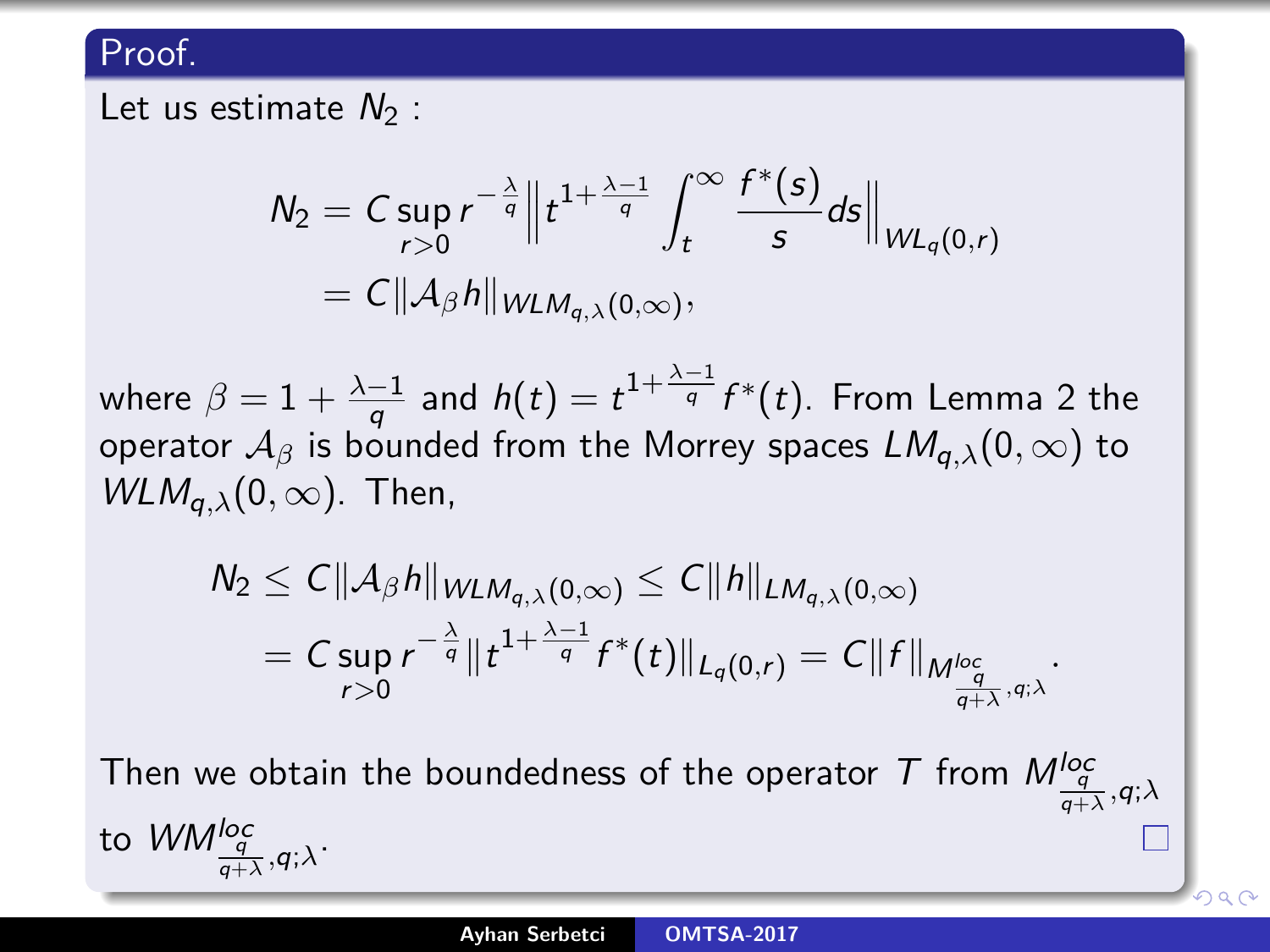(*iii*) For the limiting case  $p = \frac{q}{\lambda}$  $\frac{q}{\lambda}$ ,  $1 \leq q \leq \infty$  and  $0 \leq \lambda < 1$ ,  $\mathsf{suppose}\;f\in \mathsf{M}^{\mathsf{loc}}_{\rho,q;\lambda}.$ Since the operator  $\mathcal{T}^0$  is bounded from  $\mathcal{L}_{\infty}$  to  $BMO$ , then the inequality

$$
\|T^0f\|_{BMO}\leq C\|f\|_{M^{\text{loc}}_{\frac{q}{\lambda},q;\lambda}}=C\|f\|_{L_{\infty}}
$$

П

∽≏ດ

holds ( Dyn'kin, 1991) which proves that Calderon-Zygmund operator  $\mathcal{T}^0$  is bounded from  $M^{loc}_{\frac{q}{\lambda},q;\lambda}$  to  $BMO.$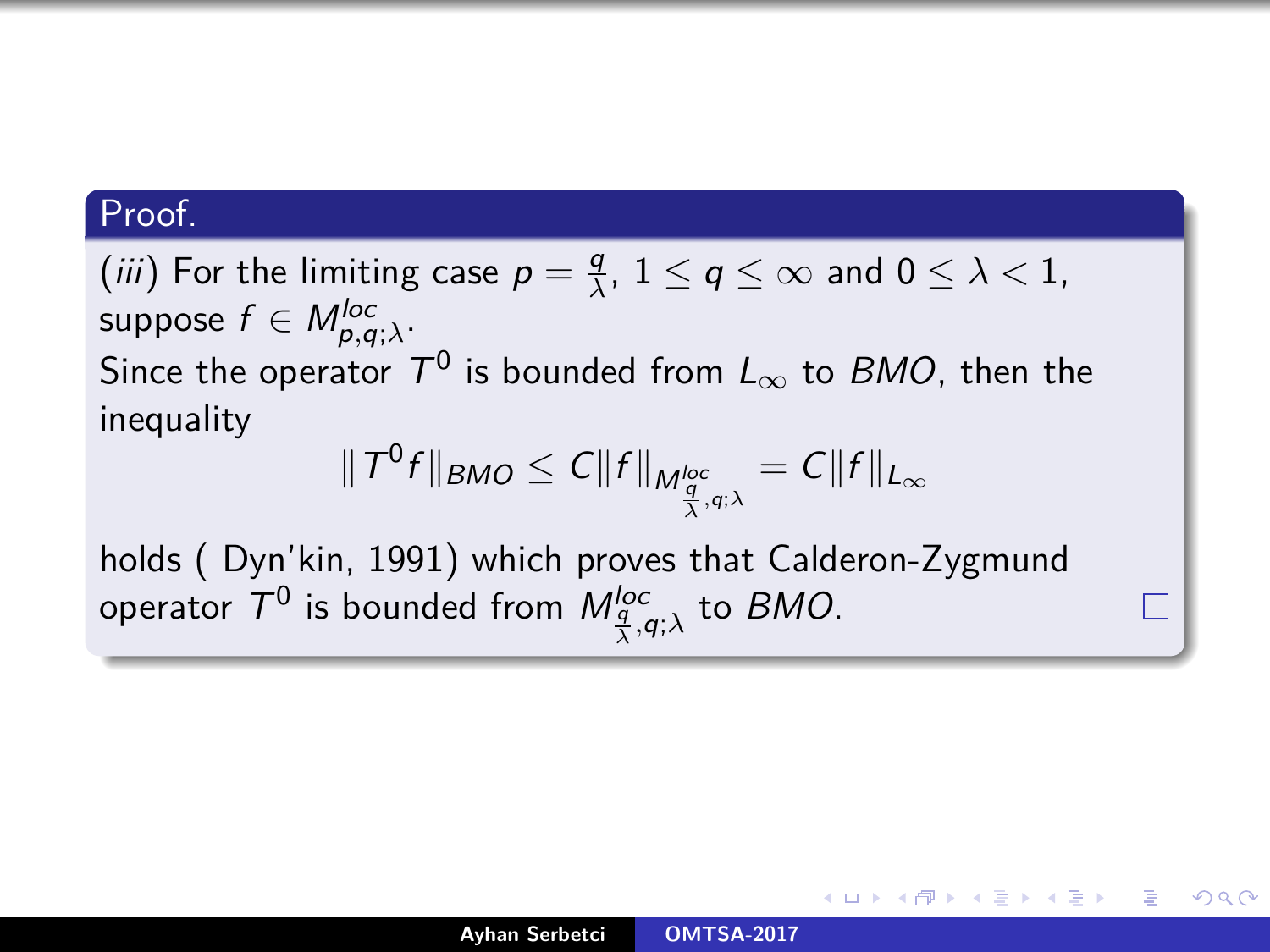### Theorem

Suppose that  $f \in M_{p,q;\lambda}^{loc},\, 1 \leq q \leq \infty,\, 0 \leq \lambda < 1,\, \frac{q}{q+\lambda} \leq p \leq \frac{q}{\lambda}$ *λ* and the inequality [\(2\)](#page-28-0) holds, then the maximal Calderon-Zygmund integral  $\mathcal{T}f(x)$  is finite almost everywhere. Furthermore, (*i*) If  $1 \leq q < \infty$ ,  $\frac{q}{q+\lambda} < p < \frac{q}{\lambda}$  $\frac{q}{\lambda}$ , then the operator  ${\cal T}$  is bounded in the local Morrey-Lorentz space  $M_{p,q;\lambda}^{loc}$ . (*ii*) If  $1 < q < \infty$ ,  $p = \frac{q}{q+1}$  $\frac{q}{q+\lambda}$ , then the operator  ${\cal T}$  is bounded from  $M_{p,q;\lambda}^{loc}$  to the weak local Morrey- Lorentz space  $WM_{p,q;\lambda}^{loc}.$  $(iii)$  If  $1 \leq q \leq \infty$ ,  $p = \frac{q}{\lambda}$  $\frac{q}{\lambda}$ , then the operator  ${\cal T}$  is bounded from  $M_{p,q;\lambda}^{loc}$  to BMO.

K ロ ▶ K 御 ▶ K 결 ▶ K 결 ▶ │ 결

つへぐ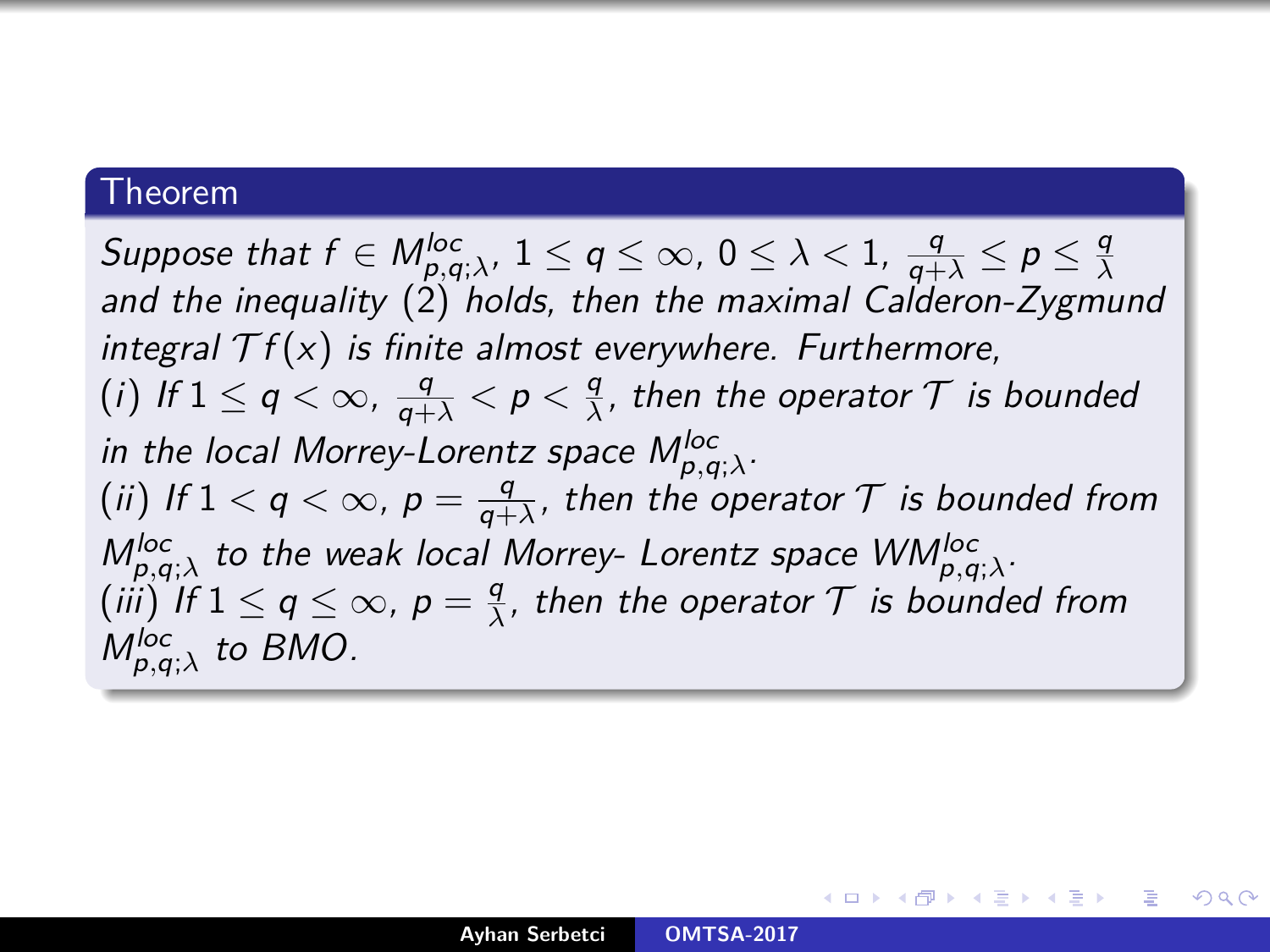Let  $1 \le q \le \infty$ ,  $0 \le \lambda < 1$  and  $\frac{q}{q+\lambda} \le p \le \frac{q}{\lambda}$ *λ* . Since f satisfies [\(2\)](#page-28-0), by Theorem C the maximal Calderon-Zygmund operator  $\mathcal{T}f(x)$  is finite almost everywhere.

The proof of the statements  $(i)$  and  $(ii)$  of this theorem can be easily obtained from the inequality [\(9\)](#page-42-0) and using the same method in the proof the boundedness of the Calderon-Zygmund operator  $\tau$ 

∽≏ດ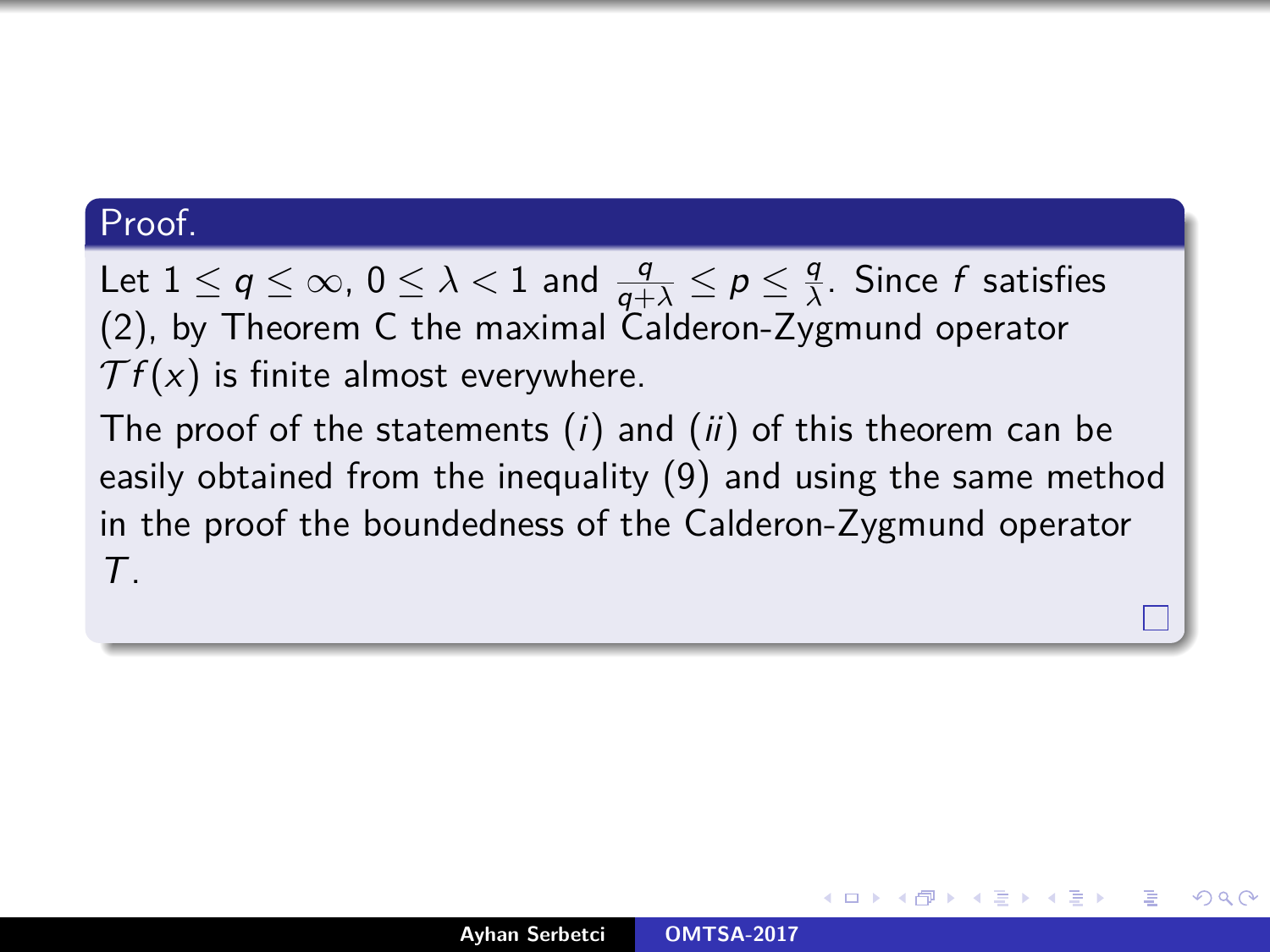(*iii*) For the limiting case  $1 \le q \le \infty$ ,  $p = \frac{q}{\lambda}$  $\frac{q}{\lambda}$  and  $0 \leq \lambda < 1$ ,  $\mathsf{suppose}\,\,f\in M^{\mathsf{loc}}_{\rho,q;\lambda}.$  Since the operator  $\mathcal T$  is bounded from  $L_\infty$  to *BMO* and  $M_{\frac{q}{\lambda},q;\lambda}^{loc} \equiv L_{\infty}$ , the inequality

$$
\|\mathcal{T}f\|_{BMO}\leq C\|f\|_{M_{\frac{q}{\lambda},q;\lambda}^{loc}}
$$

holds (see Bennett, De Vore and Sharpley, 1980) which proves that the operator  ${\cal T}$  is bounded from  $M^{loc}_{\frac{q}{\lambda},q;\lambda}$  to  $BMO.$ *λ* Thus the proof of the theorem is completed.

∽≏ເ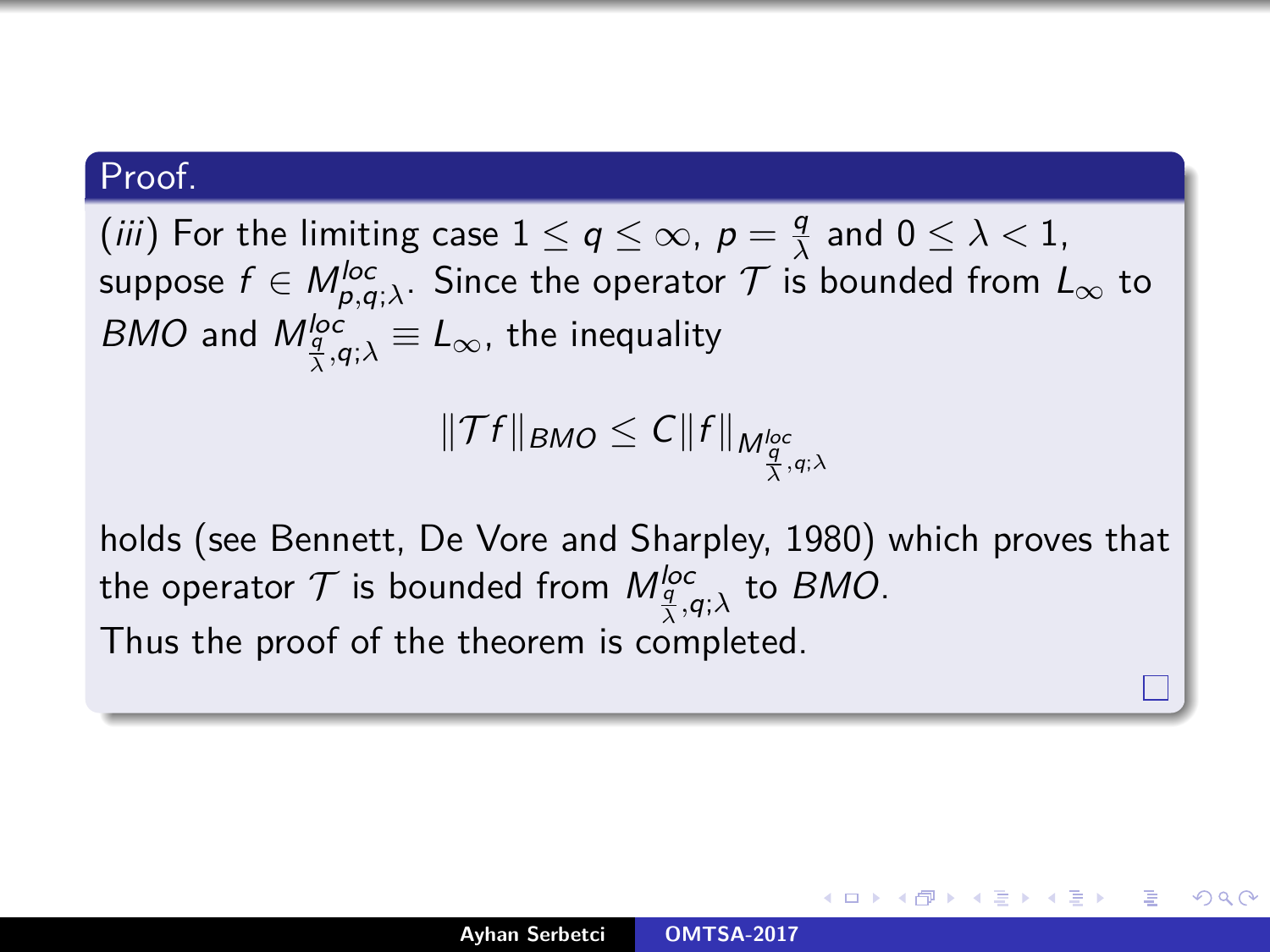In this presentation we talk about the boundedness of the Riesz potential I*<sup>α</sup>* defined by

<span id="page-54-0"></span>
$$
I_{\alpha}f(x)=\int_{\mathbb{R}^n}\frac{f(y)}{|x-y|^{n-\alpha}}dy,\ \ 0<\alpha
$$

in the local Morrey-Lorentz spaces  $\mathcal{M}_{\rho,q;\lambda}^{loc}(\mathbb{R}^{n}).$  We will find the necessary and sufficient conditions for the boundedness of  $I_{\alpha}$  in the spaces  $M_{\rho,q;\lambda}^{loc}(\mathbb{R}^{n}).$  We will apply these results to the boundedness of particular operators such as the fractional maximal operator, fractional Marcinkiewicz operator and fractional powers of some analytic semigroups on  $M_{\rho,q;\lambda}^{loc}(\mathbb{R}^n)$ .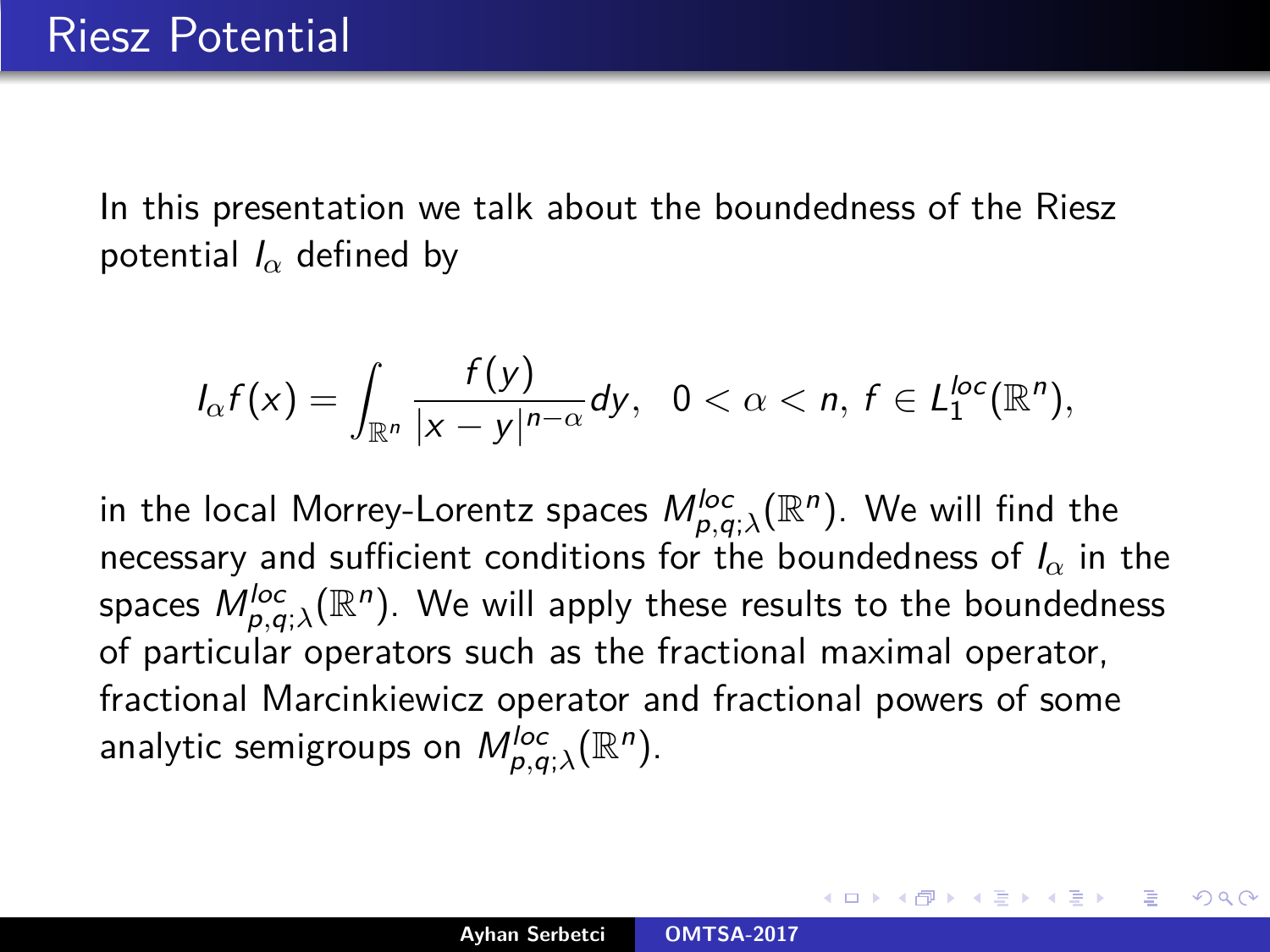# Riesz Potential

For each measurable function f on  $(0, \infty)$  and each  $t > 0$ , the following operator

$$
(S_{\alpha}f)(t)=t^{\frac{\alpha}{n}-1}\int_0^t f(s)ds+\int_t^{\infty} s^{\frac{\alpha}{n}-1}f(s)ds
$$

was defined by A.P. Calderon (Calderon 1966).

### Theorem

**Theorem H**. (Oneil 1963, Sawyer 1990) If the condition

<span id="page-55-1"></span>
$$
(S_{\alpha}f^*)(1) = \int_0^1 f^*(s)ds + \int_1^{\infty} s^{\frac{\alpha}{n}-1} f^*(s)ds < \infty,
$$
 (11)

holds for  $f \in L_1^{loc}(\mathbb{R}^n)$ , then the Riesz potential  $(l_\alpha f)(x)$ ,  $x \in \mathbb{R}^n$ exists almost everywhere. Furthermore, the inequality

<span id="page-55-2"></span><span id="page-55-0"></span>
$$
\left(I_{\alpha}f\right)^{*}(t) \leq C S_{\alpha}(f^{*})(t), \ 0 < t < \infty \tag{12}
$$

is valid, where C is a constant independent [of](#page-54-0) f [a](#page-56-0)[n](#page-54-0)[d](#page-55-0) [t](#page-56-0)[.](#page-0-0)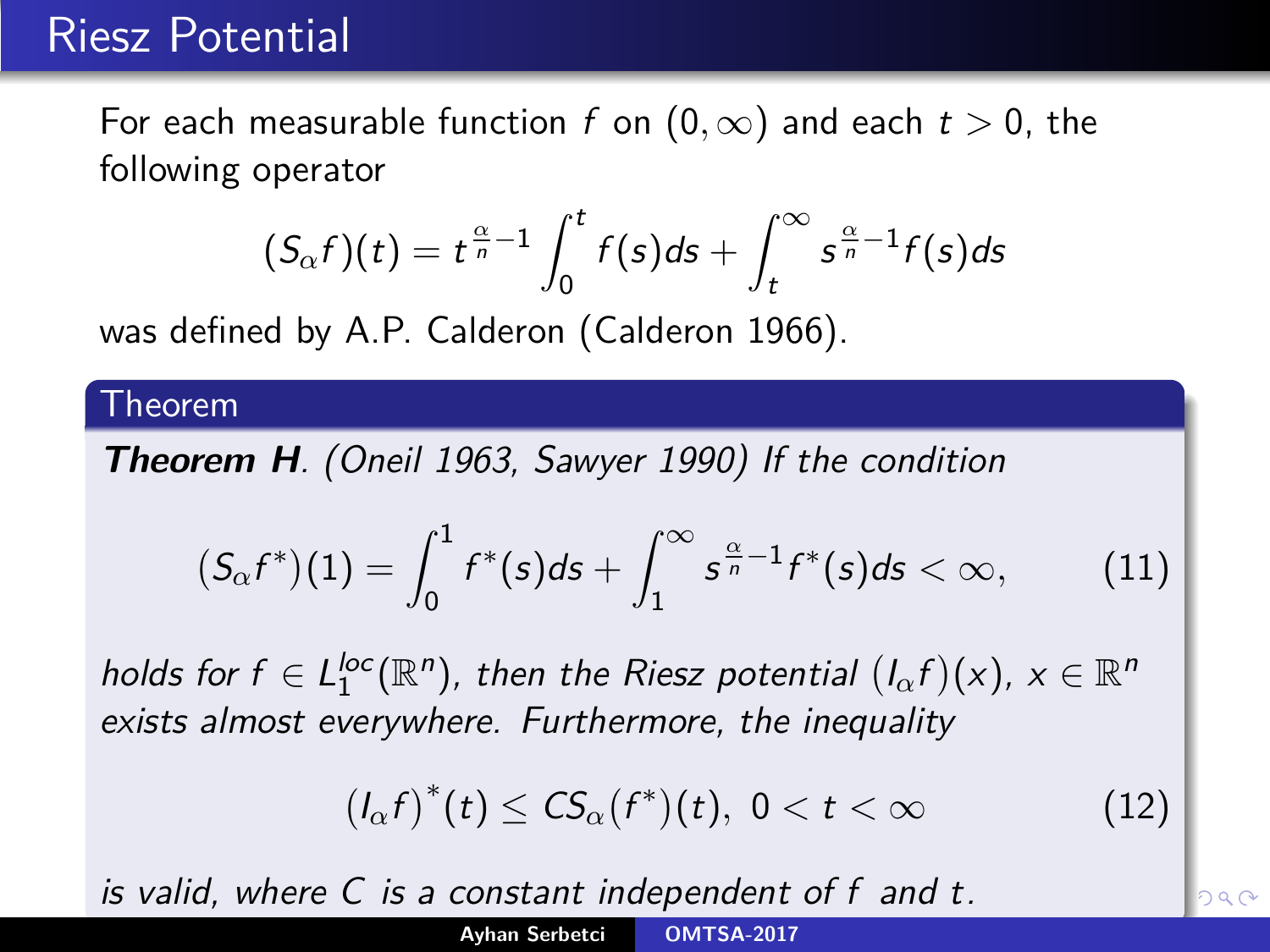We will need the following two Hardy operators to prove our main theorem.

## Definition

Let  $\varphi$  be a measurable function on  $(0,\infty)$  and  $\gamma$  and  $\beta$  be real numbers. The weighted Hardy operators with power weights acting on *ϕ* are defined by

$$
H^{\beta}_{(\gamma)}\varphi(t)=t^{\gamma+\beta-1}\int_0^t\frac{\varphi(y)}{y^{\gamma}}dy \text{ and } \mathcal{H}^{\beta}_{(\gamma)}\varphi(t)=t^{\gamma+\beta}\int_t^{\infty}\frac{\varphi(y)}{y^{\gamma+1}}dy.
$$

<span id="page-56-0"></span>へのへ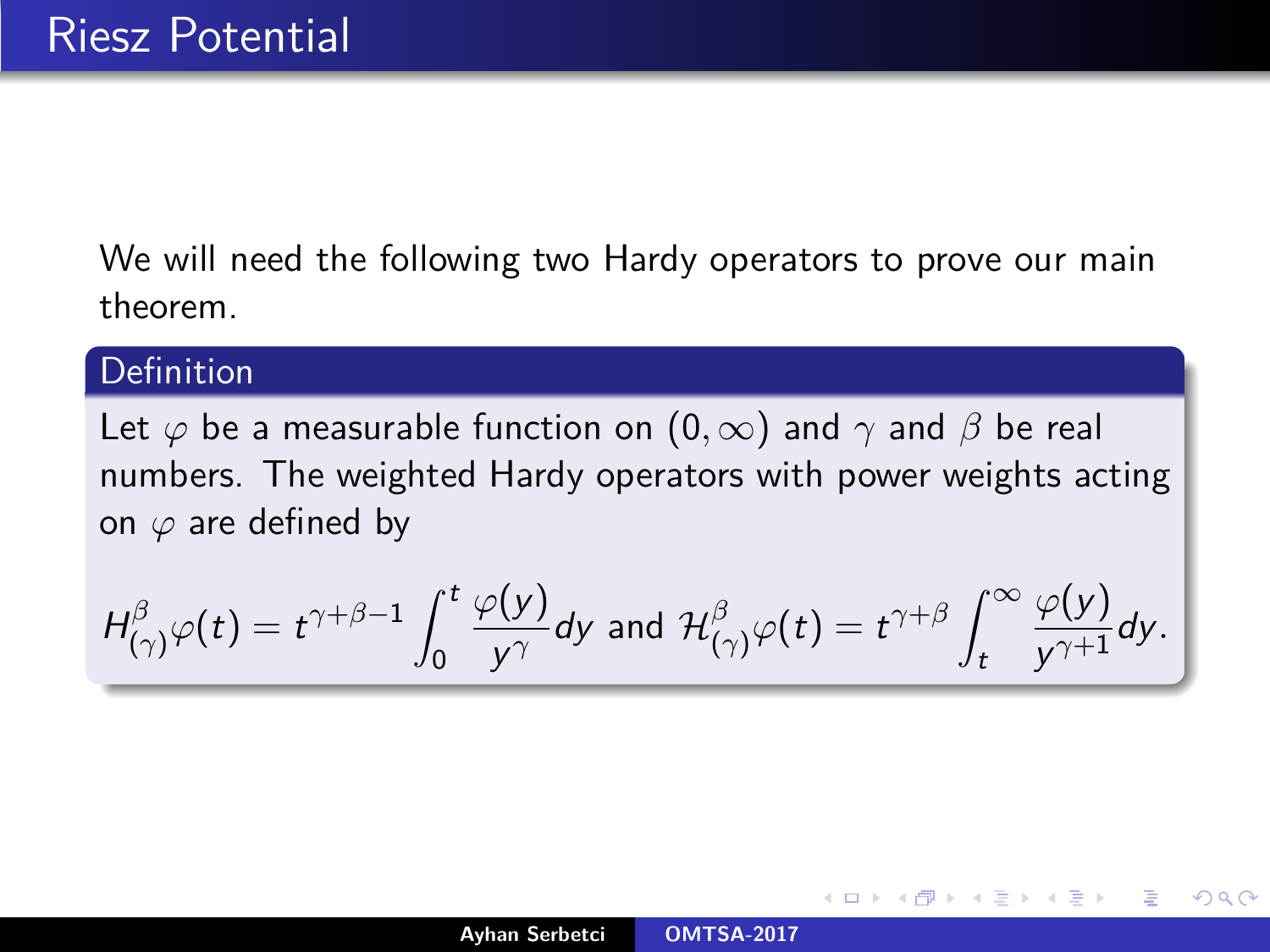# Riesz Potential

In the following two lemmas we give the boundedness of the Hardy operators  $H_{(\gamma)}^\alpha$  and  $\mathcal{H}_{(\gamma)}^\alpha$  on Morrey and weak Morrey spaces.

#### Lemma

(N. Samko 2009) Let  $0 < \lambda < 1$ ,  $0 < \beta < 1 - \lambda$ ,  $1 \le r < \frac{1-\lambda}{\beta}$  $\frac{-\lambda}{\beta}$  and  $\frac{1}{r} - \frac{1}{s} = \frac{\beta}{1 - \beta}$  $\frac{\beta}{1-\lambda}$ . If  $\gamma < \frac{1}{r'} + \frac{\lambda}{r}$  $\frac{\lambda}{r}$ , then  $H_{(\gamma)}^\beta$  is bounded from  $LM_{r,\lambda}(0,\infty)$  to  $LM_{s,\lambda}(0,\infty)$ , and if  $\gamma > \frac{\lambda-1}{r}$ , then the operator  $\mathcal{H}^\beta_\ell$  $_{(\gamma)}^\rho$  is bounded from  $LM_{r,\lambda}(0,\infty)$  to  $LM_{s,\lambda}(0,\infty).$ 

#### Lemma

(Guliyev, Kucukaslan, Aykol, Serbetci, 2017) Let 0 *< λ <* 1,  $0 < \beta < 1-\lambda$ ,  $1 \leq r < \frac{1-\lambda}{\beta}$  $\frac{-\lambda}{\beta}$  and  $\frac{1}{r} - \frac{1}{s} = \frac{\beta}{1 - \beta}$  $\frac{\beta}{1-\lambda}$ . If  $\gamma = \frac{1}{r'}$  $\frac{1}{r'} + \frac{\lambda}{r}$  $\frac{\lambda}{r}$ , then  $H_{\text{L}}^{\beta}$  $_{(\gamma)}^\beta$  is bounded from  $LM_{r,\lambda}(0,\infty)$  to  $WLM_{s,\lambda}(0,\infty)$ , and if  $\gamma = \frac{\lambda - 1}{r}$  $\frac{-1}{r}$ , then the operator  $\mathcal{H}_{(r)}^{\beta}$ (*γ*) is bounded from LMr*,λ*(0*,* ∞) to  $WLM_{s,\lambda}(0,\infty)$ .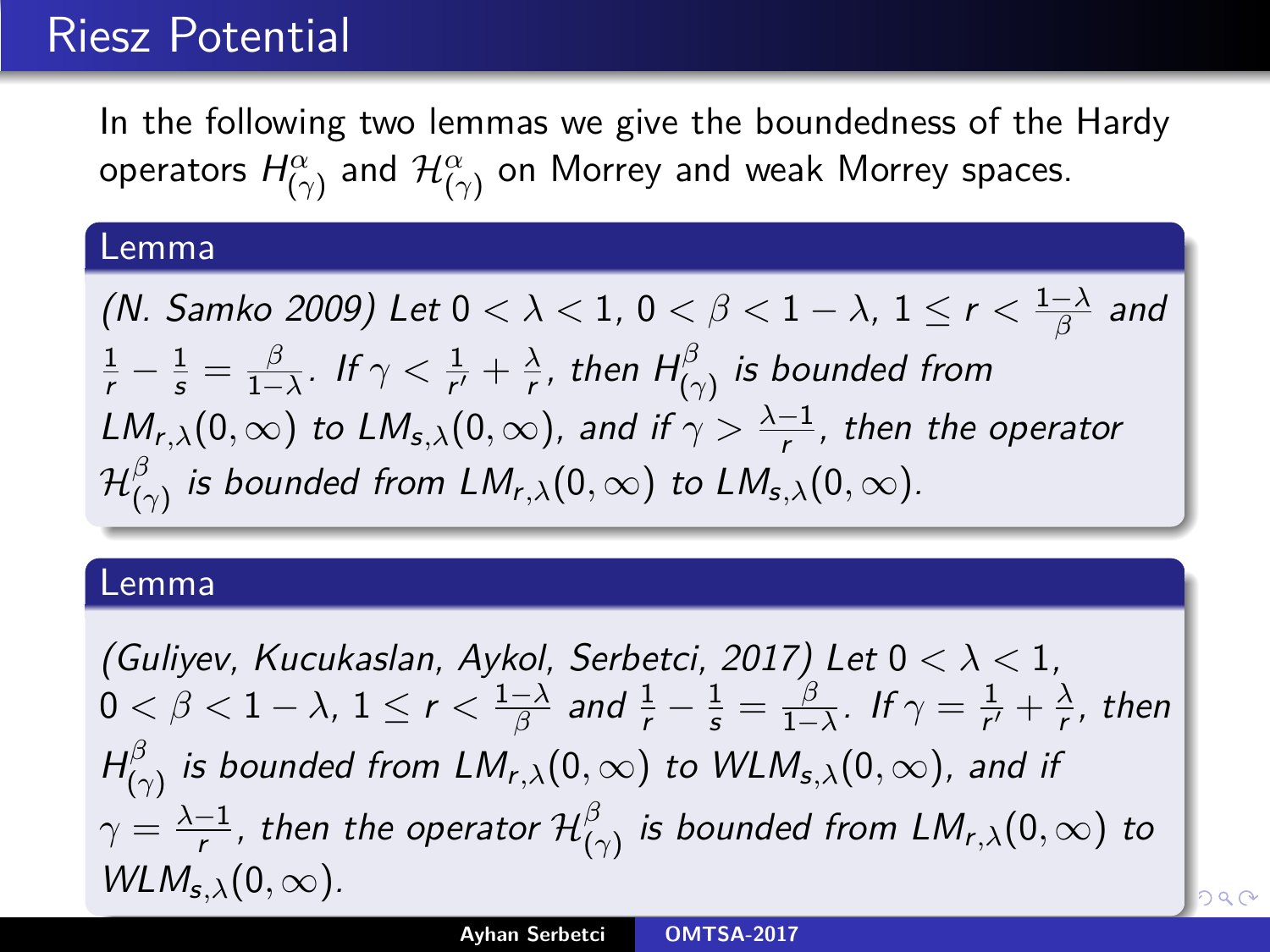The following is a well known theorem about Riesz potential.

### Theorem

**Theorem J.** Let  $0 < \alpha < n$ ,  $1 \le p \le \frac{n}{\alpha}$  $\frac{n}{\alpha}$ ,  $p < q < \infty$ ,  $1 \le r \le \infty$ and  $f \in L_{p,r}(\mathbb{R}^n)$  satisfies the condition  $(11)$ . Then the Riesz potential I*α*f exists almost everywhere. Furthermore, (*i*) If  $1 < p < \frac{n}{\alpha}$  $\frac{n}{\alpha}$ ,  $1\leq r\leq s\leq\infty$ , then the condition  $\frac{1}{p}-\frac{1}{q}=\frac{\alpha}{n}$  $\frac{\alpha}{n}$  is necessary and sufficient for the boundedness of the operator I*<sup>α</sup>* from the Lorentz spaces Lp*,*<sup>r</sup> to Lq*,*<sup>s</sup> . (*ii*) If  $p=1$ , then the condition  $1-\frac{1}{q}=\frac{\alpha}{n}$  $\frac{\alpha}{n}$  is necessary and sufficient for the boundedness of the operator I*<sup>α</sup>* from the Lorentz spaces  $L_{1,r}$  to  $WL_q$ .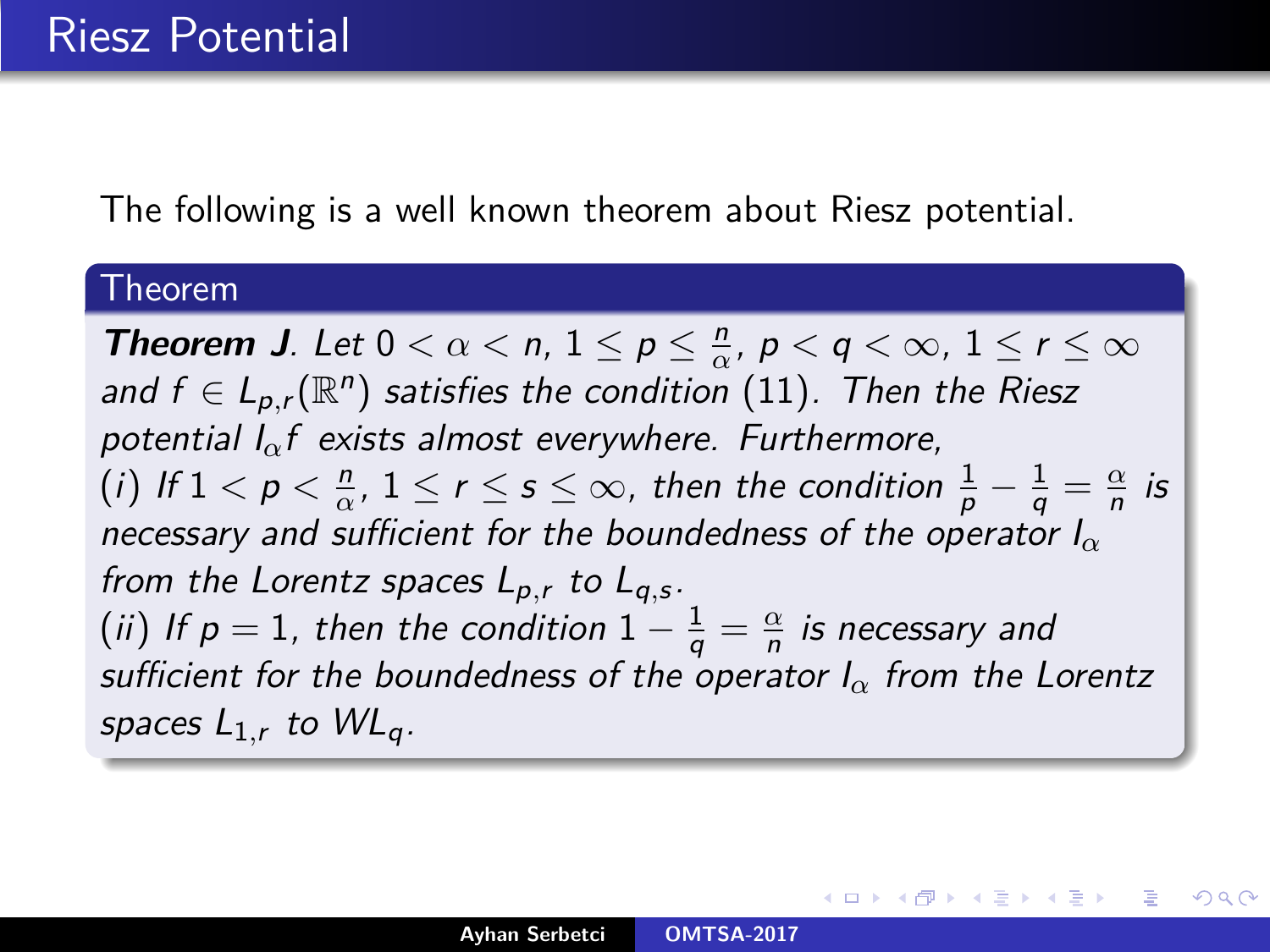### Theorem

Let  $0 < \alpha < n$ ,  $0 \le \lambda < 1$ ,  $1 \le r \le s \le \infty$ ,  $1 \le a \le \infty$ .  $\frac{r}{r+\lambda} \leq p \leq \left(\frac{\lambda}{r} + \frac{\alpha}{n}\right)$  $\left(\frac{\alpha}{n}\right)^{-1}$  and  $f\in M_{\rho,r;\lambda}^{loc}(\mathbb{R}^{n})$  satisfies the condition [\(11\)](#page-55-1). Then the Riesz potential I*α*f exists almost everywhere. Furthermore,

(*i*) If  $\frac{r}{r+\lambda} < p < \left(\frac{\lambda}{r} + \frac{\alpha}{n}\right)$  $\left(\frac{\alpha}{n}\right)^{-1}$ , then the condition  $\frac{1}{p} - \frac{1}{q} = \lambda \left( \frac{1}{r} - \frac{1}{s} \right)$  $\frac{1}{s}$  +  $\frac{\alpha}{n}$  $\frac{\alpha}{n}$  is necessary and sufficient for the boundedness of the operator  $I_\alpha$  from the spaces  $M_{p,r;\lambda}^{loc}$  to  $M_{q,s;\lambda}^{loc}.$ (*ii*) If  $p = \frac{r}{r+1}$  $\frac{r}{r+\lambda}$ , then the condition  $1-\frac{1}{q}=\frac{\alpha}{n}-\frac{\lambda}{s}$  $\frac{\lambda}{s}$  is necessary and sufficient for the boundedness of the operator I*<sup>α</sup>* from the spaces  $M_{p,r;\lambda}^{loc}$  to  $WM_{q,s;\lambda}^{loc}$ .

(□ ) (@ ) ( E )

つくい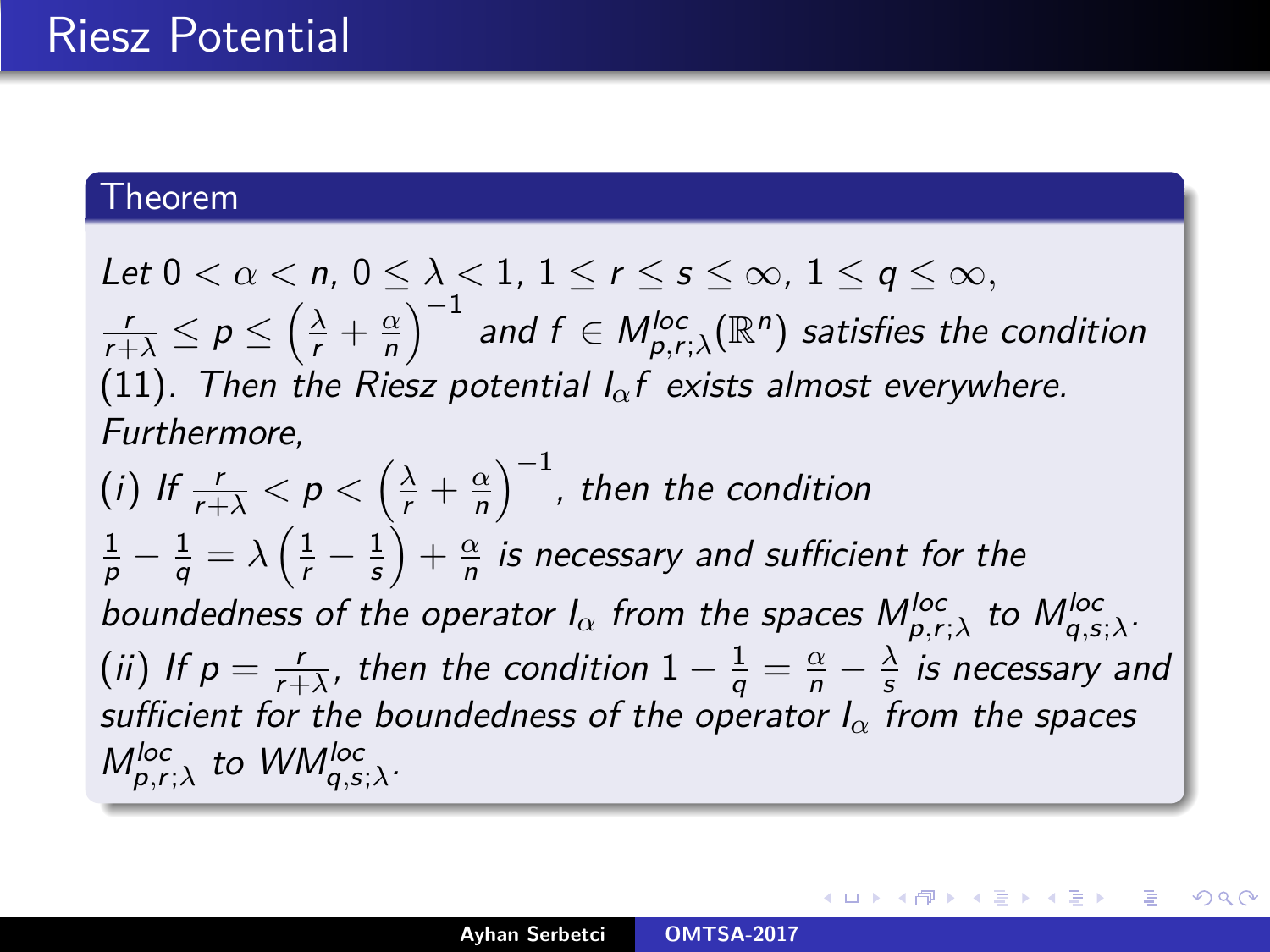If  $f$  satisfies [\(11\)](#page-55-1), then from Theorem H the Riesz potential  $I_{\alpha}f(x)$ ,  $x \in \mathbb{R}^n$  exists almost everywhere. (i)

## Sufficiency.

Let 
$$
\frac{r}{r+\lambda} < p < \left(\frac{\lambda}{r} + \frac{\alpha}{n}\right)^{-1}
$$
. From the inequality (12) we get

$$
\|I_{\alpha}f\|_{M_{q,s,\lambda}^{loc}} = \sup_{t>0} t^{-\frac{\lambda}{s}} \|\tau^{\frac{1}{q}-\frac{1}{s}}(I_{\alpha}f)^{*}(\tau)\|_{L_{s}(0,t)}
$$
\n
$$
\leq C \sup_{t>0} t^{-\frac{\lambda}{s}} \|\tau^{\frac{1}{q}-\frac{1}{s}}\left(\tau^{\frac{\alpha}{n}-1}\int_{0}^{\tau} f^{*}(y)dy + \int_{\tau}^{\infty} y^{\frac{\alpha}{n}-1}f^{*}(y)dy\right)\|_{L_{s}(0,t)}
$$
\n
$$
\leq C \sup_{t>0} t^{-\frac{\lambda}{s}} \|\tau^{\frac{1}{q}-\frac{1}{s}+\frac{\alpha}{n}-1}\int_{0}^{\tau} f^{*}(y)dy\|_{L_{s}(0,t)}
$$
\n
$$
+ C \sup_{t>0} t^{-\frac{\lambda}{s}} \|\tau^{\frac{1}{q}-\frac{1}{s}}\int_{\tau}^{\infty} y^{\frac{\alpha}{n}-1}f^{*}(y)dy\|_{L_{s}(0,t)} = I_{1} + I_{2}.
$$

**K ロ ▶ K 御 ▶ K 目** 

重

K 로 베

 $2Q$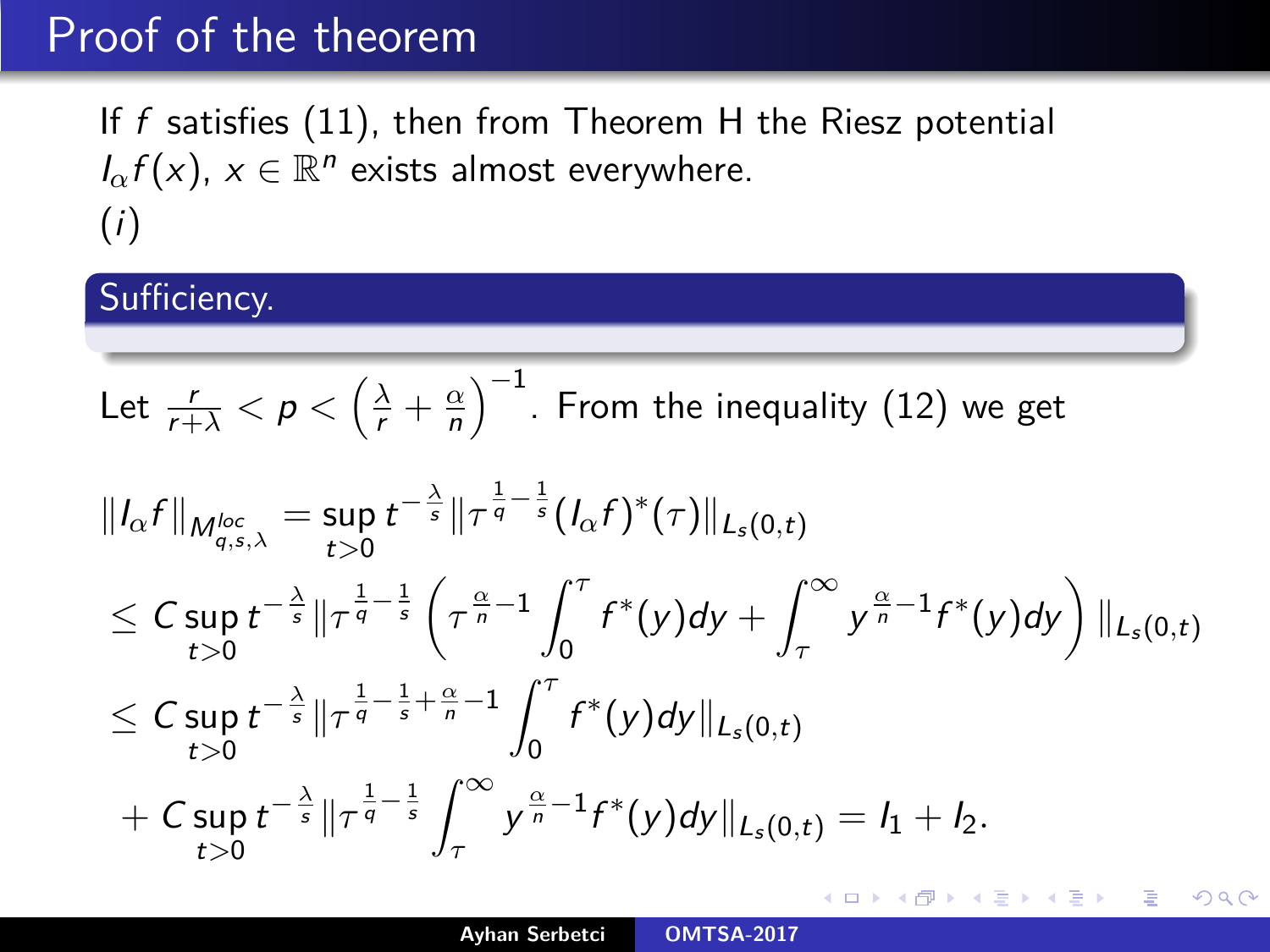We have

$$
I_1 = C \sup_{t>0} t^{-\frac{\lambda}{s}} \|\tau^{\frac{1}{q}-\frac{1}{s}+\frac{\alpha}{n}-1} \int_0^{\tau} f^*(y) dy\|_{L_s(0,t)} = C \|H^{\beta}_{(\gamma)} g\|_{LM_{s,\lambda}(0,\infty)}.
$$

Consider the Hardy operator  $H^{\beta}_{(a)}$  $\frac{1}{(\gamma)}$  such that  $\gamma=\frac{1}{p}-\frac{1}{r}$  $\frac{1}{r}$  and  $g(t)=t^{\frac{1}{p}-\frac{1}{r}}f^*(t).$  Since the operator  $H^{\beta}_{t}$  $\binom{p}{\gamma}$  is bounded from the Morrey space  $LM_{r,\lambda}(0,\infty)$  to  $LM_{s,\lambda}(0,\infty)$ , we get

<span id="page-61-0"></span>
$$
I_1 = C||H_{(\gamma)}^{\beta}g||_{LM_{s,\lambda}(0,\infty)} \leq C||g||_{LM_{r,\lambda}(0,\infty)}
$$
  
=  $C \sup_{t>0} t^{-\frac{\lambda}{r}}||\tau^{\frac{1}{p}-\frac{1}{r}}f^*(\tau)||_{L_r(0,t)} = C||f||_{M_{\rho,r;\lambda}^{loc}}.$  (13)

へのへ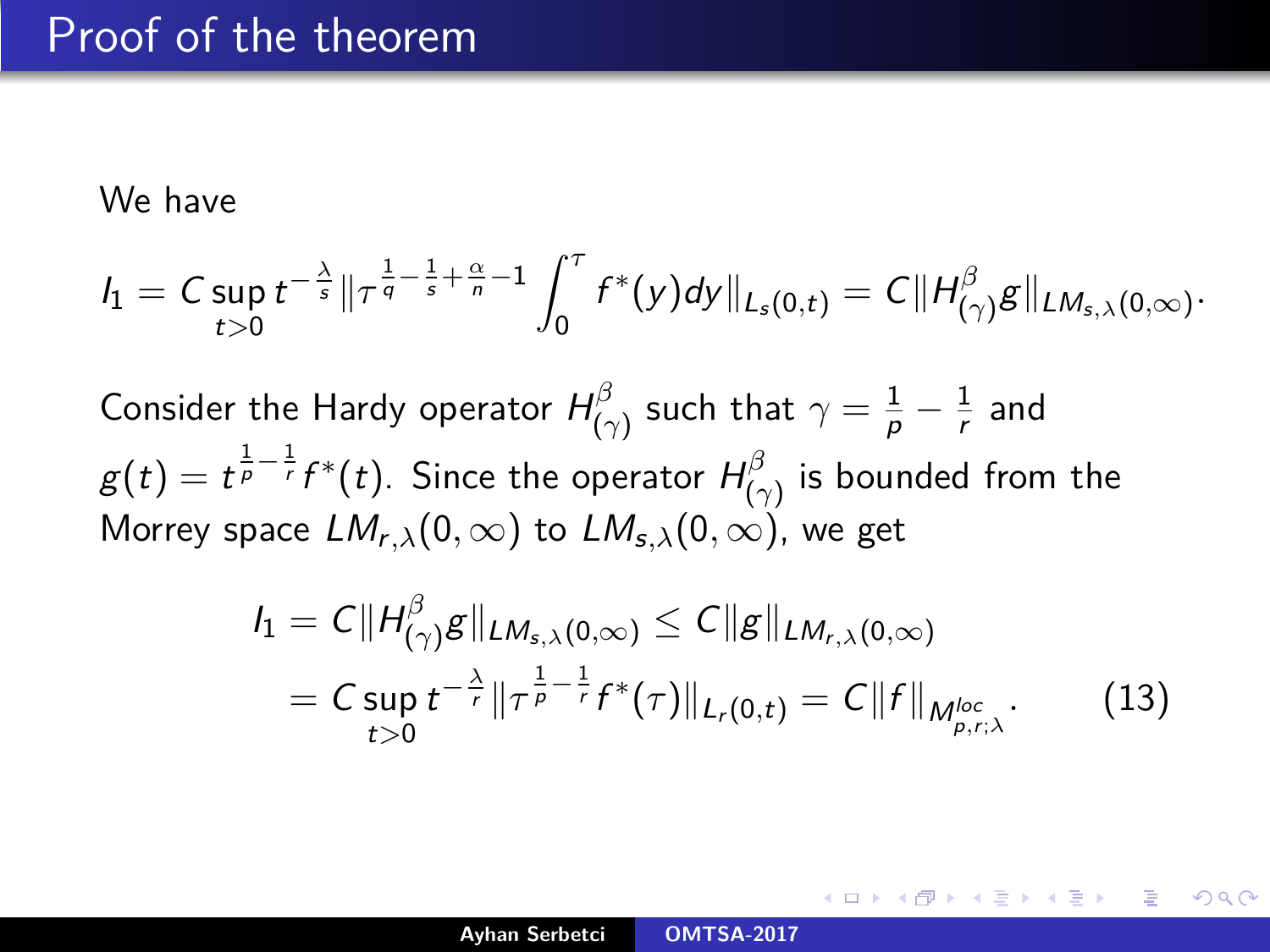$$
I_2=C\sup_{t>0}t^{-\frac{\lambda}{s}}\|\tau^{\frac{1}{q}-\frac{1}{s}}\int_{\tau}^{\infty}y^{\frac{\alpha}{n}-1}f^*(y)dy\|_{L_s(0,t)}=C\|\mathcal{H}^{\beta}_{(\gamma)}g\|_{LM_{s,\lambda}(0,\infty)}.
$$

Consider the Hardy operator  $H^{\beta}_{(a)}$  $\frac{1}{(\gamma)}$  such that  $\gamma=\frac{1}{p}-\frac{1}{r}-\frac{\alpha}{n}$  $\frac{\alpha}{n}$  and  $g(t)=t^{\frac{1}{p}-\frac{1}{r}}f^*(t).$  Since the operator  $H^{\beta}_{t}$  $\boldsymbol{\mathsf{p}}_{(\gamma)}^{\mathsf{p}}$  is bounded from the Morrey space  $LM_{r,\lambda}(0,\infty)$  to  $LM_{s,\lambda}(0,\infty)$  we get

<span id="page-62-0"></span>
$$
I_2 = C \|\mathcal{H}^{\beta}_{(\gamma)}g\|_{LM_{s,\lambda}(0,\infty)} \leq C \|g\|_{LM_{r,\lambda}(0,\infty)}
$$
  
=  $C \sup_{t>0} t^{-\frac{\lambda}{r}} \|\tau^{\frac{1}{p}-\frac{1}{r}}f^*(\tau)\|_{L_r(0,t)} = C \|f\|_{M^{loc}_{p,r;\lambda}}.$  (14)

へのへ

From the inequalities [\(13\)](#page-61-0) and [\(14\)](#page-62-0) we obtain the boundedness of the operator  $I_\alpha$  from  $M_{p,r;\lambda}^{loc}$  to  $M_{q,s;\lambda}^{loc}.$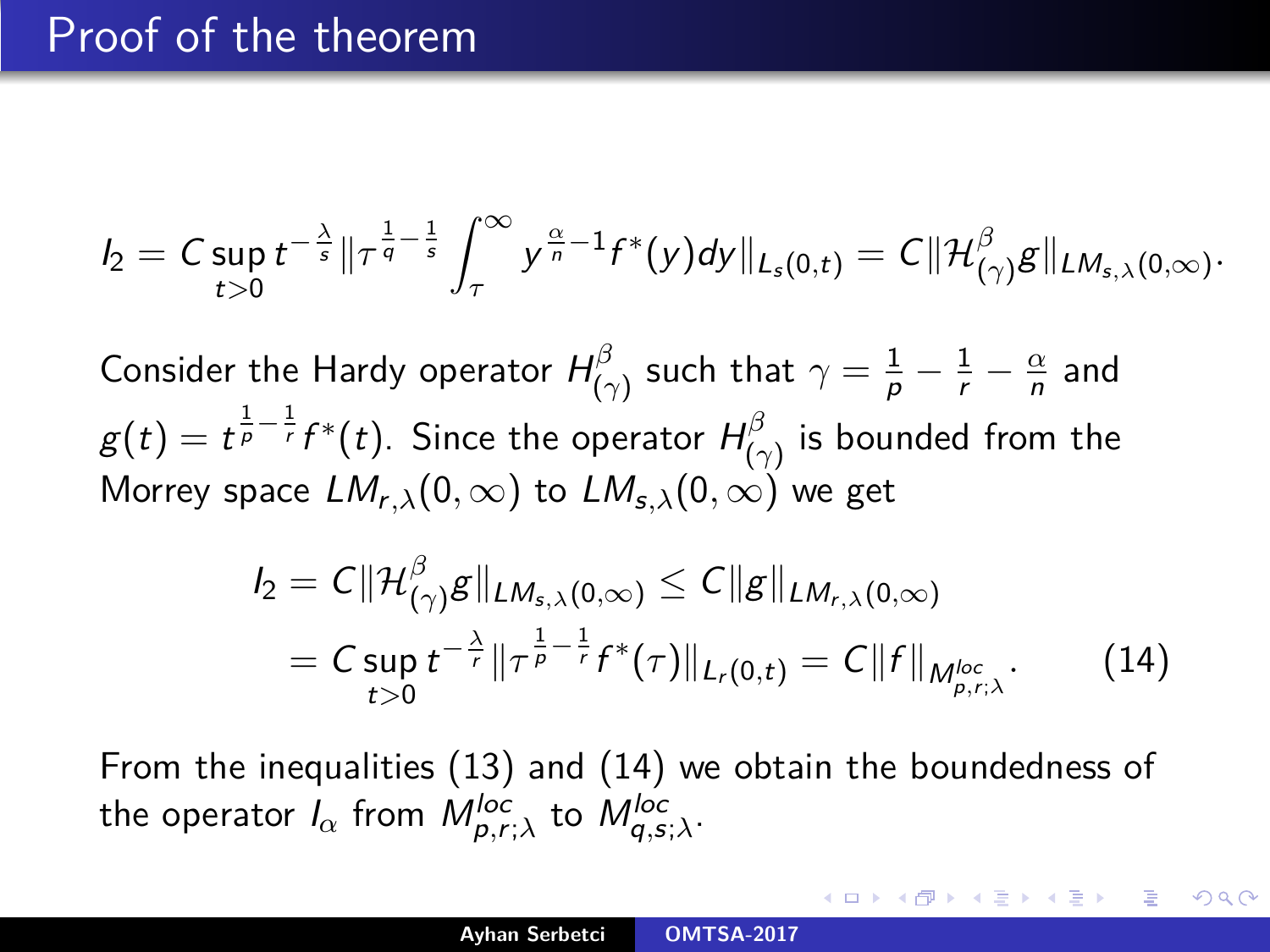# Necessity.

 $\epsilon$  Suppose that the operator  $I_\alpha$  is bounded from  $M_{\bm{\rho},\bm{r};\lambda}^{loc}$  to  $M_{\bm{q},\bm{s};\lambda}^{loc}$ 

and 
$$
\frac{r}{r+\lambda} \le p \le \left(\frac{\lambda}{r} + \frac{\alpha}{n}\right)^{-1}
$$
.  
Define  $f_{\tau}(x) =: f(\tau x)$  for  $\tau > 0$ . Then  $f_{\tau}^*(t) = f^*(t\tau^n)$  and  

$$
||f_{\tau}||_{M_{p,r;\lambda}^{loc}} = \tau^{-n\left(\frac{1}{p} - \frac{\lambda}{r}\right)} ||f||_{M_{p,r;\lambda}^{loc}}.
$$

Also,

$$
(I_{\alpha}f_{\tau})(x) = \tau^{-\alpha}(I_{\alpha}f)(\tau^{n}x),
$$

$$
(I_{\alpha}f_{\tau})^{*}(t) = \tau^{-\alpha}(I_{\alpha}f)^{*}(t\tau^{n})
$$

and

$$
||I_{\alpha}f_{\tau}||_{M_{q,s;\lambda}^{loc}} = \tau^{-\alpha - n\left(\frac{1}{q} - \frac{\lambda}{s}\right)} ||I_{\alpha}f||_{M_{q,s;\lambda}^{loc}}.
$$
  
Therefore we get  $\frac{1}{p} - \frac{1}{q} = \lambda \left(\frac{1}{r} - \frac{1}{s}\right) + \frac{\alpha}{n}.$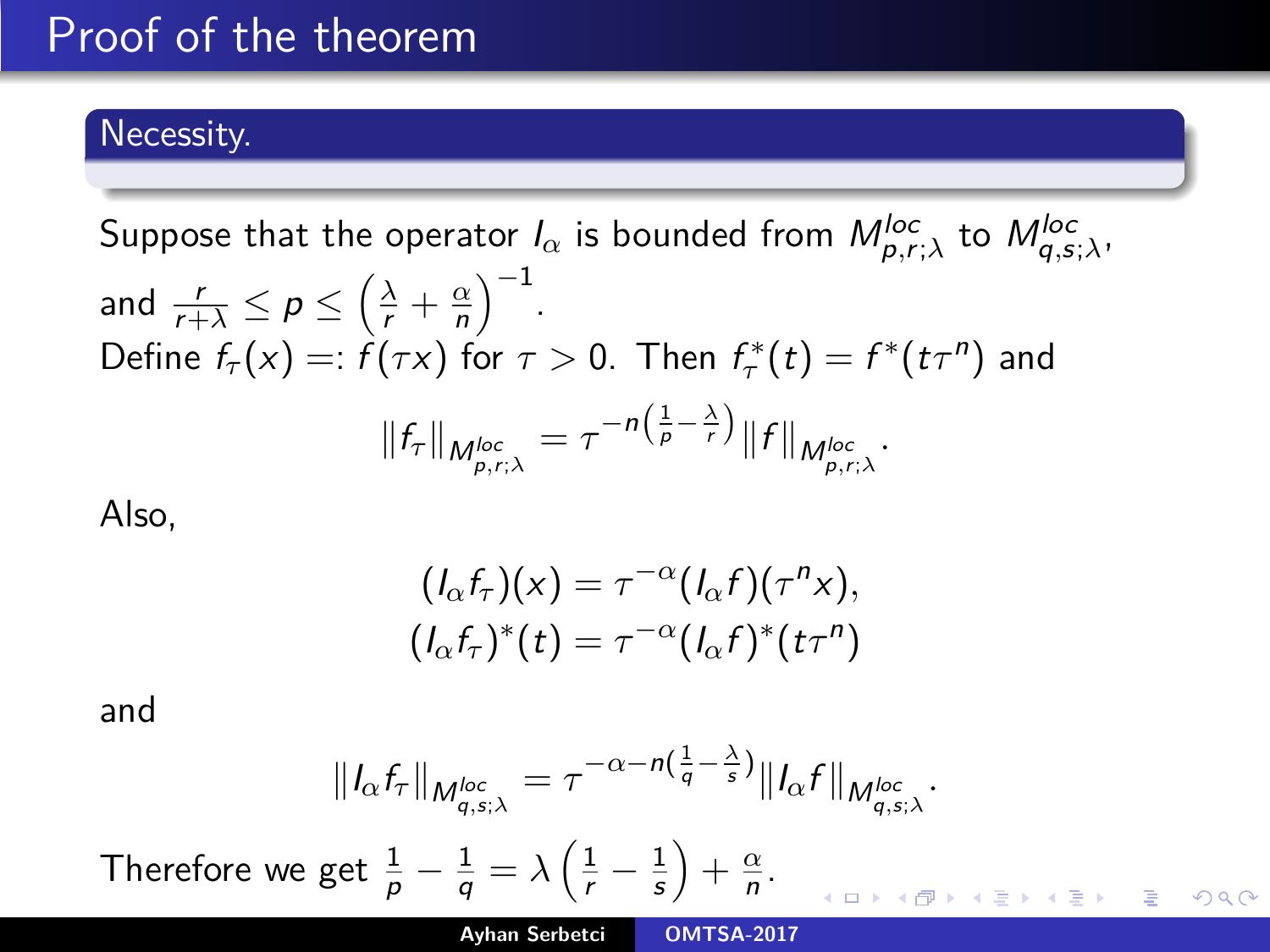(ii)

# Sufficiency.

For the limiting case  $p = \frac{r}{r+1}$  $\frac{r}{r+\lambda}$ ,  $1 \leq r \leq s < \infty$ , suppose  $f \in M_{\rho,r;\lambda}^{loc}$ . By using the inequality [\(12\)](#page-55-2) and Minkowski's inequality we get

$$
||I_{\alpha}f||_{WM_{q,s;\lambda}^{loc}} = \sup_{t>0} t^{-\frac{\lambda}{s}} ||\tau^{\frac{1}{q}-\frac{1}{s}}(I_{\alpha}f)^{*}(\tau)||_{WL_{s}(0,t)}
$$
  
\n
$$
\leq C \sup_{t>0} t^{-\frac{\lambda}{s}} ||\tau^{\frac{1}{q}-\frac{1}{s}}\left(\tau^{\frac{\alpha}{n}-1}\int_{0}^{\tau} f^{*}(y)dy + \int_{\tau}^{\infty} f^{*}(y)y^{\frac{\alpha}{n}-1}dy\right)
$$
  
\n
$$
\leq C \sup_{t>0} t^{-\frac{\lambda}{s}} ||\tau^{\frac{1}{q}-\frac{1}{s}+\frac{\alpha}{n}-1}\int_{0}^{\tau} f^{*}(y)dy||_{WL_{s}(0,t)}
$$
  
\n
$$
+ C \sup_{t>0} t^{-\frac{\lambda}{s}} ||\tau^{\frac{1}{q}-\frac{1}{s}}\int_{\tau}^{\infty} f^{*}(y)y^{\frac{\alpha}{n}-1}dy||_{WL_{s}(0,t)}
$$
  
\n
$$
= N_{1} + N_{2}.
$$

重

∢ ロ ▶ . ∢ @ ▶ . ∢ ミ

 $2Q$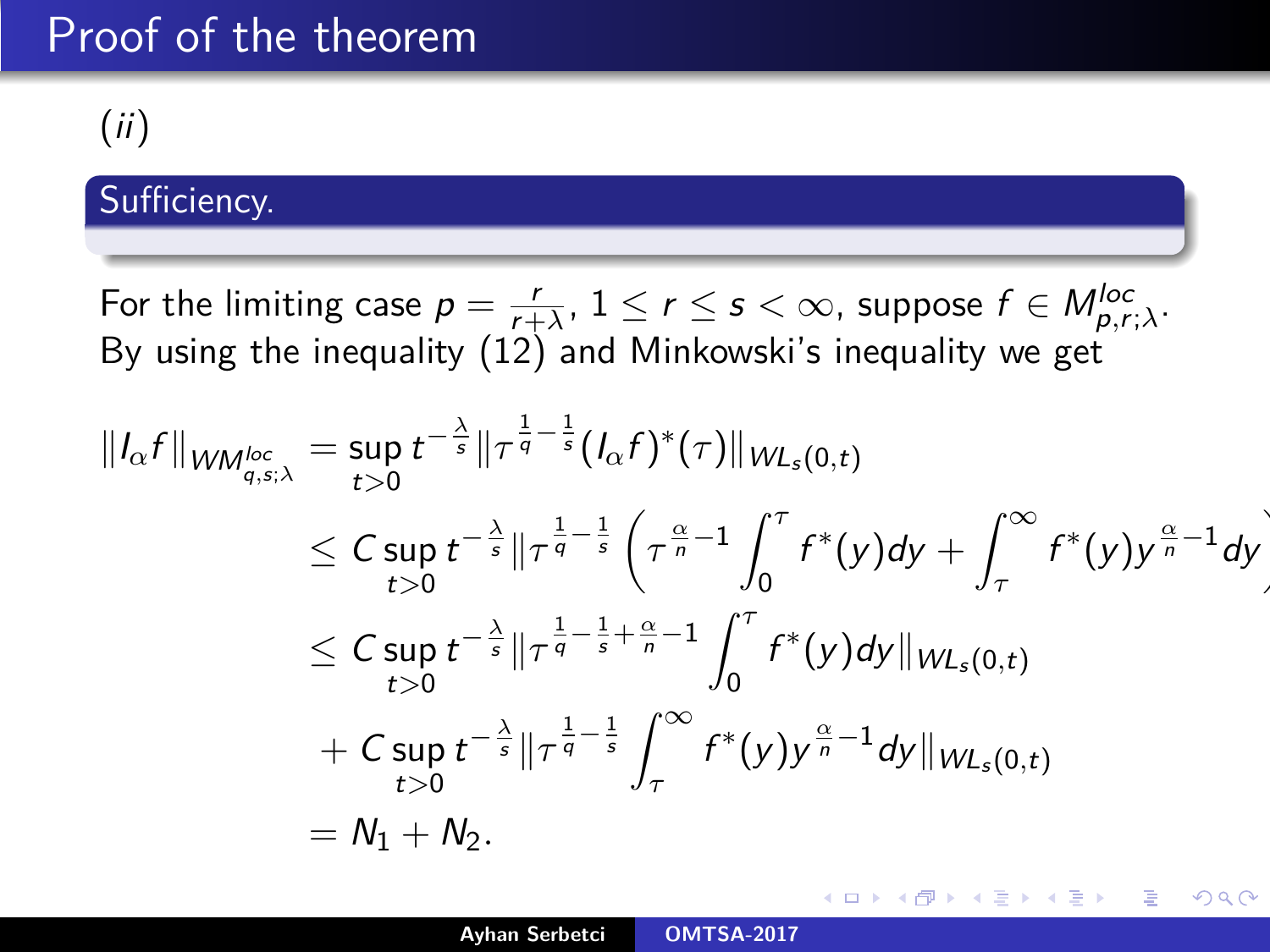### We have

$$
N_1 = C \sup_{t>0} t^{-\frac{\lambda}{s}} \|\tau^{\frac{1}{q} - \frac{1}{s} + \frac{\alpha}{n} - 1} \int_0^{\tau} f^*(y) dy\|_{WL_s(0,t)}
$$
  
=  $C \|H_{(\gamma)}^{\beta} h\|_{WLM_{s,\lambda}(0,\infty)}$ .

Consider the Hardy operator  $H^{\beta}_{(a)}$  $\frac{1}{\gamma(\gamma)}$  such that  $\gamma=1+\frac{\lambda-1}{r}$  $\frac{-1}{r}$  and  $h(t)=t^{1+\frac{\lambda-1}{r}}f^*(t).$  From the boundedness of the operator  $H^{\beta}_C$ (*γ*) we have

<span id="page-65-0"></span>
$$
N_1 = C||H^{\beta}_{(\gamma)}h||_{WLM_{s,\lambda}(0,\infty)} \leq C||h||_{LM_{r,\lambda}(0,\infty)}
$$
  
=  $C \sup_{t>0} t^{-\frac{\lambda}{r}}||\tau^{1+\frac{\lambda-1}{r}}f^*(\tau)||_{L_r(0,t)} = C||f||_{M^{loc}_{p,r;\lambda}}.$  (15)

つくい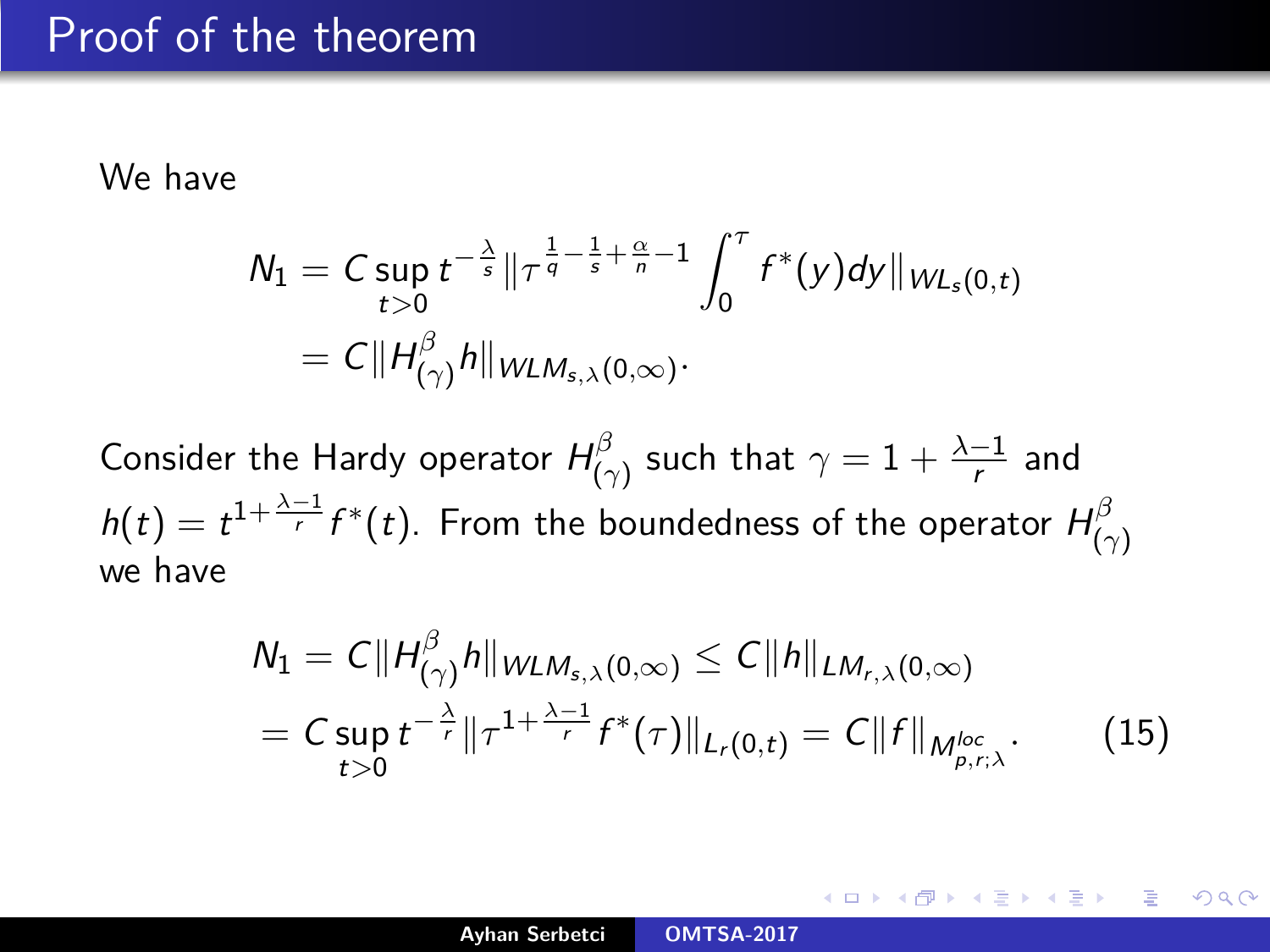Now we consider  $N_2$ .

$$
N_2 = C \sup_{t>0} t^{-\frac{\lambda}{s}} \|\tau^{\frac{1}{q}-\frac{1}{s}} \int_{\tau}^{\infty} f^*(y) y^{\frac{\alpha}{n}-1} dy\|_{WL_s(0,t)} = C \|\mathcal{H}^{\beta}_{(\gamma)} h\|_{WL_{q,\lambda}(0,\infty)}.
$$

Consider the Hardy operator  $\mathcal{H}_{\ell}^{\beta}$  $\frac{\beta}{\left(\gamma\right)}$  such that  $\gamma=1+\frac{\lambda-1}{r}-\frac{\alpha}{n}$  $\frac{\alpha}{n}$  and  $h(t) = t^{1 + \frac{\lambda - 1}{r}} f^{*}(t).$ Since the operator  $\mathcal{H}^\beta_{\ell,\ell}$  $\begin{array}{l} \rho \ (\gamma) \end{array}$  is bounded from the Morrey spaces  $LM_{r,\lambda}(0,\infty)$  to  $WLM_{s,\lambda}(0,\infty)$  we get

<span id="page-66-0"></span>
$$
N_2 = C \|\mathcal{H}^{\beta}_{(\gamma)}h\|_{WLM_{s,\lambda}(0,\infty)} \leq C \|h\|_{LM_{r,\lambda}(0,\infty)}
$$
  
=  $C \sup_{t>0} t^{-\frac{\lambda}{r}} \|\tau^{1+\frac{\lambda-1}{r}} f^*(\tau)\|_{L_r(0,t)} = C \|f\|_{M^{loc}_{\rho,r;\lambda}}$ . (16)

へのへ

From the inequalities [\(15\)](#page-65-0) and [\(16\)](#page-66-0) we obtain the boundedness of the Riesz potential operator  $I_\alpha$  from  $M_{\bm{\rho},r;\lambda}^{loc}$  to  $\mathit{WM}_{\bm{q},s;\lambda}^{loc}.$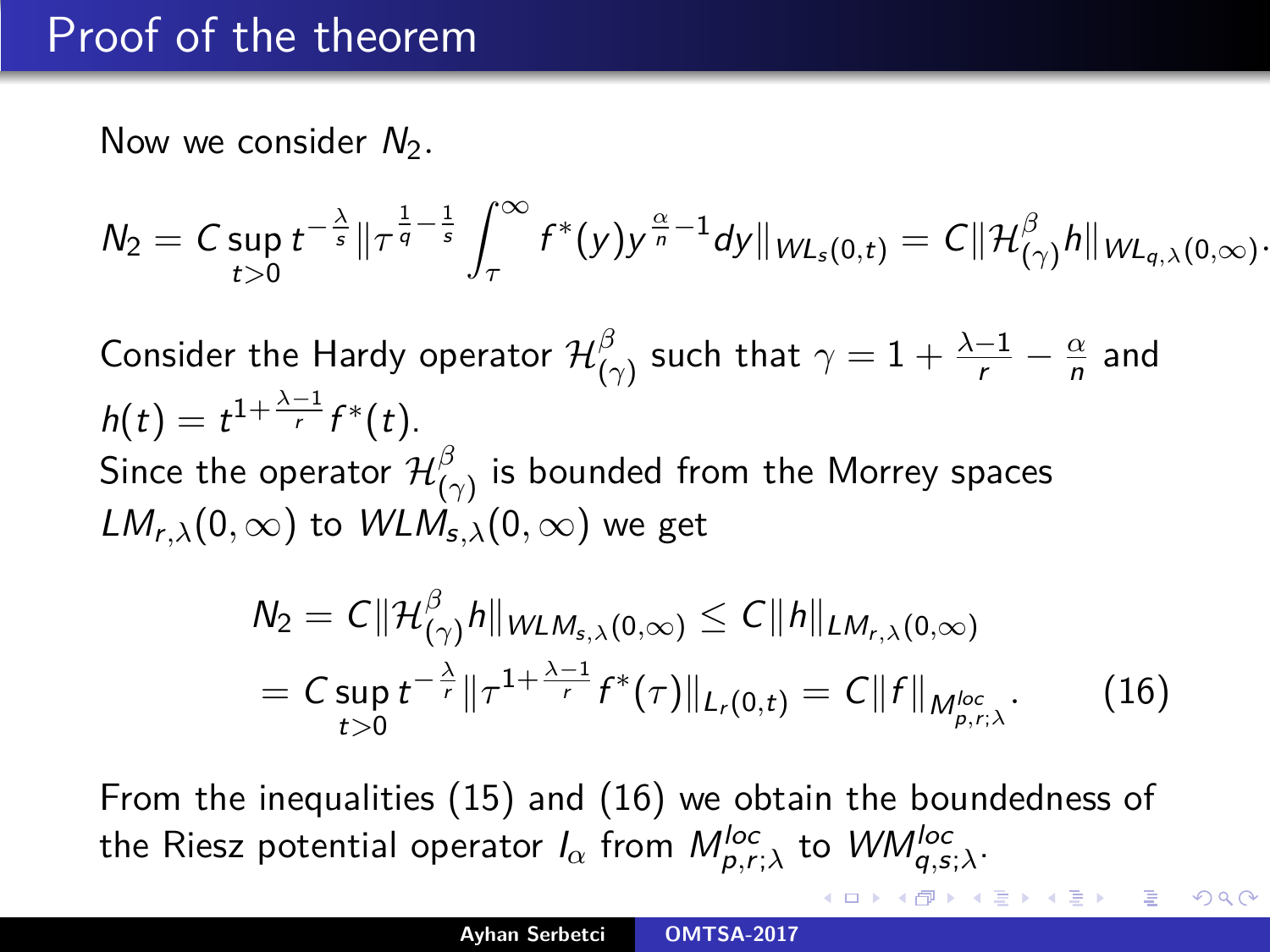## Necessity.

 ${\sf Suppose}$  that the operator  $I_\alpha$  is bounded from  $M_{\rho,r;\lambda}^{loc}$  to  $WM_{q,s;\lambda}^{loc}$ for  $p = \frac{r}{r+1}$  $\frac{r}{r+\lambda}$ . Define  $f_\tau(x) =: f(\tau x)$  for  $\tau > 0$ .

$$
||f_{\tau}||_{M^{loc}_{\frac{r}{r+\lambda},r;\lambda}}=\tau^{-n}||f||_{M^{loc}_{\frac{r}{r+\lambda},r;\lambda}}
$$

and

$$
||I_{\alpha}f_{\tau}||_{WM_{q,s;\lambda}^{loc}} = \tau^{-\alpha - n(\frac{1}{q} - \frac{\lambda}{s})}||I_{\alpha}f||_{WM_{q,s;\lambda}^{loc}}.
$$

Therefore we get the equality  $1-\frac{1}{q}=\frac{\alpha}{n}-\frac{\lambda}{s}$  $\frac{\lambda}{s}$  and the proof of the theorem is completed.

**K ロ ▶ K 御 ▶ K ミ ▶** 

重

 $2Q$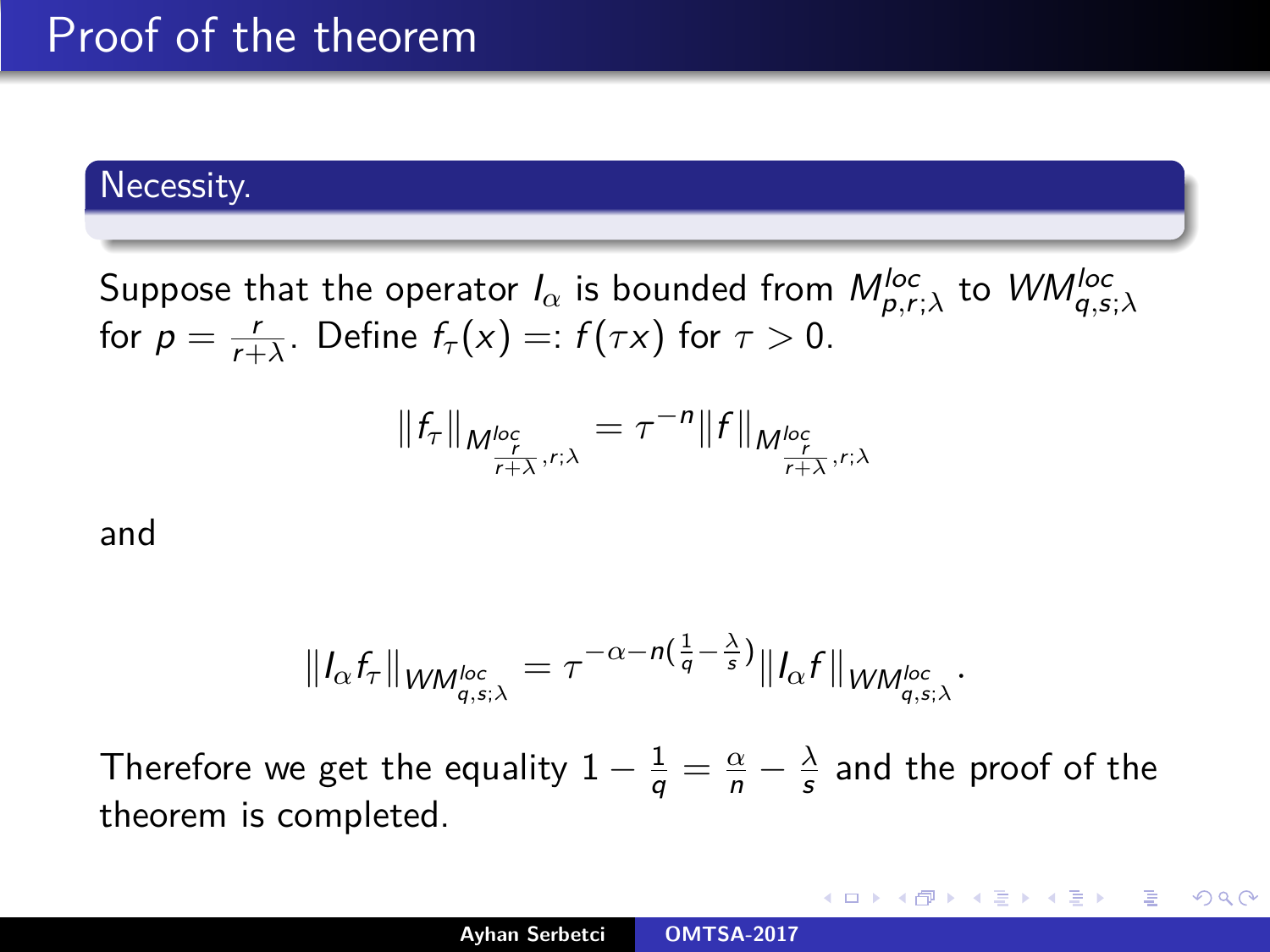## Maximal Bochner-Riesz operator

 $\mathsf{Let}\,\,\delta>(n-1)/2,\ B^\delta_r(f\hat{)}(\xi)=(1-r^2|\xi|^2)^\delta_+\hat{f}(\xi)$  and  $B_r^{\delta}(x) = r^{-n} B^{\delta}(x/r)$  for  $r > 0$ . The maximal Bochner-Riesz operator is defined by (see L.Z. Liu and S.Z. Lu (2003) and Y. Liu and D. Chen (2008))

$$
B_{\delta,*}(f)(x)=\sup_{r>0}|B_r^{\delta}(f)(x)|.
$$

Let  $H$  be the space  $H = \{h : \|h\| = \sup_{r>0}|h(r)| < \infty\}$ , then it is clear that  $B_{\delta,*}(f)(x)=\|B^\delta_r(f)(x)\|.$  By the condition on  $B^\delta_r$  (J. Garcia-Cuerva and J.L. Rubio de Francia (1985)), we have

$$
|B_r^{\delta}(x-y)| \le Cr^{-n}(1+|x-y|/r)^{-(\delta+(n+1)/2)} \le r^{-n},
$$

and

$$
B_{\delta,*}(f)(x)\leq C\sup_{r>0}\frac{1}{r^n}\int_{B(x,r)}|f(y)|dy=CMf(x).
$$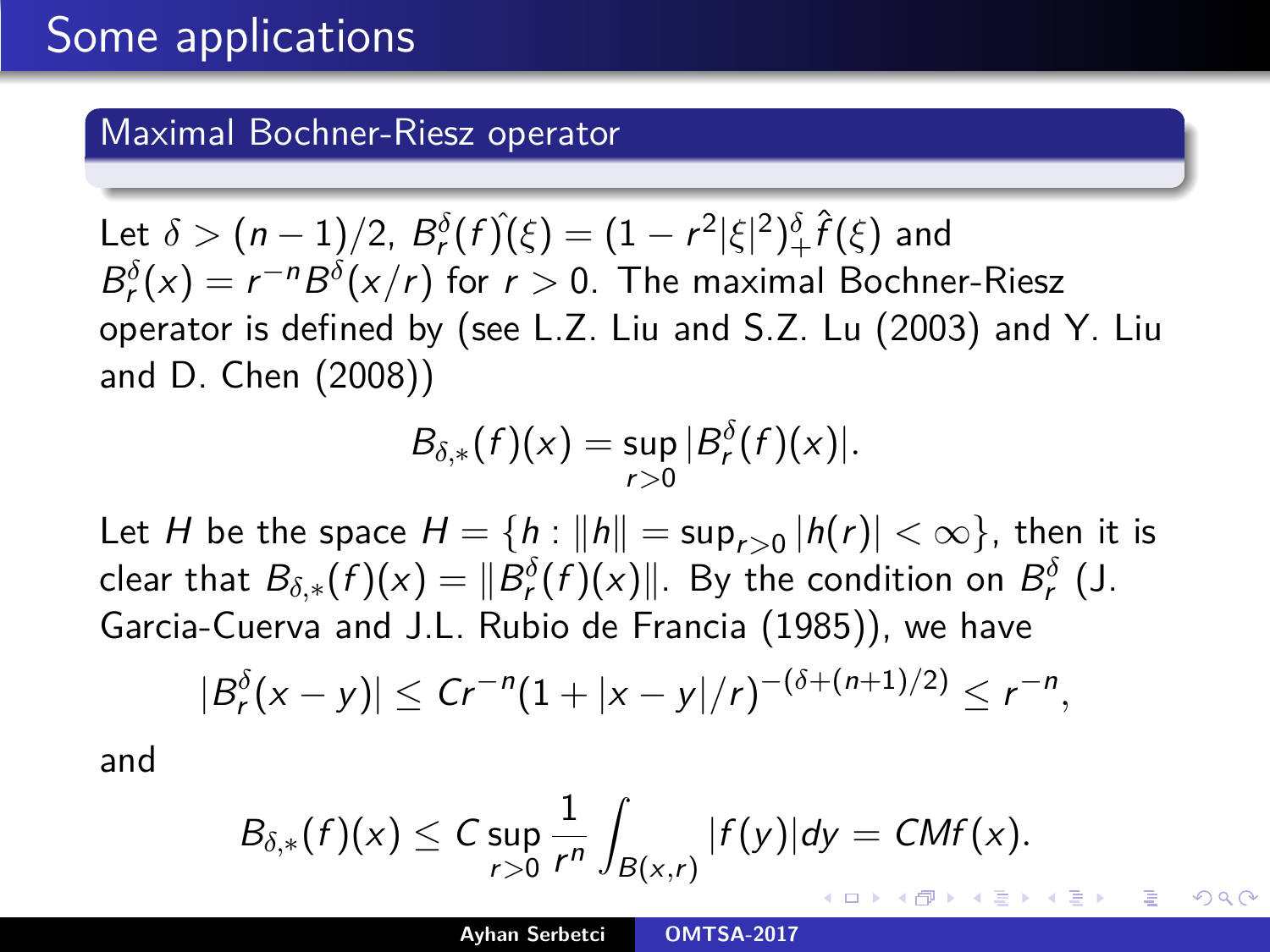Since the maximal operator  $M$  is bounded on the spaces  $M_{\rho, q; \lambda}^{loc},$ we get the following corollary.

## **Corollary**

Let  $1 \le q \le \infty$ ,  $0 \le \lambda < 1$  and  $\frac{q}{q+\lambda} \le p \le \infty$ . (i) If  $\frac{q}{q+\lambda} < p < \infty$ , then the Bochner-Riesz operator  $B_r^\delta$  is bounded on the local Morrey-Lorentz space  $M_{p,q;\lambda}^{loc}.$ (ii) If  $p = \frac{q}{q+q}$  $\frac{q}{q+\lambda}$ , then the Bochner-Riesz operator  $B^\delta_{\mathsf{r}}$  is bounded from M<sup>loc</sup>, to the weak local Morrey- Lorentz space WM<sup>loc</sup>,<sub>9,q;</sub><sub>λ</sub>. (iii) If  $p=q=\infty$ , then the Bochner-Riesz operator  $B_r^\delta$  is bounded on  $L_{\infty}(\mathbb{R}^n)$ .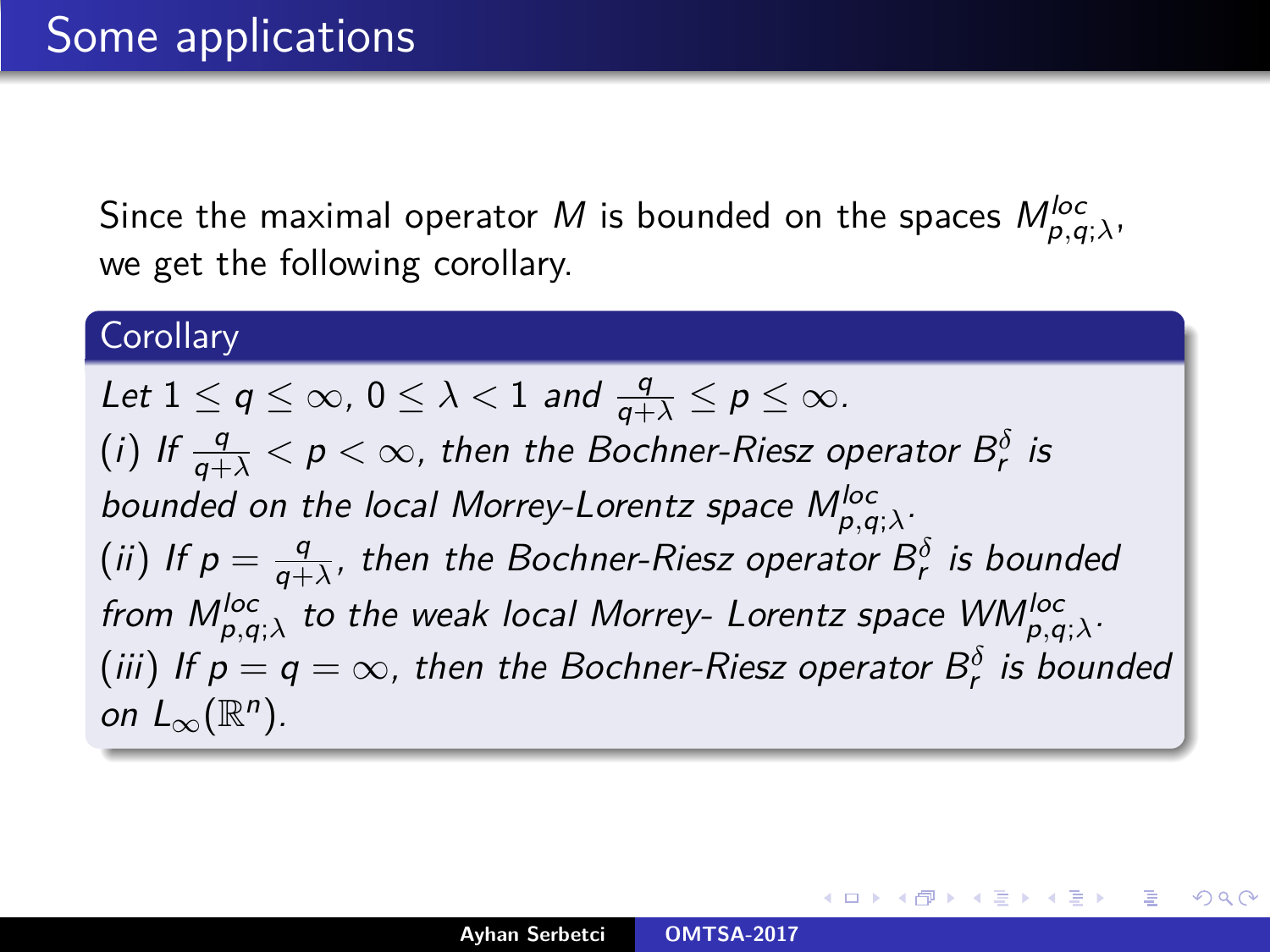In this section, we apply the our main theorem to the fractional maximal operator, fractional Marcinkiewicz operator and the fractional powers of some analytic semigroups.

## Fractional maximal operator

For  $0 \leq \alpha \leq n$ , we define the fractional maximal operator

$$
M_{\alpha}f(x)=\sup_{t>0}|B(x,t)|^{\frac{\alpha}{n}-1}\int_{B(x,t)}|f(y)|dy,
$$

where  $B(x,t)$  is the open ball centered at  $x$  of radius  $t$  for  $x\in\mathbb{R}^n$ and  $|B(x,t)|$  is the Lebesgue measure of  $B(x,t)$  such that  $|B(x, t)| = \omega_n t^n$  in which  $\omega_n$  denotes the volume of unit ball in  $\mathbb{R}^n$ .

つくい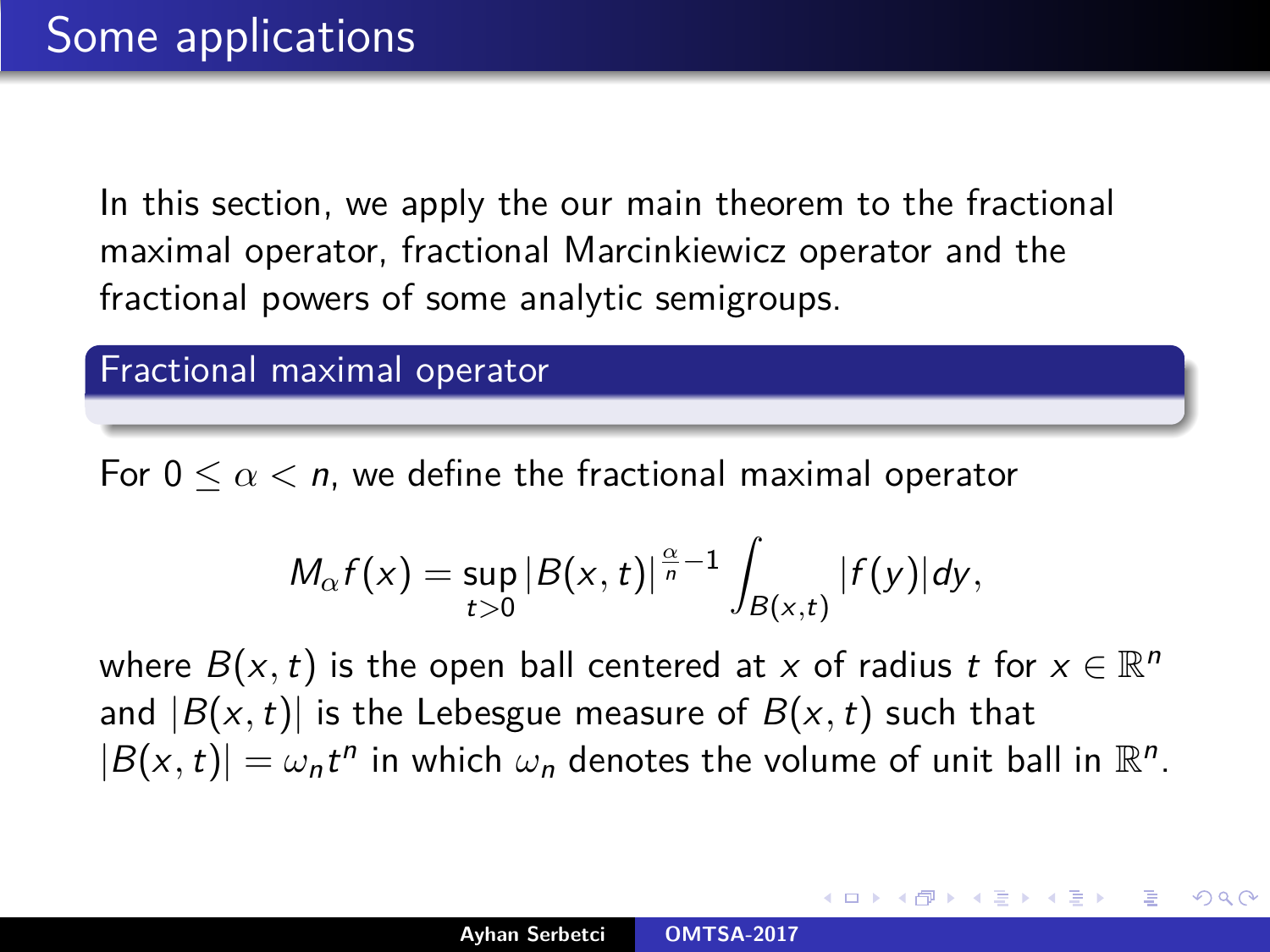# Some applications

It is well known that the following inequality holds:

$$
M_{\alpha}f(x)\leq \omega_n^{\frac{\alpha}{n}-1}(I_{\alpha}|f|)(x).
$$

From this inequality we get the following corollary.

**Corollary** 

Let 
$$
0 < \alpha < n
$$
,  $0 \leq \lambda < 1$ ,  $1 \leq r \leq s \leq \infty$ ,  $1 \leq q \leq \infty$ ,  $\frac{r}{r+\lambda} \leq p \leq \left(\frac{\lambda}{r} + \frac{\alpha}{n}\right)^{-1}$  and  $\frac{1}{p} - \frac{1}{q} = \lambda \left(\frac{1}{r} - \frac{1}{s}\right) + \frac{\alpha}{n}$ . (i) If  $\frac{r}{r+\lambda} < p < \left(\frac{\lambda}{r} + \frac{\alpha}{n}\right)^{-1}$ , then the condition  $\frac{1}{p} - \frac{1}{q} = \lambda \left(\frac{1}{r} - \frac{1}{s}\right) + \frac{\alpha}{n}$  is necessary and sufficient for the boundedness of the fractional maximal operator  $M_{\alpha}$  from the space  $M_{p,r;\lambda}^{\text{loc}}$  to  $M_{q,s;\lambda}^{\text{loc}}$ . (ii) If  $p = \frac{r}{r+\lambda}$ , then the condition  $1 - \frac{1}{q} = \frac{\alpha}{n} - \frac{\lambda}{s}$  necessary and sufficient for the boundedness of the operator  $M_{\alpha}$  from the space  $M_{p,r;\lambda}^{\text{loc}}$  to  $WM_{q,s;\lambda}^{\text{loc}}$ .

 $QQ$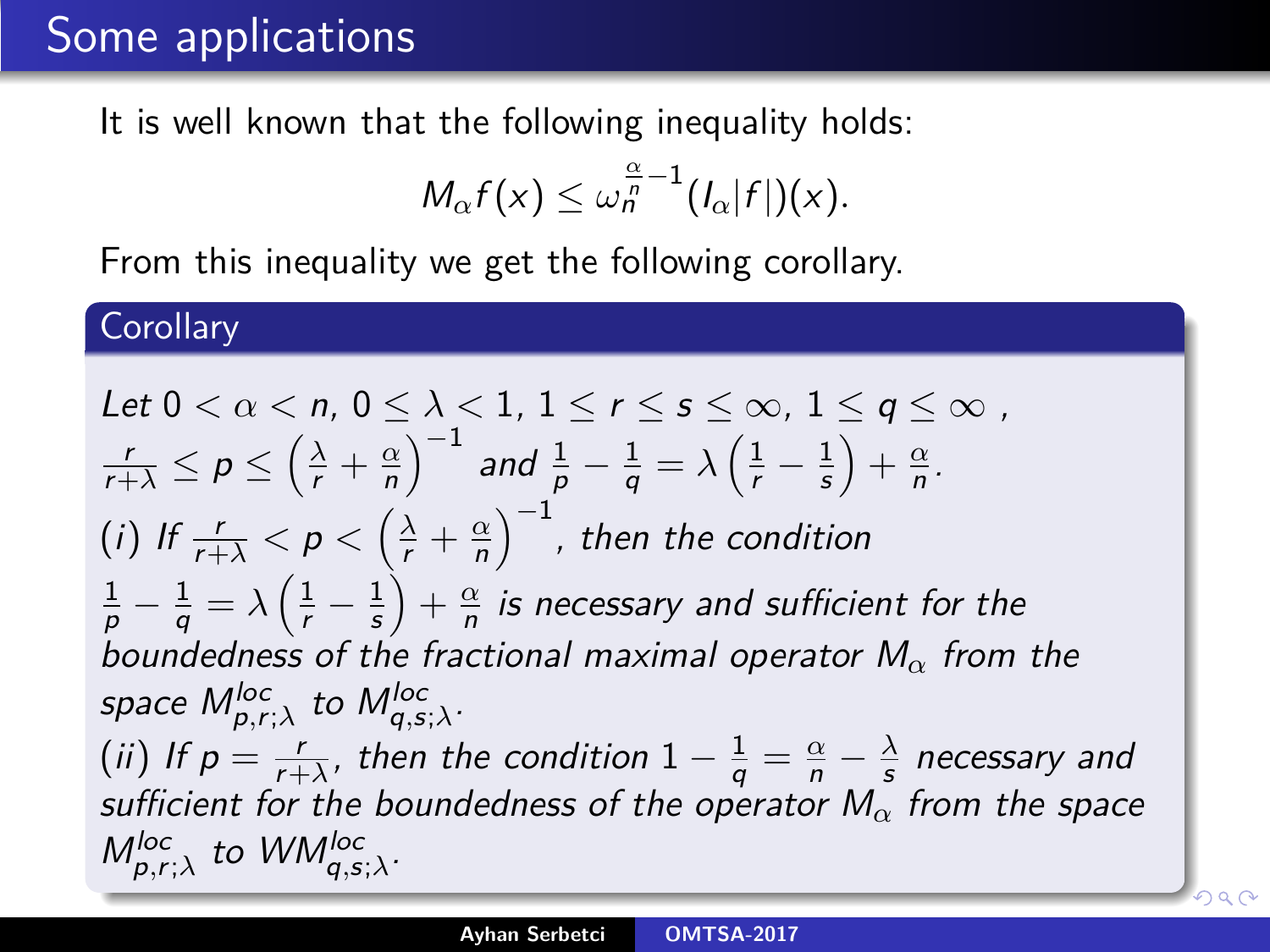#### Fractional Marcinkiewicz operator

Let  $S^{n-1}=\{x\in\mathbb{R}^n:|x|=1\}$  be the unit sphere in  $\mathbb{R}^n$  equipped with the Lebesgue measure  $d\sigma$ . Suppose that  $\Omega$  satisfies the following conditions.

(a)  $\Omega$  is the homogeneous function of degree zero on  $\mathbb{R}^n\setminus\{0\},$ that is,

$$
\Omega(tx)=\Omega(x), \text{ for any } t>0, x\in\mathbb{R}^n\setminus\{0\}.
$$

(b)  $\Omega$  has mean zero on  $S^{n-1}$ , that is,

$$
\int_{S^{n-1}}\Omega(x')d\sigma(x')=0.
$$

(c)  $\Omega \in \mathrm{Lip}_\gamma(\mathcal{S}^{n-1}),\, 0<\gamma\leq 1,$  that is there exists a constant  $C > 0$  such that,

$$
|\Omega(x') - \Omega(y')| \leq C|x'-y'|^{\gamma} \text{ for any } x', y' \in S^{n-1}.
$$

つへへ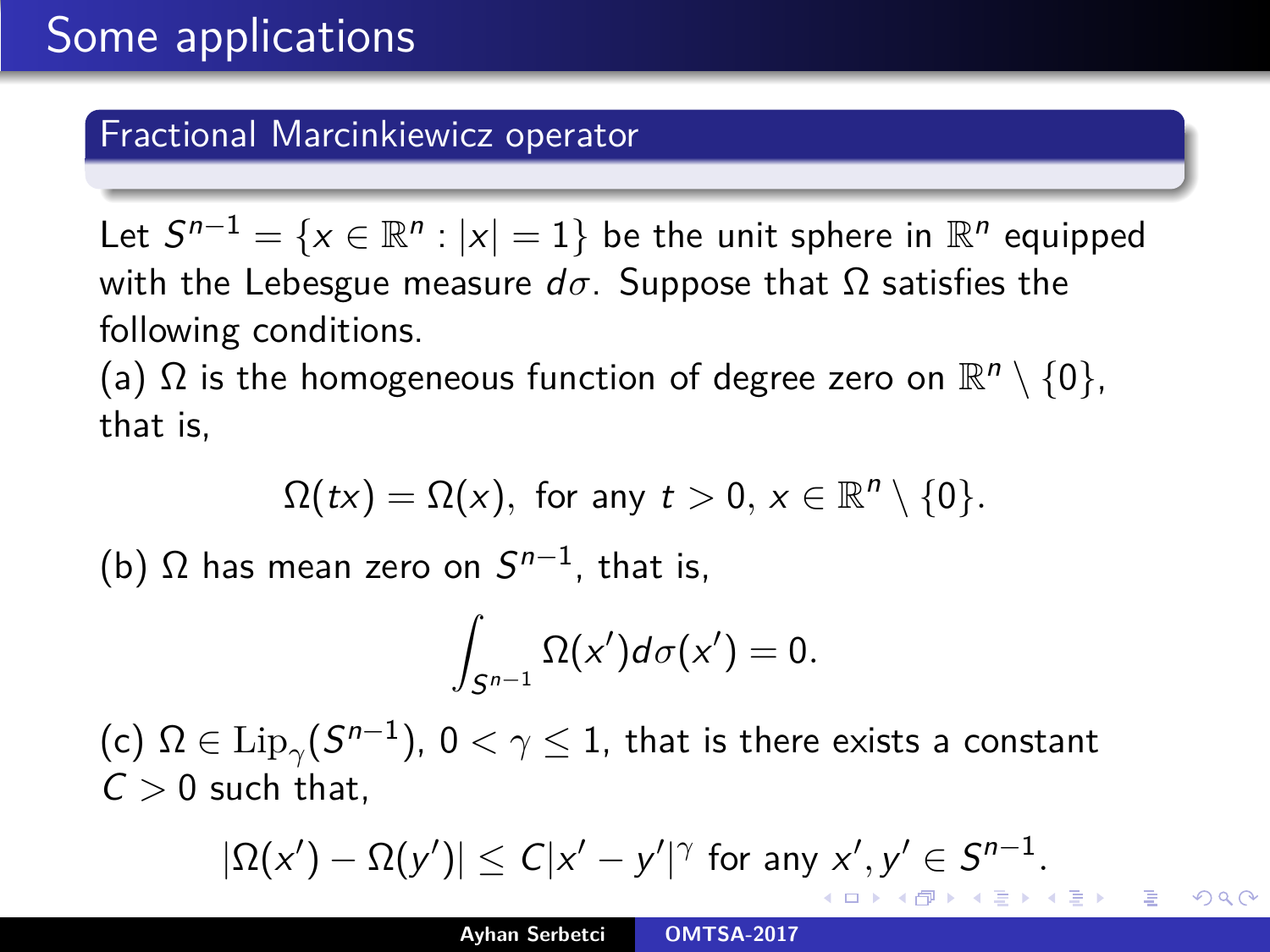In 1958, Stein defined the Marcinkiewicz integral of higher dimension *µ*<sup>Ω</sup> as

$$
\mu_{\Omega,\alpha}(f)(x)=\left(\int_0^\infty |F_{\Omega,\alpha,t}(f)(x)|^2\frac{dt}{t^3}\right)^{1/2},
$$

where

$$
F_{\Omega,\alpha,t}(f)(x)=\int_{|x-y|\leq t}\frac{\Omega(x-y)}{|x-y|^{n-1-\alpha}}f(y)dy.
$$

By Minkowski inequality and the conditions on  $Ω$ , we get

$$
\mu_{\Omega,\alpha}(f)(x)\leq I_{\alpha}(|f|)(x).
$$

 $2Q$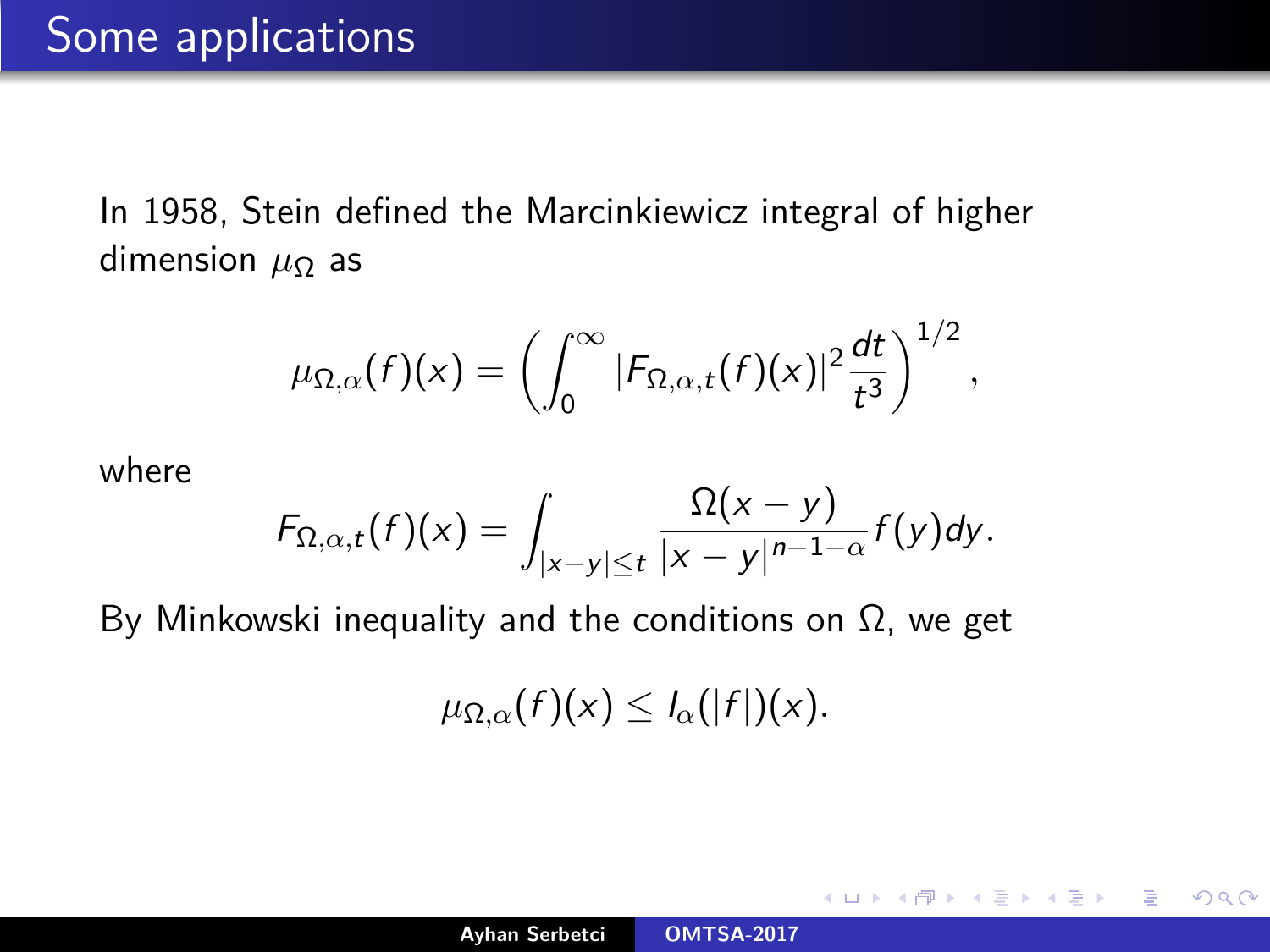## Then we have the following corollary.

# **Corollary**

Let 
$$
0 < \alpha < n
$$
,  $0 \leq \lambda < 1$ ,  $1 \leq r \leq s \leq \infty$ ,  $1 \leq q \leq \infty$ ,  
\n
$$
\frac{r}{r+\lambda} \leq p \leq \left(\frac{\lambda}{r} + \frac{\alpha}{n}\right)^{-1}
$$
\nand\n
$$
\frac{1}{p} - \frac{1}{q} = \lambda \left(\frac{1}{r} - \frac{1}{s}\right) + \frac{\alpha}{n}.
$$
\n(i) If  $\frac{r}{r+\lambda} < p < \left(\frac{\lambda}{r} + \frac{\alpha}{n}\right)^{-1}$  and\n
$$
\frac{1}{p} - \frac{1}{q} = \lambda \left(\frac{1}{r} - \frac{1}{s}\right) + \frac{\alpha}{n},
$$
\nthen the\nMarcinkiewicz operator  $\mu_{\Omega}$  is bounded from the space\n $M_{p,r;\lambda}^{loc}$ \nto\n $M_{q,s;\lambda}^{loc}.$ \n(ii) If  $p = \frac{r}{r+\lambda}$  and  $1 - \frac{1}{q} = \frac{\alpha}{n} - \frac{\lambda}{s}$ , then the operator  $\mu_{\Omega}$  is bounded from the space\n $M_{p,r;\lambda}^{loc}$ \nto\n $WM_{q,s;\lambda}^{loc}.$ 

**K ロ ▶ K 御 ▶ K 目** 

4. 동 )

后

 $299$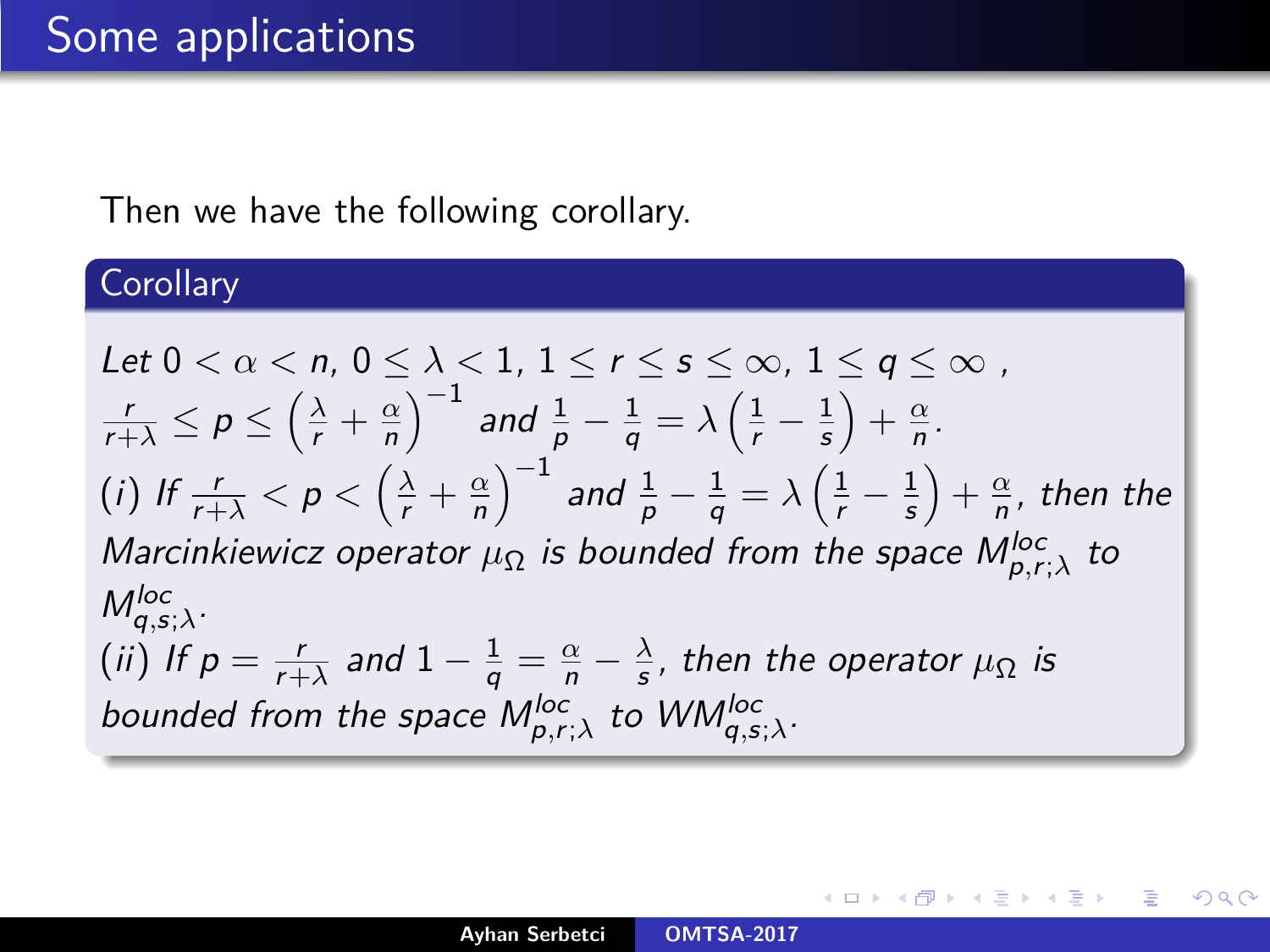#### Fractional powers of some analytic semigroups

Suppose that L is a linear operator on  $L_2$  which generates and analytic semigoup  $e^{-tL}$  with the kernel  $\rho_t({\sf x},{\sf y})$  satisfying a Gaussian upper bound, that is,

<span id="page-75-0"></span>
$$
|p_t(x,y)| \leq \frac{c_1}{t^{n/2}} e^{-c_2 \frac{|x-y|^2}{t}} \tag{17}
$$

へのへ

for  $x, y \in \mathbb{R}^n$  and all  $t > 0$ , where  $c_1, c_2 > 0$  are independent of  $x, y$  and  $t$ .

For  $0 < \alpha < n$ , the fractional powers  $L^{-\alpha/2}$  of the operator  $L$  are defined by

$$
L^{-\alpha/2}f(x)=\frac{1}{\Gamma(\alpha/2)}\int_0^\infty e^{-tL}f(x)\frac{dt}{t^{-\alpha/2+1}}.
$$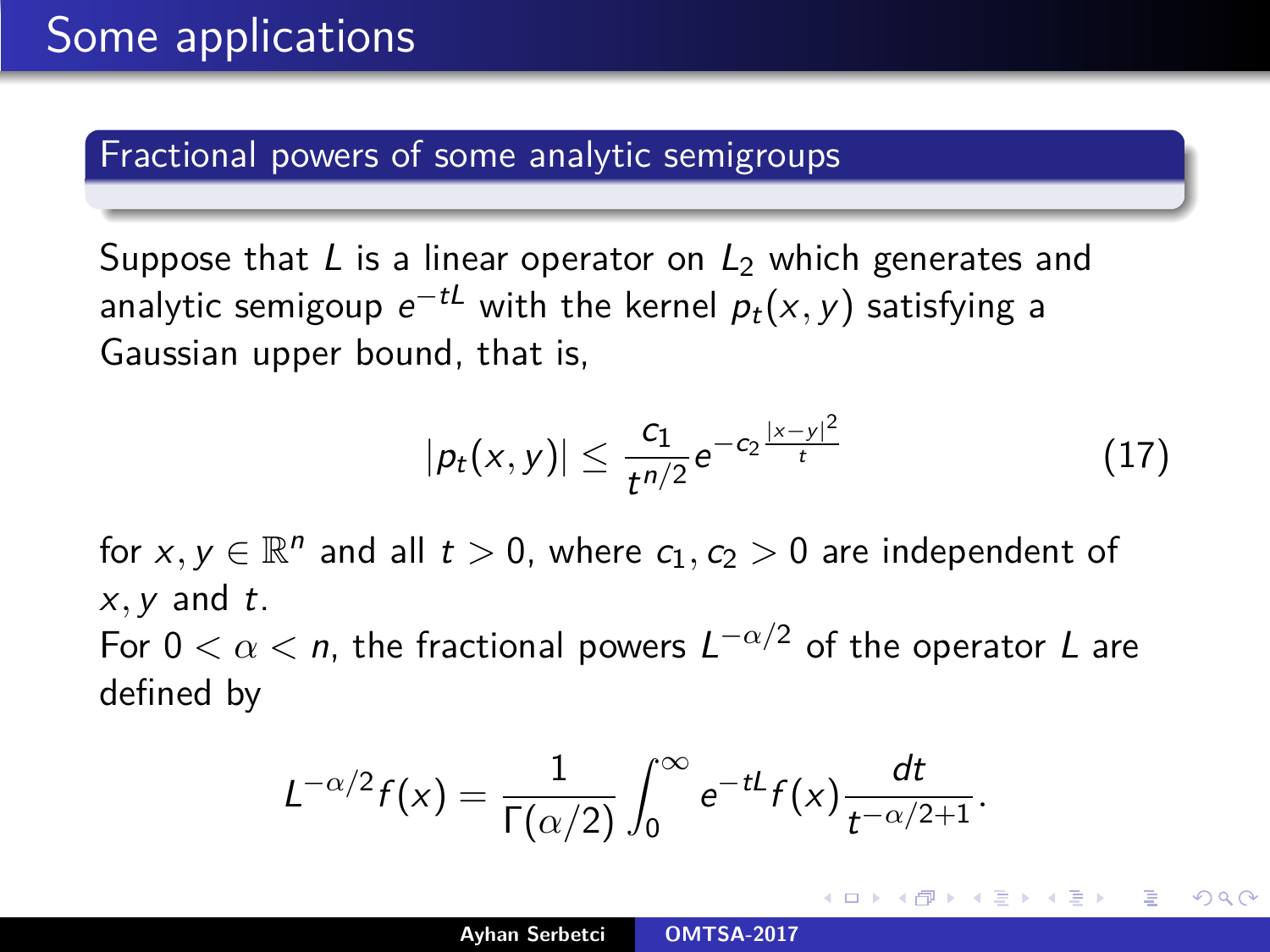# Some applications

Note that if  $L = -\Delta$  is the Laplacian on  $\mathbb{R}^n$ , then  $L^{-\alpha/2}$  is the Riesz potential  $I_{\alpha}$ . Property [\(17\)](#page-75-0) is satisfied for large classes of differential operators. Since the semigroup  $e^{-tL}$  has kernel  $p_t({\mathsf x}, y)$ which satisfies condition [\(17\)](#page-75-0), it follows that

 $|L^{-\alpha/2} f(x)| \leq C I_{\alpha}(|f|)(x).$ 

Hence we get the following corollary.

### **Corollary**

Let 
$$
0 < \alpha < n
$$
,  $0 \leq \lambda < 1$ ,  $1 \leq r \leq s \leq \infty$ ,  $1 \leq q \leq \infty$ ,  $\frac{r}{r+\lambda} \leq p \leq \left(\frac{\lambda}{r} + \frac{\alpha}{n}\right)^{-1}$  and  $\frac{1}{p} - \frac{1}{q} = \lambda \left(\frac{1}{r} - \frac{1}{s}\right) + \frac{\alpha}{n}$ . \n(i) If  $\frac{r}{r+\lambda} < p < \left(\frac{\lambda}{r} + \frac{\alpha}{n}\right)^{-1}$  and  $\frac{1}{p} - \frac{1}{q} = \lambda \left(\frac{1}{r} - \frac{1}{s}\right) + \frac{\alpha}{n}$ , then the operator  $L^{-\alpha/2}$  is bounded from the space  $M_{p,r;\lambda}^{\text{loc}}$  to  $M_{q,s;\lambda}^{\text{loc}}$ . \n(ii) If  $p = \frac{r}{r+\lambda}$  and  $1 - \frac{1}{q} = \frac{\alpha}{n} - \frac{\lambda}{s}$ , then the operator  $L^{-\alpha/2}$  is bounded from the space  $M_{p,r;\lambda}^{\text{loc}}$  to  $W M_{q,s;\lambda}^{\text{loc}}$ .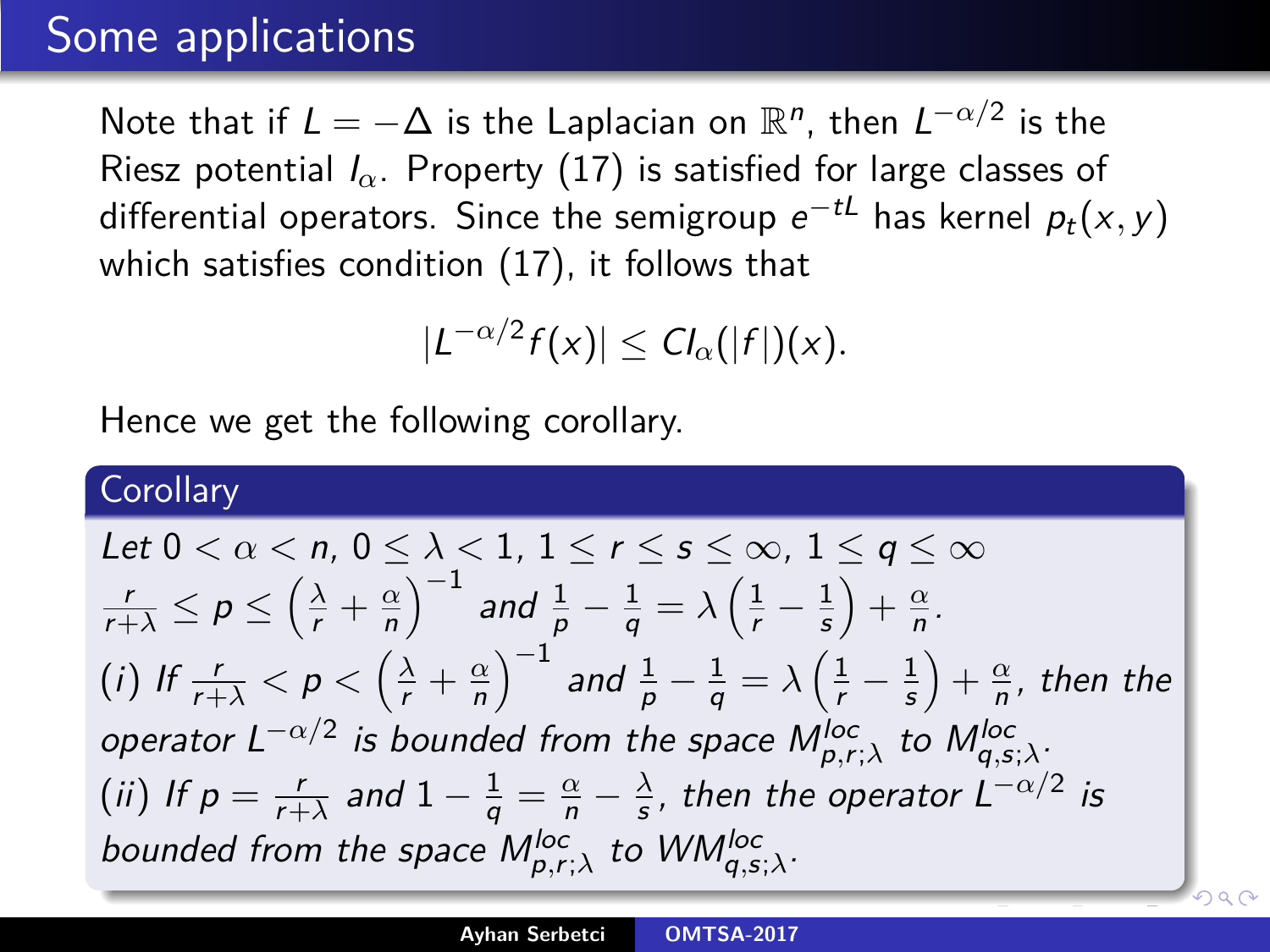- D.R. Adams, A note on Riesz potentials, Duke Math. J., **42** (1975), 765–778.
- S. D.R. Adams and L.I. Hedberg, Function spaces and potential theory, Grundlehren der Mathematischen Wissenschaften 314. Springer-Verlag, Berlin, 1996.
- **D.R. Adams and J.L. Lewis, On Morrey-Besov inequalities.** Studia Math. **74** (1982), 169–182.
- **K.F. Andersen and B. Muckenhoupt, Weighted weak type** Hardy inequalities with applications to Hilbert transforms and maximal functions, Studia Math., **72** (1982), 9–26.
- 歸
	- C. Aykol, V.S. Guliyev and A. Serbetci, Boundedness of the maximal operator in the local Morrey-Lorentz spaces, Jour. Inequal. Appl., 2013, 2013:346.
- **C. Aykol, V.S. Guliyev, A. Kucukaslan and A. Serbetci, The** boundedness of Hilbert transform in the local Morrey-Lorentz

へのへ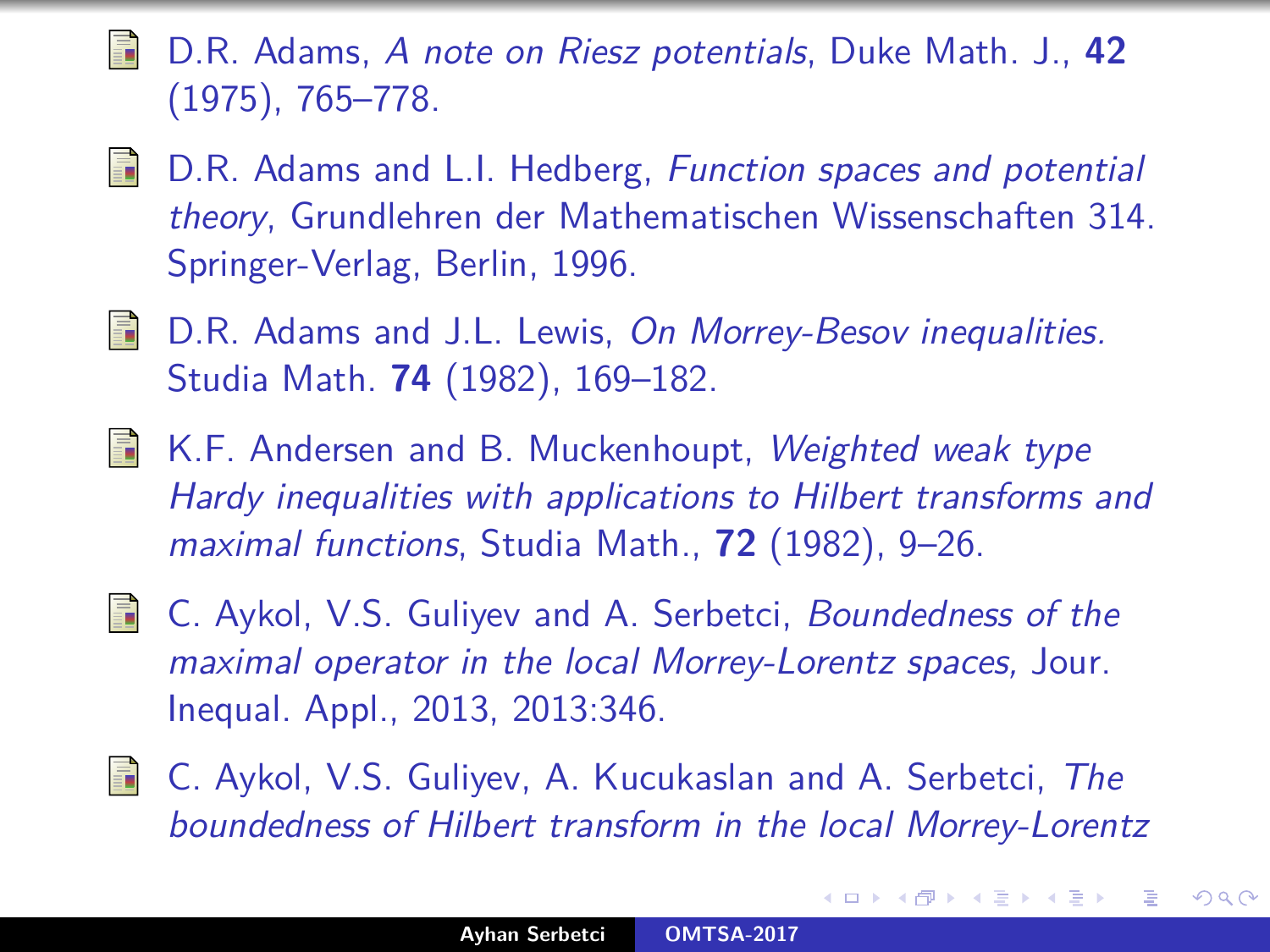spaces, Integral Transforms Spec. Funct. **27** (2016), no. 4, 318–330.

- 5 C. Bennett and R. Sharpley, Interpolation of Operators, Academic Press, Boston, 1988.
- **N.I. Burenkov, H.V. Guliyev, V.S. Guliyev, Necessary and** sufficient conditions for boundedness of the fractional maximal operators in the local Morrey-type spaces, J. Comput. Appl. Math., **208** (2007), no. 1, 280–301.
- **N.** V.I. Burenkov and V.S. Guliyev, Necessary and sufficient conditions for the boundedness of the Riesz operator in local Morrey-type spaces, Potential Anal., **30** (2009), no. 3, 211–249.
- A.P. Calderón, *Spaces between*  $L^1$  and  $L^\infty$  and the theorem of Marcinkiewicz, Studia Math. **26** (1966), 273–299.
- **N.S.** Guliyev, Integral operators on function spaces on the homogeneous groups and on domains in  $\mathbb{R}^n$ . Doctoral degree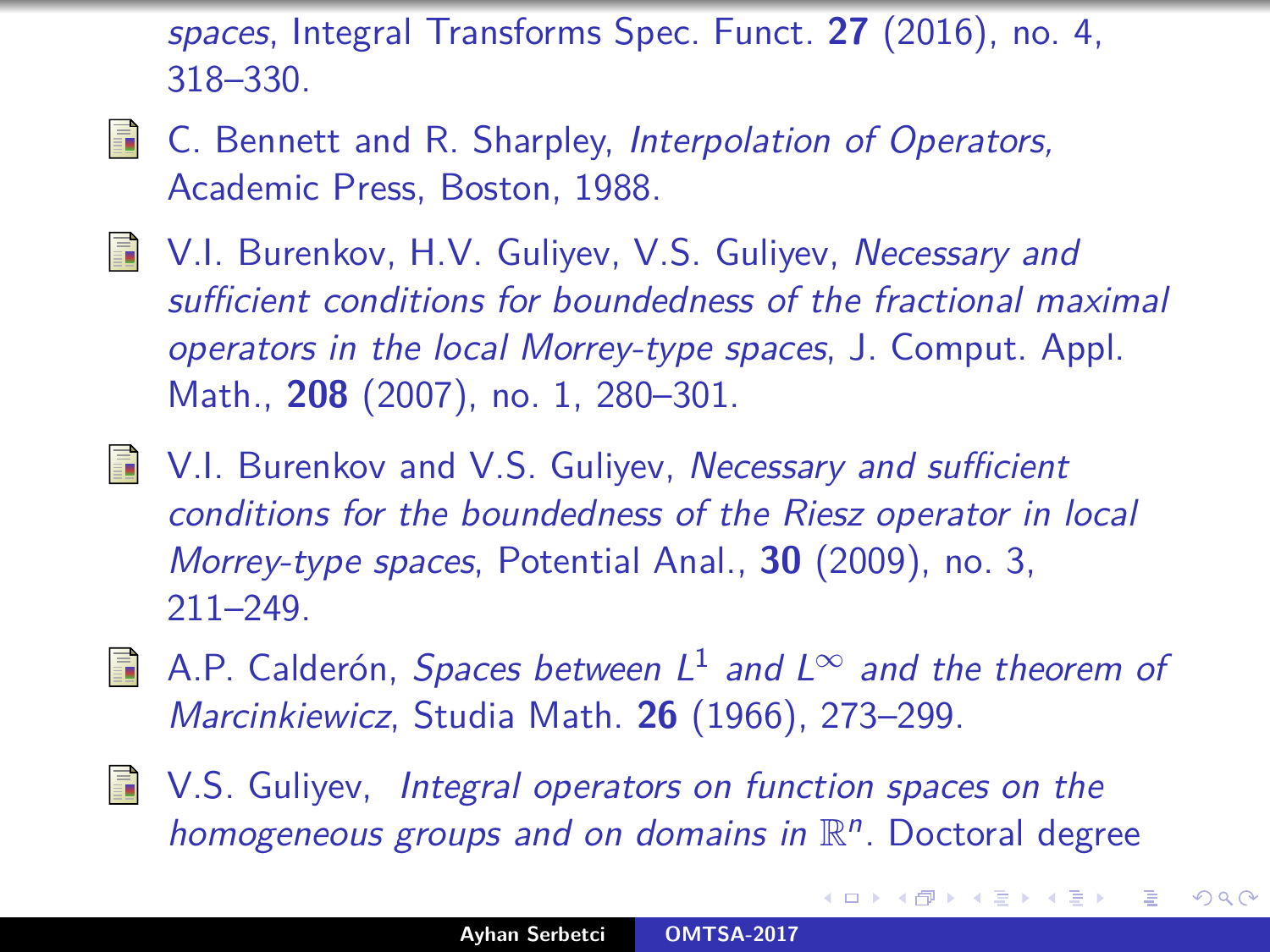dissertation, Mat. Inst. Steklov, Moscow, 1994, 329 pp. (in Russian)

- **No. 5.** Suliyev, Function spaces, Integral Operators and Two Weighted Inequalities on Homogeneous Groups. Some Applications, Cashioglu, Baku, 1999, 332 pp. (in Russian)
- **N.S. Guliyev, A. Serbetci, I. Ekincioglu, Necessary and** sufficient conditions for the boundedness of rough B-fractional integral operators in the Lorentz spaces. J. Math. Anal. Appl., **336** (2007), 425–437.
- **N.S. Guliyev, C. Aykol, A. Kucukaslan and A. Serbetci,** Maximal operator and Calderón-Zygmund operators in local Morrey-Lorentz spaces, Integral Transforms Spec. Funct. 27 (2016), no. 11, 866–877.
- **N.S. Guliyev, A. Kucukaslan, C. Aykol and A. Serbetci, Riesz** potential in the local Morrey-Lorentz spaces and some applications, Georgian Math. J., 2017 (accepted).

へのへ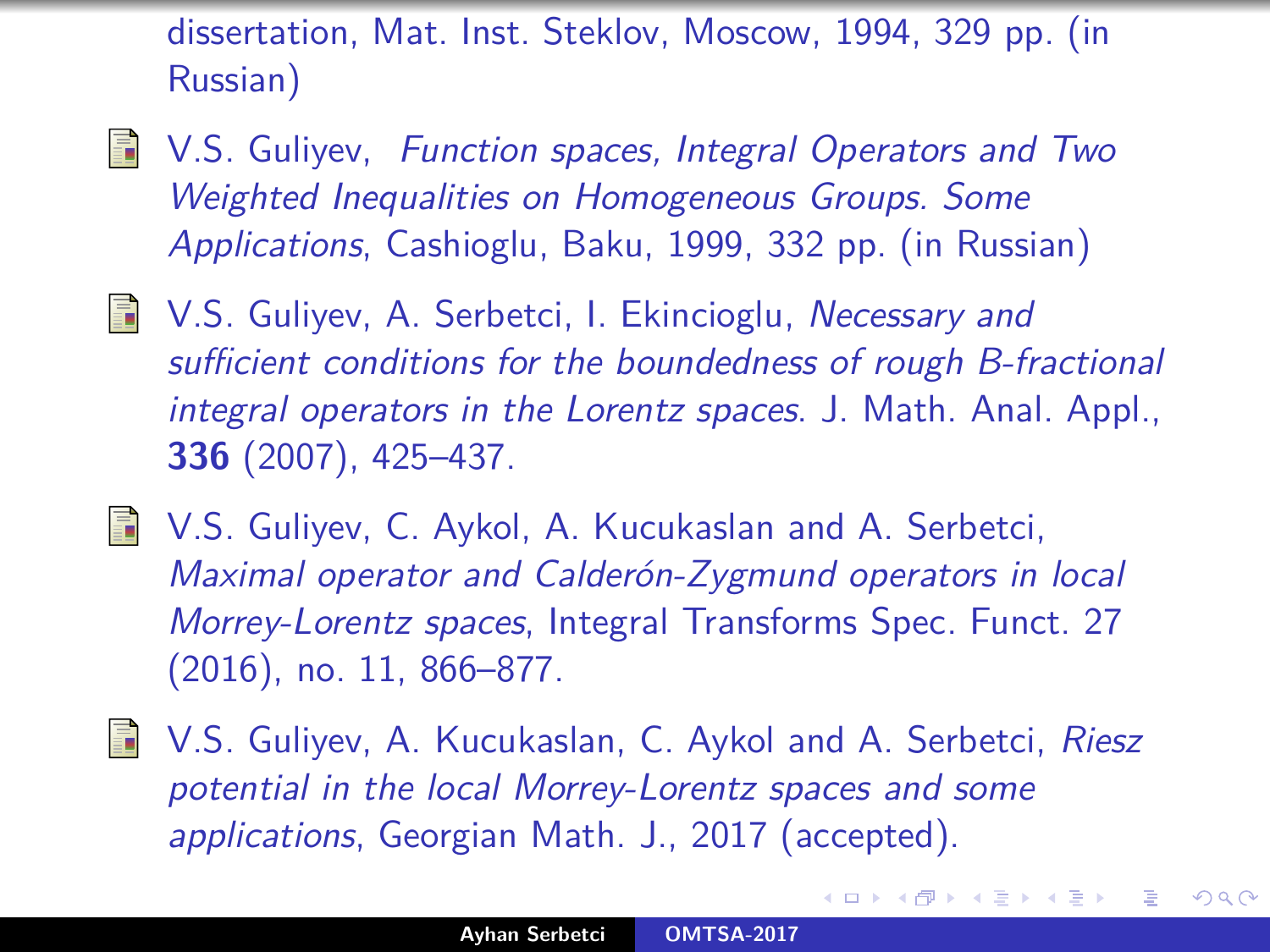K.-P. Ho, Sobolev-Jawerth embedding of 畐 Triebel-Lizorkin-Morrey-Lorentz spaces and fractional integral operator on Hardy type spaces, Math. Nachr. **287** (2014), no. 14-15, 1674–1686.

- **S. Lu, Y. Ding and D. Yan, Singular integrals and related** topics, World Scientific Publishing, Hackensack, NJ, USA, 2007.
- 歸 G. Mingione, Gradient estimates below the duality exponent. Math. Ann. **346** (2010), 571–627.
- G.G. Lorentz, Some new function spaces, Annals of Mathematics **51** (1950), 37–55.
- G.G. Lorentz, On the theory of spaces Λ. Pacific J. Math., **1** 螶 (1951), 411–429.
- M.A. Ragusa, Embeddings for Morrey-Lorentz Spaces, J. 晶 Optim. Theory Appl. **154** (2012), no. 2, 491–499.

つへぐ